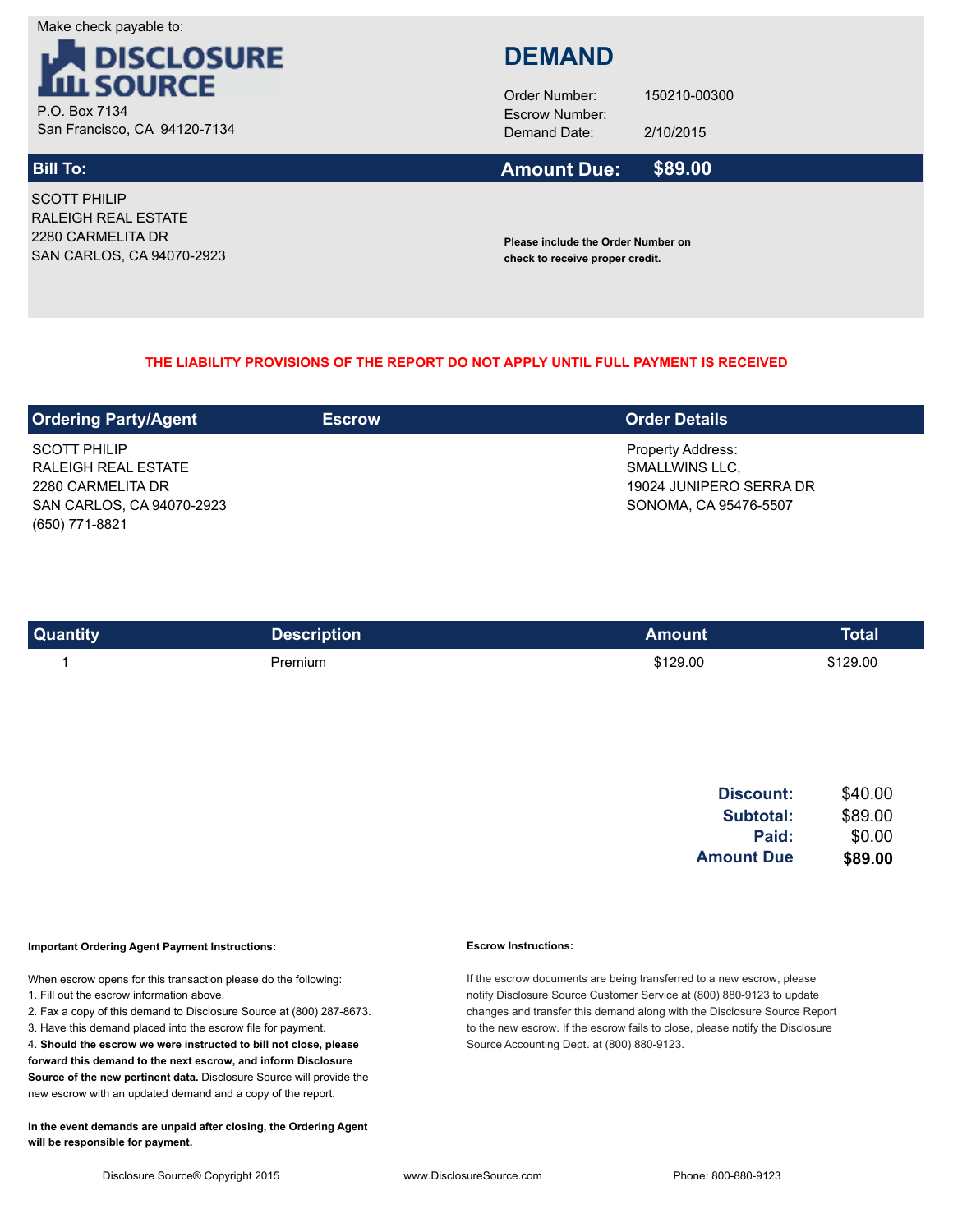

# **California Residential Disclosure Report**

**Property Address: Parcel Number:**

127-564-004 19024 JUNIPERO SERRA DR SONOMA, CA 95476-5507

**Date:** 2/10/2015 **Order Number:** 150210-00300

## **Mandatory State Natural Hazard Disclosures**



**IS NOT X** Located in a Dam Inundation Area.

- **IS NOT X** Located in a Very High Fire Hazard Area.
	- **IS NOT X** Located in a Wildland Fire Area.
	- **IS NOT** Located in an Alquist-Priolo Earthquake Fault Zone.  $\mathsf{X}$
- **IS NOT** Located in a Seismic Hazard Area.

**\* Please read the report for further information**

**IS IS IS IS IS \***

**under California Civil Code § 1103.2**

verify street address and/or assessor's parcel number for accuracy. The map is intended for informational purposes only. The company assumes no liability (express or implied) for any loss occurring by reference, implied) for any loss occurring by reference, misinterpretation, misuse, or sole reliance thereon. **This map is not intended for use as a substitute disclosure**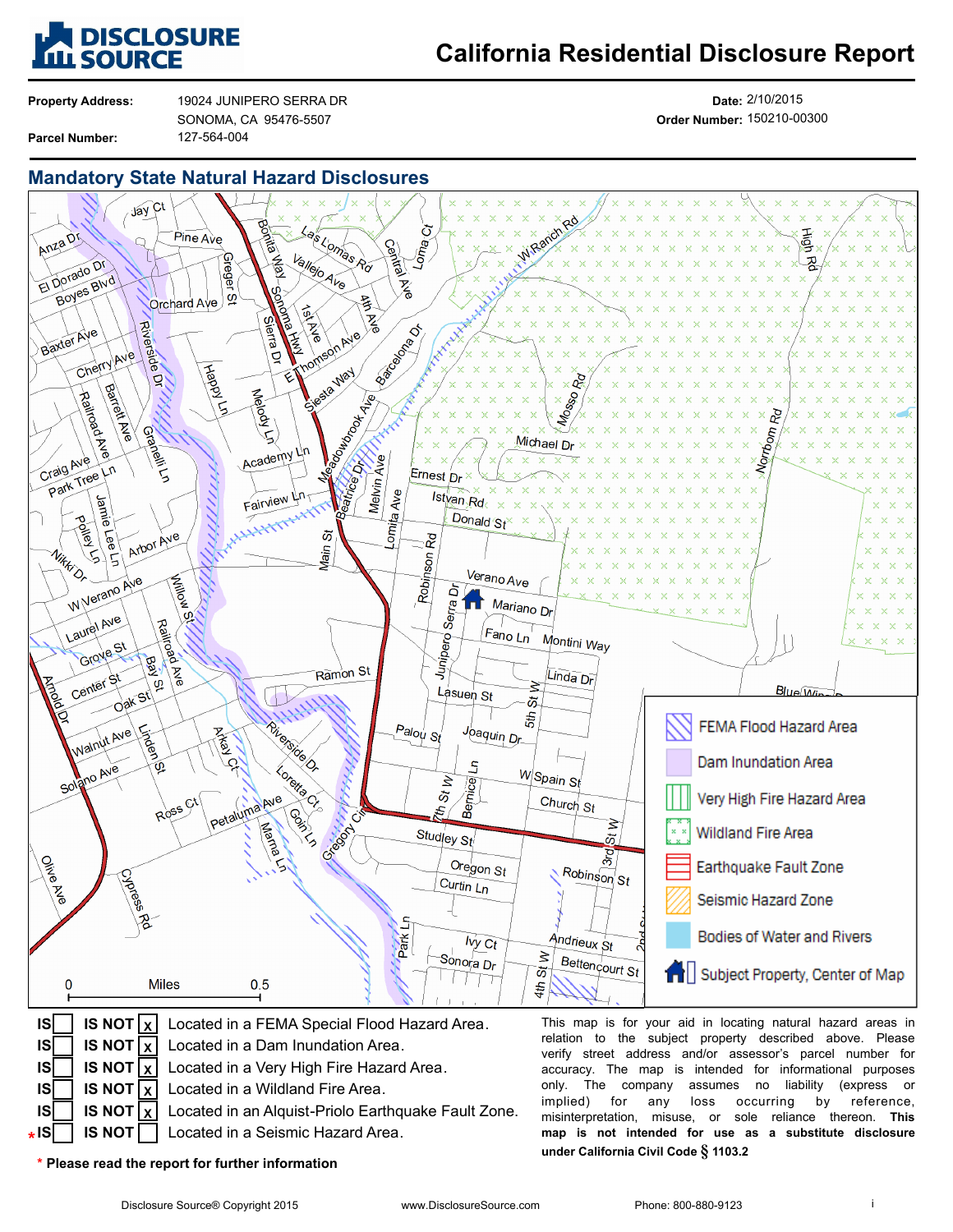

# **California Residential Disclosure Report**

**Property Address: Parcel Number:**

127-564-004 19024 JUNIPERO SERRA DR SONOMA, CA 95476-5507

**Date:** 2/10/2015 **Order Number:** 150210-00300







This map is for your aid in locating natural hazard areas in relation to the subject property described above. Please verify street address and/or assessor's parcel number for accuracy. The map is intended for informational purposes only. The company assumes The company assumes no liability (express or implied) for any loss occurring misinterpretation, misuse, or sole reliance thereon. **This map is not intended for use as a substitute disclosure under California Civil Code § 1103.2**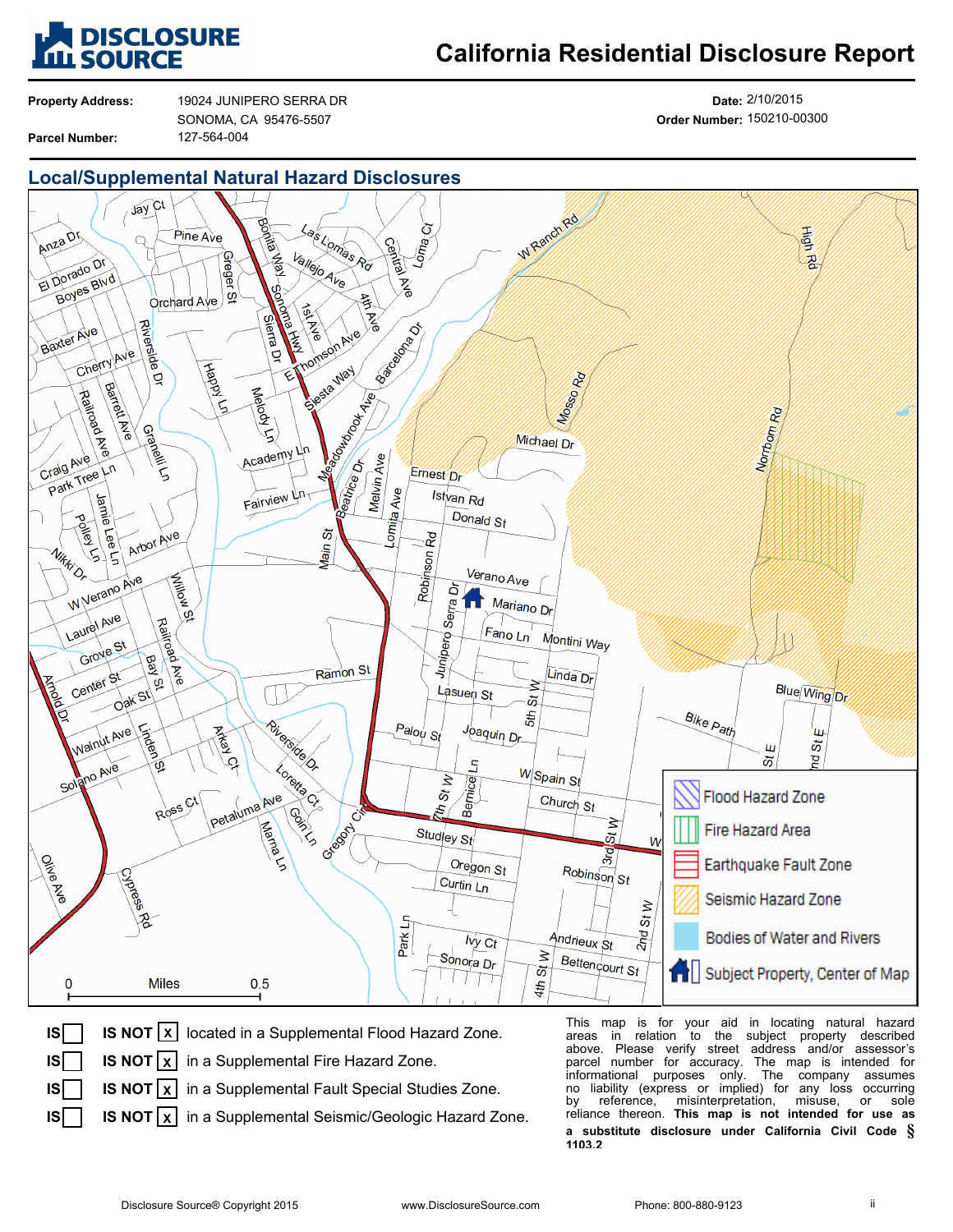

| <b>LILL SOURCE</b>                                |                                                                                                                                                                                                                                                       | California Residential Disclosure Report                                                                                                                                                                                                                                                                                                                                                                                                                                                                                                                                                                                                                                                                                                                                                                                                                                                                                                                                               |  |
|---------------------------------------------------|-------------------------------------------------------------------------------------------------------------------------------------------------------------------------------------------------------------------------------------------------------|----------------------------------------------------------------------------------------------------------------------------------------------------------------------------------------------------------------------------------------------------------------------------------------------------------------------------------------------------------------------------------------------------------------------------------------------------------------------------------------------------------------------------------------------------------------------------------------------------------------------------------------------------------------------------------------------------------------------------------------------------------------------------------------------------------------------------------------------------------------------------------------------------------------------------------------------------------------------------------------|--|
| <b>Property Address:</b><br><b>Parcel Number:</b> | 19024 JUNIPERO SERRA DR<br>SONOMA, CA 95476-5507<br>127-564-004                                                                                                                                                                                       | Date: 2/10/2015<br>Order Number: 150210-00300                                                                                                                                                                                                                                                                                                                                                                                                                                                                                                                                                                                                                                                                                                                                                                                                                                                                                                                                          |  |
|                                                   |                                                                                                                                                                                                                                                       | NATURAL HAZARD DISCLOSURE STATEMENT                                                                                                                                                                                                                                                                                                                                                                                                                                                                                                                                                                                                                                                                                                                                                                                                                                                                                                                                                    |  |
|                                                   |                                                                                                                                                                                                                                                       | This statement applies to the following property: 19024 JUNIPERO SERRA DR, SONOMA, CA, 95476-5507 APN: 127-564-004                                                                                                                                                                                                                                                                                                                                                                                                                                                                                                                                                                                                                                                                                                                                                                                                                                                                     |  |
|                                                   |                                                                                                                                                                                                                                                       | The transferor and his or her agent(s) or a third-party consultant disclose the following information with the knowledge that even though this is not a<br>warranty, prospective transferees may rely on this information in deciding whether and on what terms to purchase the subject property. Transferor hereby<br>authorizes any agent(s) representing any principal(s) in this action to provide a copy of this statement to any person or entity in connection with any actual or<br>anticipated sale of the property. The following are representations made by the transferor and his or her agent (s) based on their knowledge and maps drawn<br>by the state and federal governments. This information is a disclosure and is not intended to be part of any contract between the transferee and transferor.                                                                                                                                                                |  |
| $Yes \t\t No \t X$                                | THIS REAL PROPERTY LIES WITHIN THE FOLLOWING HAZARDOUS AREA(S):<br>A SPECIAL FLOOD HAZARD AREA (Any type Zone "A" or "V") designated by the Federal Emergency Management Agency.<br>Do not know and information not available from local jurisdiction |                                                                                                                                                                                                                                                                                                                                                                                                                                                                                                                                                                                                                                                                                                                                                                                                                                                                                                                                                                                        |  |
|                                                   |                                                                                                                                                                                                                                                       | AN AREA OF POTENTIAL FLOODING shown on a dam failure inundation map pursuant to Section 8589.5 of the Government Code.                                                                                                                                                                                                                                                                                                                                                                                                                                                                                                                                                                                                                                                                                                                                                                                                                                                                 |  |
| Yes No X                                          | maintenance requirements of Section 51182 of the Government Code.                                                                                                                                                                                     | A VERY HIGH FIRE HAZARD SEVERITY ZONE pursuant to Section 51178 or 51179 of the Government Code. The owner of this property is subject to the                                                                                                                                                                                                                                                                                                                                                                                                                                                                                                                                                                                                                                                                                                                                                                                                                                          |  |
| Yes No X                                          |                                                                                                                                                                                                                                                       | A WILDLAND AREA THAT MAY CONTAIN SUBSTANTIAL FOREST FIRE RISKS AND HAZARDS pursuant to Section 4125 of the Public Resources Code. The<br>owner of this property is subject to the maintenance requirements of Section 4291 of the Public Resources Code. Additionally, it is not the state's responsibility<br>to provide fire protection services to any building or structure located within the wildlands unless the Department of Forestry and Fire Protection has entered<br>into a cooperative agreement with a local agency for those purposes pursuant to Section 4142 of the Public Resources Code.                                                                                                                                                                                                                                                                                                                                                                           |  |
| Yes $N_0$ $X$                                     | AN EARTHQUAKE FAULT ZONE pursuant to Section 2622 of the Public Resources Code.                                                                                                                                                                       |                                                                                                                                                                                                                                                                                                                                                                                                                                                                                                                                                                                                                                                                                                                                                                                                                                                                                                                                                                                        |  |
|                                                   | A SEISMIC HAZARD ZONE pursuant to Section 2696 of the Public Resources Code.<br>Yes (Landslide Zone) ________ Yes (Liquefaction Zone) ______                                                                                                          |                                                                                                                                                                                                                                                                                                                                                                                                                                                                                                                                                                                                                                                                                                                                                                                                                                                                                                                                                                                        |  |
|                                                   |                                                                                                                                                                                                                                                       | THESE HAZARDS MAY LIMIT YOUR ABILITY TO DEVELOP THE REAL PROPERTY, TO OBTAIN INSURANCE, OR TO RECEIVE ASSISTANCE AFTER A DISASTER<br>THE MAPS ON WHICH THESE DISCLOSURES ARE BASED ESTIMATE WHERE NATURAL HAZARDS EXIST. THEY ARE NOT DEFINITIVE INDICATORS OF<br>WHETHER OR NOT A PROPERTY WILL BE AFFECTED BY A NATURAL DISASTER. TRANSFEREE(S) AND TRANSFEROR(S) MAY WISH TO OBTAIN<br>PROFESSIONAL ADVICE REGARDING THOSE HAZARDS AND OTHER HAZARDS THAT MAY AFFECT THE PROPERTY.                                                                                                                                                                                                                                                                                                                                                                                                                                                                                                  |  |
|                                                   | Signature of Transferor (Seller) <b>CONFINGER 2006</b>                                                                                                                                                                                                |                                                                                                                                                                                                                                                                                                                                                                                                                                                                                                                                                                                                                                                                                                                                                                                                                                                                                                                                                                                        |  |
|                                                   |                                                                                                                                                                                                                                                       |                                                                                                                                                                                                                                                                                                                                                                                                                                                                                                                                                                                                                                                                                                                                                                                                                                                                                                                                                                                        |  |
|                                                   |                                                                                                                                                                                                                                                       |                                                                                                                                                                                                                                                                                                                                                                                                                                                                                                                                                                                                                                                                                                                                                                                                                                                                                                                                                                                        |  |
| Agent(s)                                          |                                                                                                                                                                                                                                                       | Date and the contract of the contract of the contract of the contract of the contract of the contract of the contract of the contract of the contract of the contract of the contract of the contract of the contract of the c<br>and the control of the control of the control of the control of the control of the control of the control of the                                                                                                                                                                                                                                                                                                                                                                                                                                                                                                                                                                                                                                     |  |
| Check only one of the following:                  |                                                                                                                                                                                                                                                       |                                                                                                                                                                                                                                                                                                                                                                                                                                                                                                                                                                                                                                                                                                                                                                                                                                                                                                                                                                                        |  |
| transferor(s) and agent(s).                       |                                                                                                                                                                                                                                                       | Transferor(s) and their agent(s) represent that the information herein is true and correct to the best of their knowledge as of the date signed by the                                                                                                                                                                                                                                                                                                                                                                                                                                                                                                                                                                                                                                                                                                                                                                                                                                 |  |
|                                                   | contained on the statement. This statement was prepared by the provider below:                                                                                                                                                                        | X Transferor(s) and their agent(s) acknowledge that they have exercised good faith in the selection of a third-party report provider as required in Civil Code<br>Section 1103.7, and that the representations made in this Natural Hazard Disclosure Statement are based upon information provided by the independent<br>third-party disclosure provider as a substituted disclosure pursuant to Civil Code Section 1103.4. Neither transferor(s) nor their agent(s) (1) has<br>independently verified the information contained in this statement and report or (2) is personally aware of any errors or inaccuracies in the information                                                                                                                                                                                                                                                                                                                                             |  |
| Third-Party Disclosure Provider(s)                | <b>DISCLOSURE</b><br><b>LILL SOURCE</b>                                                                                                                                                                                                               | 2/10/2015<br>Date                                                                                                                                                                                                                                                                                                                                                                                                                                                                                                                                                                                                                                                                                                                                                                                                                                                                                                                                                                      |  |
|                                                   | Hazard Disclosure Statement do not constitute all of the transferor's or agent's disclosure obligations in this transaction.                                                                                                                          | Transferee represents that he or she has read and understands this document. Pursuant to Civil Code Section 1103.8, the representations made in this Natural                                                                                                                                                                                                                                                                                                                                                                                                                                                                                                                                                                                                                                                                                                                                                                                                                           |  |
|                                                   |                                                                                                                                                                                                                                                       | By signing below, the transferee(s), also acknowledge they have read and understand the additional disclosures, advisories, and disclaimers provided in this<br>report including, but not limited to, supplemental natural hazards, toxic mold, methamphetamine contaminated property, Megan's law, flood insurance, energy<br>efficiency standards, commercial/industrial zoning, airport influence area and airport proximity, Williamson Act, right to farm, mining operations, gas and<br>hazardous liquid transmission pipelines, military ordnance location, habitat sensitivity area/endangered species, oil and gas wells, naturally occurring asbestos<br>radon, additional local disclosures, tax information, Mello-Roos and 1915 special tax and assessments notice, tax summary, notice of your supplemental<br>property tax bill, transfer fee, environmental hazards, and links to download Governmental Guides referred to in the Report (additional signatures may be |  |
| required):                                        |                                                                                                                                                                                                                                                       | 1. "Residential Environmental Hazards: A Guide for Homeowners, Homebuyers, Landlords and Tenants"; 2. "Protect Your Family From Lead In Your Home";<br>3. "Homeowners Guide to Earthquake Safety" and "Residential Earthquake Hazards Report" form; 4. "What is your Home Energy Rating?".                                                                                                                                                                                                                                                                                                                                                                                                                                                                                                                                                                                                                                                                                             |  |
| Signature of Transferee (Buyer)                   |                                                                                                                                                                                                                                                       | Date                                                                                                                                                                                                                                                                                                                                                                                                                                                                                                                                                                                                                                                                                                                                                                                                                                                                                                                                                                                   |  |

|                      | $-$  |  |
|----------------------|------|--|
| Sionature<br>(Buver) | Date |  |
|                      |      |  |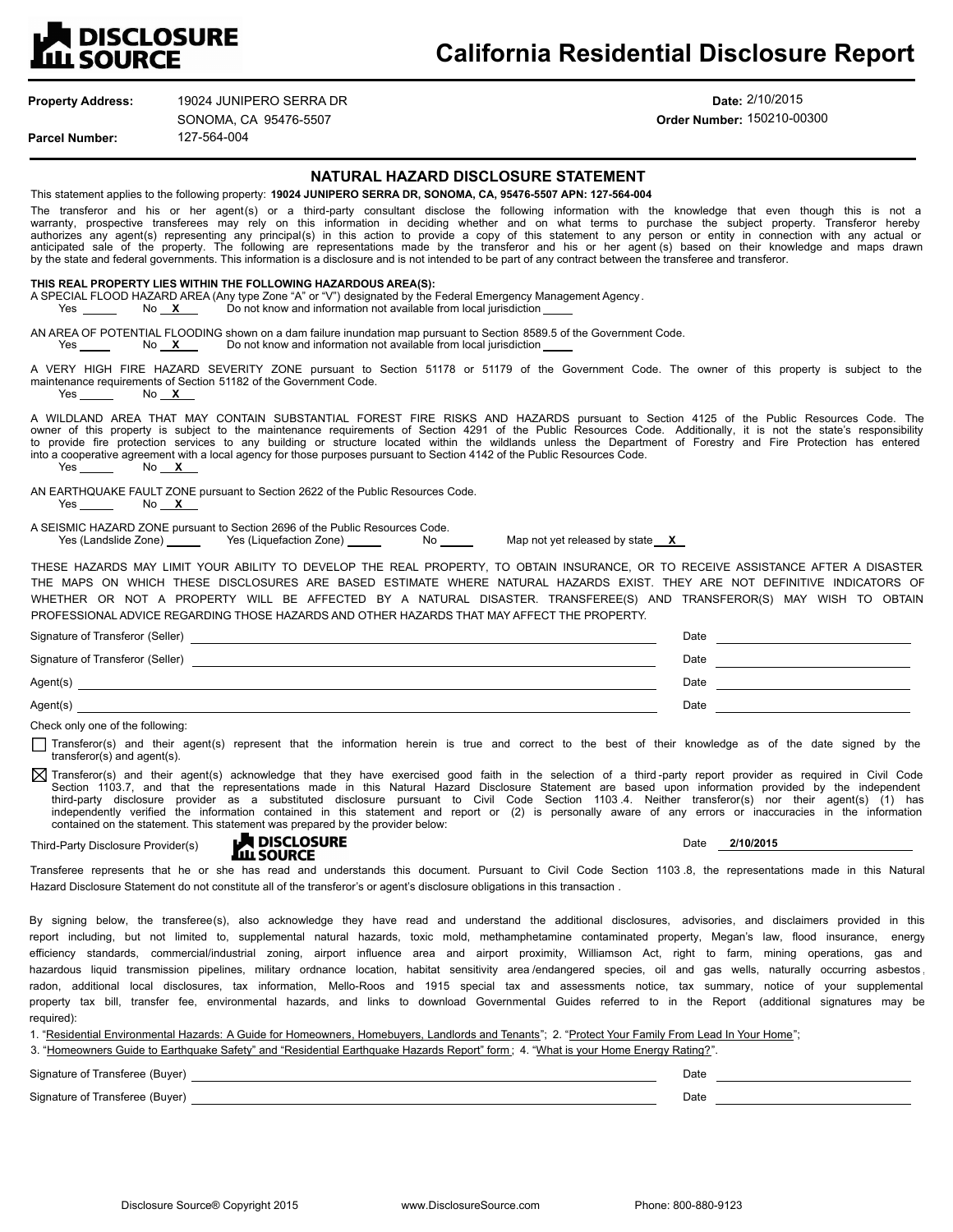# **A** DISCLOSURE<br>LL SOURCE

**Property Address: Parcel Number:** 127-564-004 19024 JUNIPERO SERRA DR SONOMA, CA 95476-5507

**Date:** 2/10/2015 **Order Number:** 150210-00300

THE RECIPIENT(S) SHOULD CAREFULLY READ THE EXPLANATION OF SERVICES, LIMITATIONS & DISCLAIMERS CONTAINED IN THIS REPORT.

**PAYMENT POLICY:** FULL PAYMENT FOR THIS REPORT IS DUE UPON CLOSE OF ESCROW. THE LIABILITY PROVISIONS OF THE REPORT DO NOT APPLY UNTIL FULL PAYMENT IS RECEIVED.

**CANCELLATION POLICY:** OUR REPORT CAN ONLY BE CANCELLED IF ESCROW IS CANCELLED, OR THE TRANSFEROR/SELLER TAKES THE PROPERTY OFF THE MARKET. SIGNED ESCROW CANCELLATION INSTRUCTIONS ARE REQUIRED.

| <b>NATURAL HAZARD REFERENCE MAPS</b>                                                  | Page           |
|---------------------------------------------------------------------------------------|----------------|
| Mandatory State Natural Hazard Disclosures                                            |                |
| Local/Supplemental Natural Hazard Disclosures                                         | ii             |
| NATURAL HAZARD DISCLOSURE STATEMENT                                                   | <b>NHDS</b>    |
| SECTION I: MANDATORY STATE NATURAL HAZARD DISCLOSURES                                 |                |
| Special Flood Hazard Area (Any Type Zone "A" or "V") and Area of Potential Flooding   | 1              |
| Very High Fire Hazard Severity and Wildland Area Forest Fire Risks Zones              | 1              |
| Earthquake Fault and Seismic Hazard Zones                                             | $\overline{2}$ |
| SECTION II: LOCAL/SUPPLEMENTAL NATURAL HAZARD DISCLOSURES                             |                |
| Supplemental Flood and Supplemental Fire Hazards                                      | 3              |
| Supplemental Earthquake Fault Hazard and Supplemental Seismic/Geologic Hazards        | 4              |
| SECTION III: ADDITIONAL DISCLOSURES AND ADVISORIES                                    |                |
| Toxic Mold, Methamphetamine Contaminated Property, Megan's Law Notice                 | 5              |
| Flood Insurance Disclosure, Energy Efficiency Standards and Duct Sealing Requirements | 6              |
| Commercial/Industrial Zoning, Airport Influence Area and Airport Proximity            | $\overline{7}$ |
| Williamson Act, Right to Farm Disclosure                                              | 8              |
| Mining Operations Disclosure, Gas and Hazardous Liquid Transmission Pipelines Notice  | 9              |
| San Francisco Bay Conservation and Development Commission Jurisdiction                | 10             |
| Military Ordnance Location                                                            | 11             |
| Habitat Sensitivity Area/Endangered Species, Oil & Gas Wells Advisories               | 12             |
| Naturally Occuring Asbestos, Radon Advisory                                           | 13             |
| <b>SECTION IV: TAX INFORMATION</b>                                                    |                |
| Notice of Special Tax and Assessment, Mello-Roos Communities Facilities District      | 14             |
| Improvement Bond Act of 1915 Assessment District                                      | 15             |
| Other Special Liens/Financing and Other Direct Assessments                            | 16             |
| <b>Tax Summary</b>                                                                    | 17             |
| Supplemental Property Tax Bill and Transfer Fee Disclosure                            | 18             |
| Supplemental Tax Estimator Worksheet                                                  | 19             |
| Property Tax Estimator Worksheet                                                      | 20             |
| <b>SECTION V: ENVIRONMENTAL INFORMATION</b>                                           |                |
| <b>Site Distribution</b>                                                              | 21             |
| <b>Environmental Sites Map</b>                                                        | 22             |
| Databases Researched                                                                  | 24             |
| <b>SECTION VI: DISCLAIMERS</b>                                                        |                |
| Explanation of Services, Conditions and Limitations - Read Carefully                  | 29             |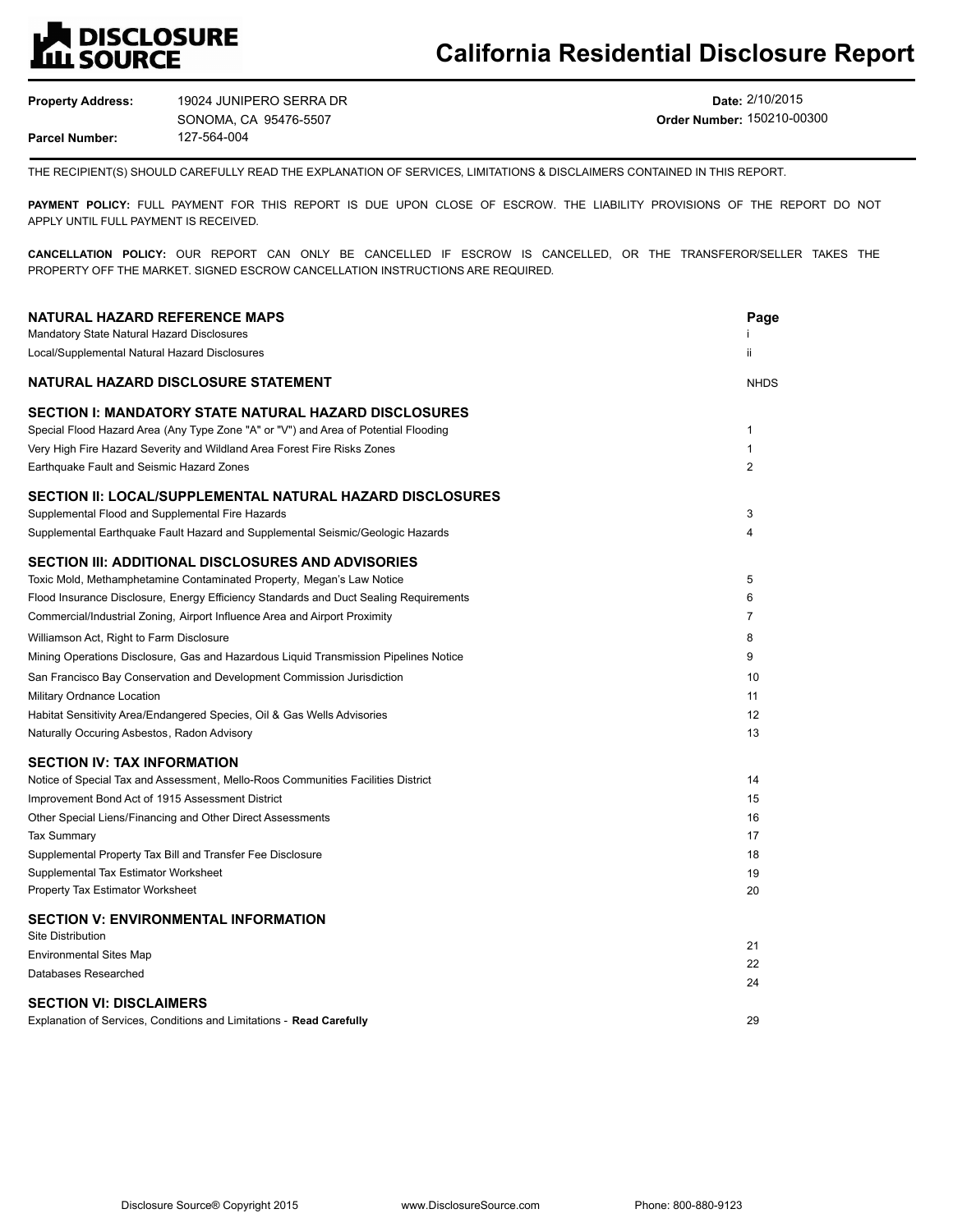

**Date:** 2/10/2015 **Order Number:** 150210-00300

## **SECTION I: MANDATORY STATE NATURAL HAZARD DISCLOSURES**

## **SPECIAL FLOOD HAZARD AREA DETERMINATION**

Pursuant to federal law, The Federal Emergency Management Agency (FEMA) is required to identify and designate areas that are subject to flooding as part of the National Flood Insurance Program. A "Special Flood Hazard Area" (any type Zone "A" or "V") as determined by FEMA is an area where all or a portion of the property has a 1% chance each year of being inundated by flood waters. If a property is located in a special flood hazard area, the cost and availability of flood insurance may be affected. Properties not located in a Special Flood Hazard Area are not relieved from the possibility of sustaining flood damage. A few areas are not covered by official Flood Insurance Rate maps. If information is not available, Disclosure Source recommends that the transferee contact the local jurisdiction's planning and building department to determine the potential for flooding at the subject property . **Source(s) of data:** Government agencies and/or their appointed designate(s). Title 42 United States Code Section 4101

Based on a review of flood insurance map(s) published by the Director of the Federal Emergency Management Agency , the Subject Property:

## **DAM INUNDATION / AREA OF POTENTIAL FLOODING DETERMINATION**

By this act, the California State Legislature intended to establish procedures for the emergency evacuation and control of populated area (s) near/below dams. Pursuant to Government Code Section 8589.4, The State of California Office of Emergency Services is required to review, approve and maintain copies of the maps that have been prepared and submitted to them by local governmental organizations, utilities or other owners of any dam in the state. The maps delineate areas of potential inundation and flooding that could result from a sudden, partial or total dam failure. Dams in many parts of the world have failed during significant earthquakes, causing flooding of those areas in the pathway of the released water. The actual risk of dam failure is not defined by the map(s). This legislation also requires, appropriate public safety agencies of any city, county, or territory of which is located in such an area, to adopt/implement adequate emergency procedures for the evacuation and control of populated areas near/below such dams. **Source(s) of data:** Government agencies and/or their appointed designate(s). Government Code Section 8589.4 Et Seq.

Based on a review of the official map(s), available through The State of California Office of Emergency Services , the Subject Property:

**IS** IS NOT located in a Dam Inundation Zone **Do Not a Dam Inundation Zone Do not know and information not available** 

## **VERY HIGH FIRE SEVERITY ZONE DETERMINATION**

The California Legislature has declared that space and structure defensibility is essential to diligent fire prevention. Further, the Director of Forestry and Fire Prevention has identified areas in the state as Very High Fire Hazard Severity Zones based on consistent statewide criteria, and based on the severity of fire hazard that is expected to prevail in those areas. Determining information includes, but is not limited to: Fuel loading, terrain (slope), fire weather conditions and other relevant factors.

**Source(s) of data:** Government agencies or their appointed designate(s). California Government Code Section 51178 and 51179

Based on a review of the official map(s) issued by the Director of Forestry and Fire Protection for the State of California, the Subject Property:

**IS X** IS NOT located in a Very High Fire Hazard Severity Zone

## **STATE FIRE RESPONSIBILITY AREA / WILDLAND AREA THAT MAY CONTAIN SUBSTANTIAL FOREST FIRE RISKS AND HAZARDS DETERMINATION**

The State of California Department of Forestry and Fire Prevention designates State Fire Responsibility Areas (SRA). This means the California Department of Forestry bears the primary financial responsibility for the prevention and /or suppression of fires in these areas. A transferor of real property located within a SRA must disclose the fact that there may be a forest fire risk and hazard on the property, and the fact that the property owner may be subject to the imposition of fire mitigation measures as set forth in Public Resources Code Section 4291. However the degree of hazard is not indicated within the official State Fire Responsibility Area maps. It may range from Low to Very High. The State of California may collect an annual "fire prevention fee" from these owners. The collected monies will go toward a fund that will finance fire prevention activities benefiting these owners. The fee may vary and will be charged on each structure intended for human habitation. More information about this fee may be found at http://www.firepreventionfee.org/sra\_faqs.php. **Source(s) of data:** California Public Resources Code Section 4125

Based on a review of the official map(s) issued by the California Department of Forestry and Fire Protection, the Subject Property:

**IS X** IS NOT located in a State Fire Responsibility Area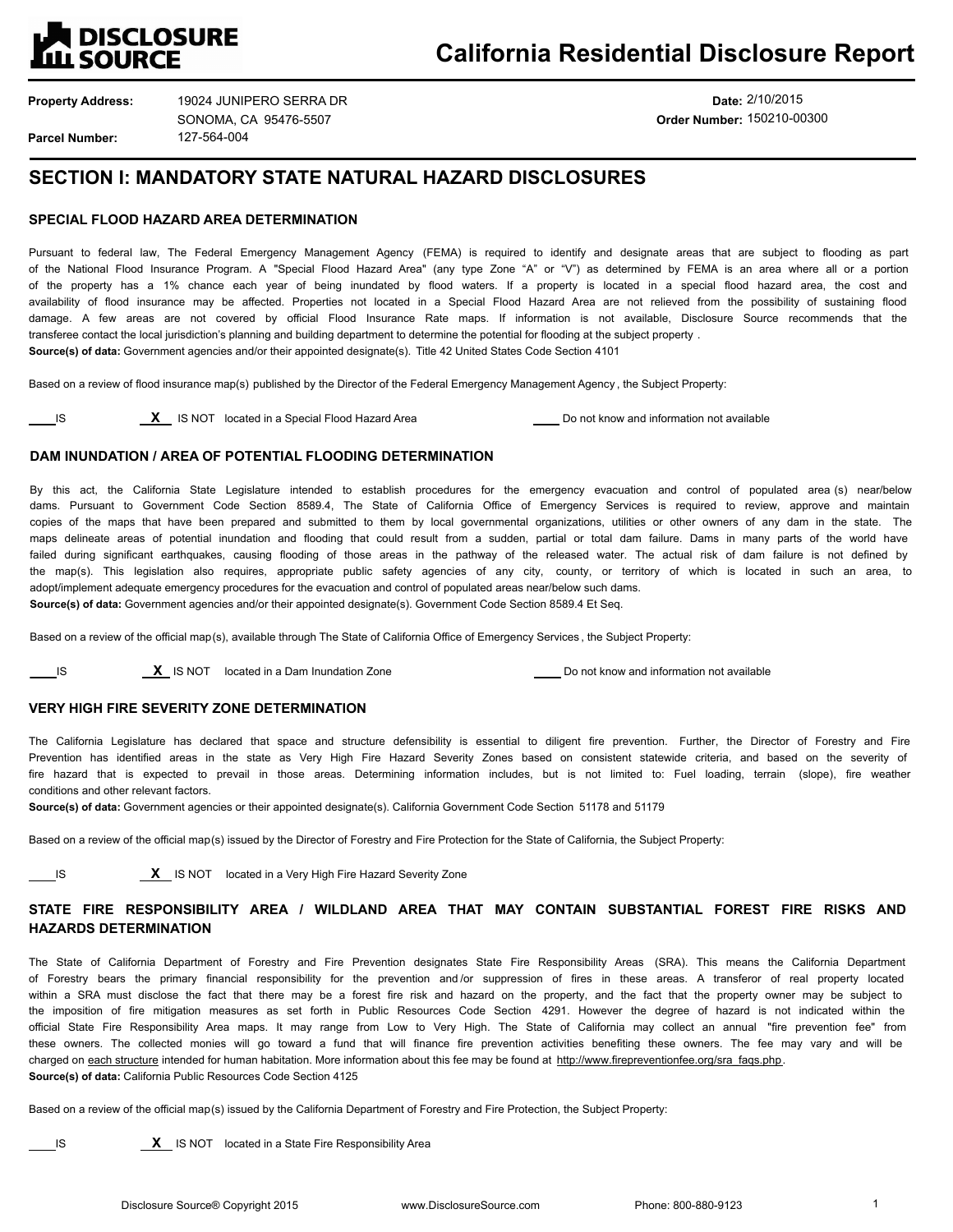## **DISCLOSURE ILL SOURCE**

**Property Address: Parcel Number:** 127-564-004 19024 JUNIPERO SERRA DR SONOMA, CA 95476-5507

**Date:** 2/10/2015 **Order Number:** 150210-00300

## **ALQUIST-PRIOLO EARTHQUAKE FAULT ZONE DETERMINATION**

Earthquake Fault Zone maps are delineated and compiled by the California State Geologist pursuant to the Alquist -Priolo Earthquake Fault Zoning Act. During an earthquake, structures located directly over fault zones (surface fault traces) could sustain damage as a result of a seismic event resulting from ground fault rupture (surface cracking). For the purposes of this report, an Earthquake Fault Zone is generally defined as an area approximately 1/4 mile in total width (1,320 feet) located along a known active earthquake fault. An "active" fault as defined by the State of California, Department of Conservation, Division of Mines and Geology is an earthquake fault that has produced ground surface displacement (ground surface rupture) within the last eleven thousand years. **Source(s) of data:** State of California Department of Conservation Division of Mines and Geology. California Public Resources Code Section 2621 ET SEQ

Based on a review of the official Earthquake Fault Zone Map(s), issued by the California State Geologist the Subject Property:

**IS** IS NOT located in an Alquist-Priolo Fault Zone

## **SEISMIC HAZARD ZONE DETERMINATION**

The intent of the Seismic Hazards Mapping Act of 1990 is to provide for a statewide seismic hazard mapping and technical advisory program to assist cities and counties in fulfilling their responsibilities for protecting the public health and safety from the effects of strong ground shaking, liquefaction (failure of water-saturated soil), landslides and other seismic hazards caused by earthquakes. Under this act, The California Department of Conservation is mandated to identify and map the state's most prominent earthquake hazards. Information produced by these maps is utilized (in part) by cities and counties to regulate future development. Development/Construction permits may be withheld until adequate geologic or soils investigations are conducted for specific sites, and mitigation measures are incorporated into development plans.

**Source(s) of data:** California Public Resources Code Section 2696

Seismic Hazard Zone maps delineate areas subject to earthquake hazards. New development in a Seismic Hazard Zone is only permitted if it can be shown that mitigation makes the site acceptably safe. Maps are only available for limited areas now, but will eventually cover all of California.

Earthquake-Induced Landslide Hazard Zones are areas where there has been a recent landslide, or where the local slope, geological, geotechnical, and ground moisture conditions indicate a potential for landslides as a result of earthquake shaking. Landslides zones are described as areas in which masses of rock, soil or debris have been displaced down slope by flowing, sliding or falling. The severity of a landslide depends on the underlying geology, slope and soil in the area.

Liquefaction Hazard Zones are areas where there is a potential for, or an historic occurrence of liquefaction. Liquefaction is a liquid -like condition of soil which sometimes occurs during strong earthquake shaking where the groundwater is shallow and soils are loose and granular (sands for example). These factors can combine to produce liquefaction in localized areas. When liquefaction occurs the soil temporarily becomes liquid -like and structures may settle unevenly. This condition can cause lateral spreading of level ground, and ground failure and sliding on slopes. Liquefaction can cause structural damage under certain geologic conditions. The type of sedimentary deposit, penetration resistance, and depth to ground water are the key factors that govern an area's susceptibility to liquefaction.

Based on a review of the official map(s) issued by the State of California, Department of Conservation, Division of Mines and Geology, the Subject Property:

| <b>IS NOT</b> | located in a Landslide Hazard Zone    | Map not released by state |
|---------------|---------------------------------------|---------------------------|
| <b>IS NOT</b> | located in a Liquefaction Hazard Zone | Map not released by state |

**GOVERNMENTAL GUIDES: "HOMEOWNER'S [COMMERCIAL PROPERTY OWNER'S] GUIDE TO EARTHQUAKE SAFETY"** 

**PUBLISHED BY THE CALIFORNIA SEISMIC SAFETY COMMISSION CONTAINING IMPORTANT INFORMATION REGARDING EARTHQUAKE AND GEOLOGIC HAZARDS. THEY ARE AVAILABLE FOR DOWNLOAD AT HTTPS://WWW.DISCLOSURESOURCE.COM/DOWNLOADS\_QUAKE.ASPX**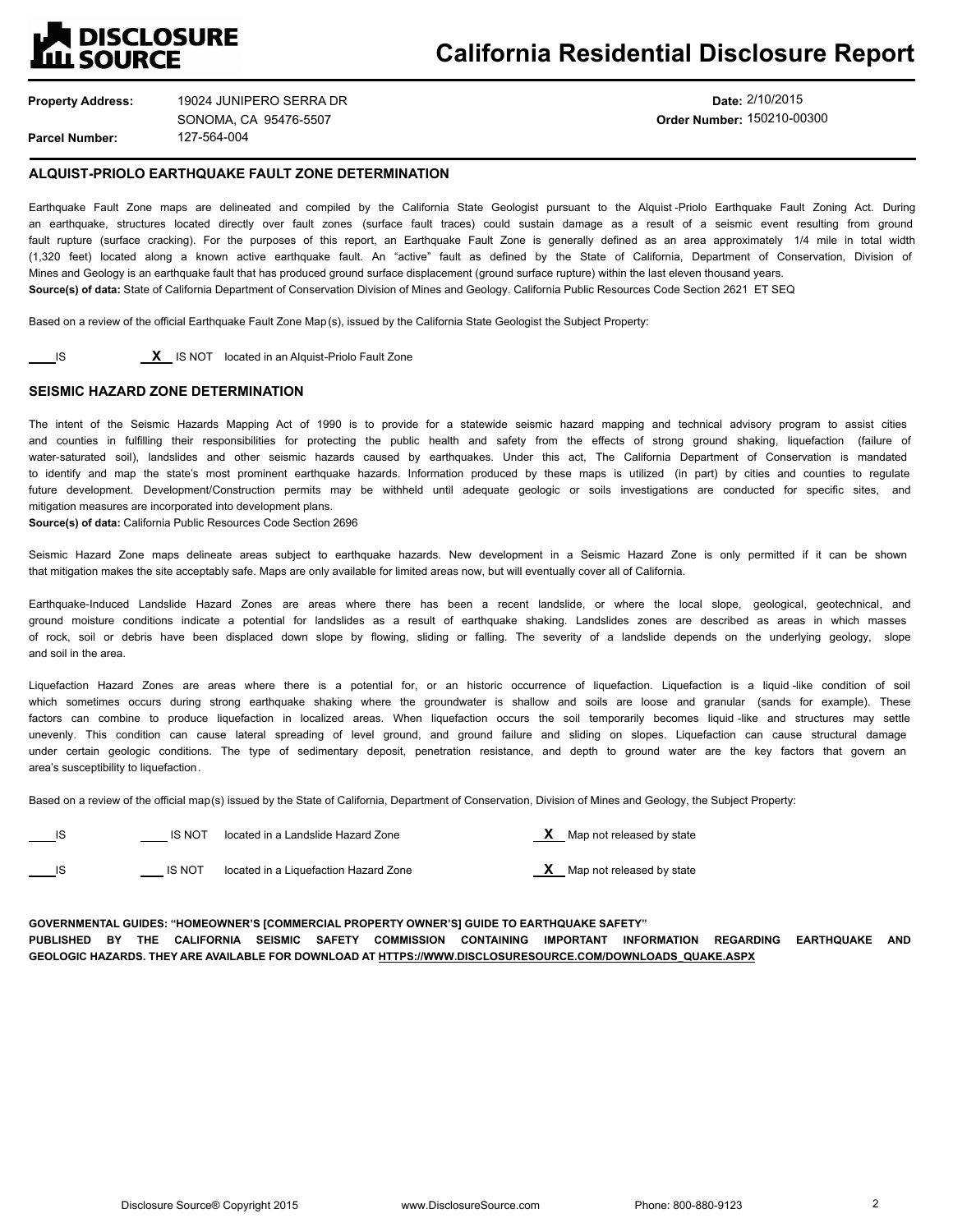

**Property Address: Parcel Number:**

127-564-004 19024 JUNIPERO SERRA DR SONOMA, CA 95476-5507

**Date:** 2/10/2015 **Order Number:** 150210-00300

## **SECTION II: LOCAL/SUPPLEMENTAL NATURAL HAZARD DISCLOSURES**

## **NOTICE REGARDING SUPPLEMENTAL NATURAL HAZARDS DISCLOSURES**

The company is providing information on locally identified natural hazards set forth below as an additional service because their disclosure to purchasers is either required by ordinance or the information is readily available. The purpose of this document is to disclose whether the Subject Property lies within any of the hazard areas described below. The company has obtained maps that are both official and publicly available from city, county, and state sources which supplement the natural hazard information required by the California Civil Code 1103. The company has only reviewed maps that are available in a usable format and at an appropriate scale to delineate where hazards may exist on a single parcel basis. Disclosure Source recommends that the transferee contact the local building and planning departments to help ascertain what, if any, special requirements there might be for construction or renovation, and building code requirements for this property. The foregoing statement should be considered a part of the Explanation of Services, Limitations & Disclaimers of this Disclosure Report and those Limitations and Disclaimers apply to this Statement. Please refer to them for further information.

## **SUPPLEMENTAL FLOOD HAZARD DISCLOSURE**

Supplemental flood zones include information in addition to, or different from, the areas mapped on Flood Insurance Rate Maps by the Federal Emergency Management Agency or Dam Inundation zones as reported by the California State Office of Emergency Services. These can include tsunamis, seiches (inland lake tsunamis), runoff hazards, historical flood data and additional dike failure hazards.

If a portion or all of the property is located within one of these hazard areas, the lending institution may require flood insurance. Disclosure Source recommends that the transferee: 1) contact the lending institution to ascertain any additional requirements for flood insurance, 2) contact the insurance company to ascertain the availability and cost of the flood insurance.

Based on the maps acquired and reviewed by the company, the subject property:

**IS ACCULTE IS NOT** located in a supplemental Flood Hazard Zone **Do not know OR information is not available** 

ADDITIONAL INFORMATION: **NONE** 

## **SUPPLEMENTAL FIRE HAZARD DISCLOSURE**

Local agencies may, at their discretion, include or exclude certain areas from the requirements of California Government Code Section 51182 (imposition of fire prevention measures on property owners), following a finding supported by substantial evidence in the record that the requirements of Section 51182 either are, or are not adequate or necessary for effective fire protection within the area. Any additions to these maps that the company has been able to identify and substantiate are included in this search.

There may be maps of other substantial fire hazards such as brush fires that are not subject to Section 51182. We have included these maps in this search . The State required fire hazard disclosures only indicate areas of extremely high risk.

Fire hazard zones disclosed here are areas which contain the condition and type of topography, weather, vegetation and structure density to increase the susceptibility to fires. In these areas, the City or County may impose strategies to enforce fire mitigation measures, including fire or fuel breaks, brush clearance, and fuel load management measures. For example, emphasis on roof type and fire -resistive materials may be necessary for new construction or roof replacement. In addition, other fire defense improvements may be demanded, including special weed abatement, brush management, and minimum clearance around structures. In most cases, if the Property is in a Fire Hazard Area, insurance rates may be affected.

Based on the maps acquired and reviewed by the company, the subject property:

**IS** IS **X** IS NOT located in a supplemental Fire Hazard Zone **Domest Conduct ACCO** not know OR information is not available

ADDITIONAL INFORMATION: NONE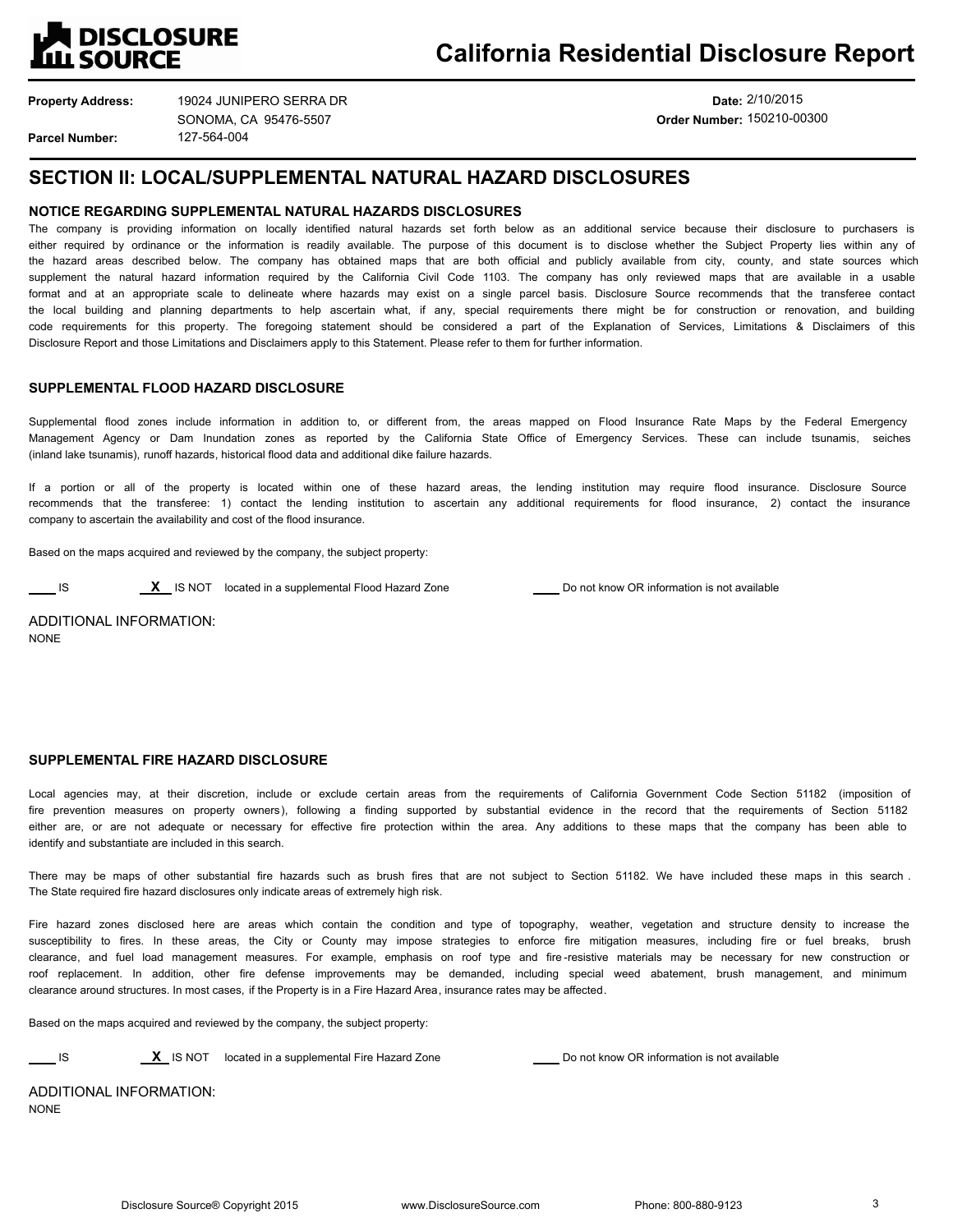

**Date:** 2/10/2015 **Order Number:** 150210-00300

## **SUPPLEMENTAL EARTHQUAKE FAULT HAZARD DISCLOSURE**

Many local jurisdictions have different or higher standards than the state for the identification of earthquake faults. These jurisdictions have created their own maps which indicate the active faults according to these standards. Some jurisdictions also recommend or require the disclosure of potentially active faults. We have included both types of maps in our search.

Many cities and counties require geologic studies before any significant construction if the subject property is in or near an earthquake fault zone known to them and certain types of construction may be restricted in these areas . We have included official and publicly available maps indicating earthquake faults known by these jurisdictions. In some cases the company has used the description of an Earthquake Fault Zone established by the Alquist -Priolo Earthquake Fault Zone Act of approximately 1,320 feet wide to define a supplemental Fault Hazard Zone.

Based on the maps acquired and reviewed by the company, the subject property:

**IS X** IS NOT located in a supplemental Fault Hazard Zone **Do not know OR** information is not available

ADDITIONAL INFORMATION: NONE

## **SUPPLEMENTAL SEISMIC/GEOLOGIC HAZARD DISCLOSURE**

The California Division of Mines and Geology (DMG) has not completed the project assigned by Section 2696 of the California Public Resources Code to identify areas of potential seismic hazard within the State of California. The DMG and the US Geologic Survey (USGS) have performed many valuable studies that supplement the Section 2696 maps and fill in many missing areas. These maps are included in this search. Also included in this search are maps that indicate many hazards that may or may not be seismically related, including, but not limited to, liquefaction, landslides, debris flows, mudslides, coastal cliff instability, volcanic hazards and avalanches. A number of various geologic factors may influence the types of geologic hazards present: rainfall amounts, removal of vegetation, erosion, seismic activity, or even human activity. The severity of a geologic hazard depends on the underlying geology, slope, proximity to earthquake faults, and soil type in the area. Many cities and counties require geologic studies before any significant construction if the subject property is in or near a geologic hazard known to them and certain types of construction may be prohibited.

Based on the maps acquired and reviewed by the company, the subject property:

**IS IS** IS NOT located in a supplemental Geologic Hazard Zone **Do not know OR information is not available** 

ADDITIONAL INFORMATION: NONE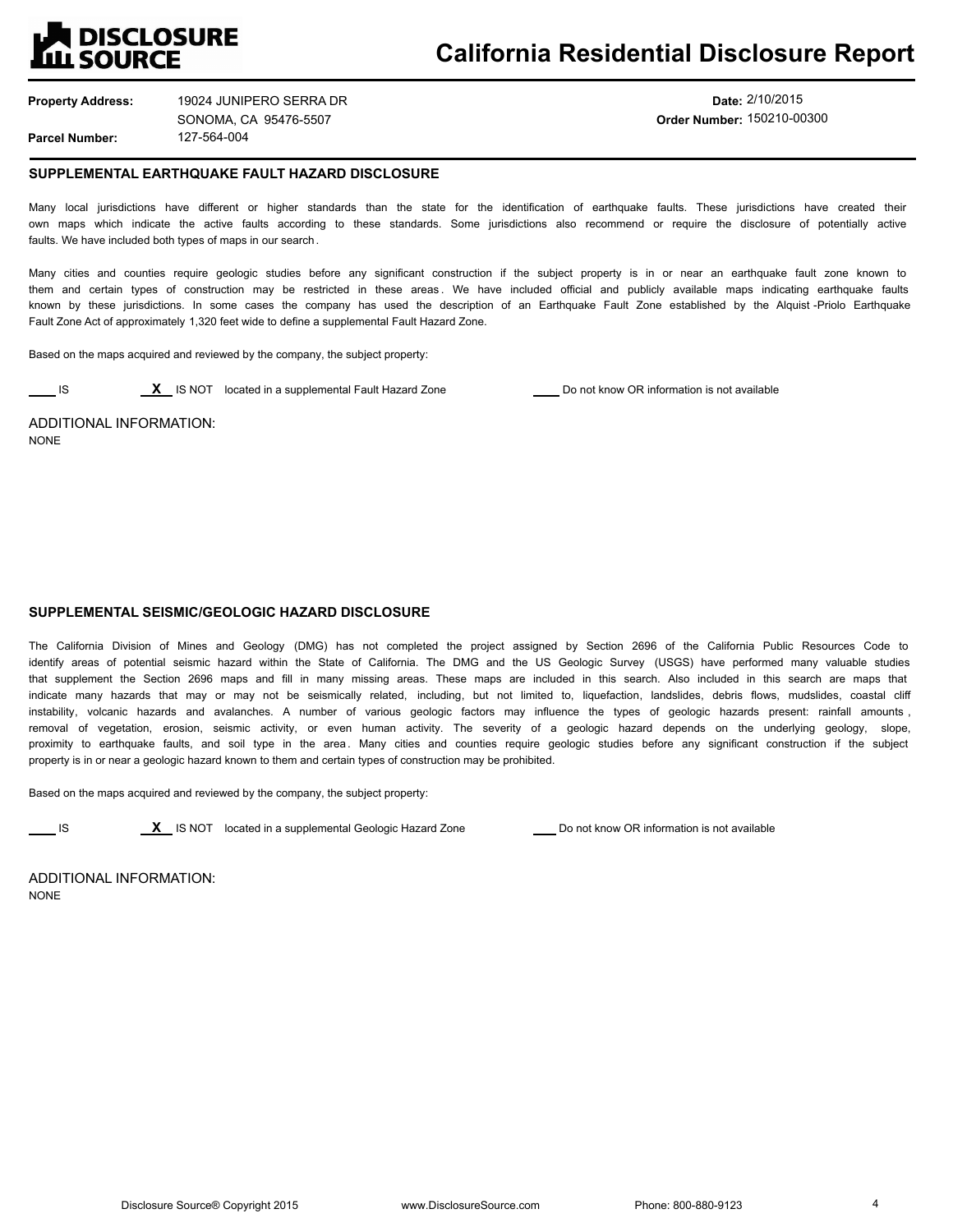

**Property Address:**

127-564-004 19024 JUNIPERO SERRA DR SONOMA, CA 95476-5507

## **Date:** 2/10/2015 **Order Number:** 150210-00300

**Parcel Number:**

## **SECTION III: ADDITIONAL DISCLOSURES AND ADVISORIES**

**TOXIC MOLD DISCLOSURE** *(PURSUANT TO THE "TOXIC MOLD PROTECTION ACT OF 2001")*

The seller, transferor, or lessor of residential, commercial or industrial property; or a public entity that owns, leases, or operates a building should provide a written disclosure to prospective purchasers, prospective tenants, renters, or occupants if the seller, transferor, lessor or public entity has knowledge of mold conditions or in specified instances has reasonable cause to believe, that mold (visible or hidden) that exceeds permissible exposure limits is present that affects the unit or building. The State Department of Health Services is designated as the lead agency for identifying, adopting, and determining permissible exposure limits to mold in indoor environments, mold identification and remediation efforts.

### **PUBLICATIONS PROVIDING INFORMATION ON TOXIC MOLD AVAILABLE ON THE INTERNET:**

- 
- 
- Stachybotrys Chartarum (atra) A mold that may be found in water-damaged homes Biological Pollutants in Your Home
- Fungi and Indoor Air Quality
- Molds, Toxic Molds, and Indoor Air Quality The Although California Health Effects of Toxin-Producing Molds In California
- Mold in My Home: What Do I Do? Mold Remediation in Schools and Commercial Buildings
	-

www.library.ca.gov/crb/01/notes/v8n1.pdf; www.cdph.ca.gov/programs/IAQ/Pages/IndoorMold.aspx; www.ehib.org/topic.jsp?topic\_key=15 www.cpsc.gov/en/Safety-Education/Safety-Guides/Home/Biological-Pollutants-in-Your-Home/ www.cal-iaq.org/separator/mold-and-dampness/about-mold; www.epa.gov/mold/

## **METHAMPHETAMINE CONTAMINATED PROPERTY DISCLOSURE**

California law (Health and Safety Code Section 25400.28) requires property owners to notify prospective buyers in writing of any pending order that would prevent the use or occupancy of a property because of methamphetamine laboratory activity, and to provide the prospective buyer with a copy of the pending order. Receipt of a copy of the pending order shall be acknowledged in writing by the prospective buyer.

The "Methamphetamine Contaminated Property Cleanup Act of 2005," chapter 6.9.1 specifies human occupancy standards for property that is subject to the act. These standards will be replaced by any that are devised by the Department of Toxic Substances Control, in consultation with the Office of Environmental Substances Control. In addition, this Act outlines procedures for local authorities in dealing with methamphetamine contaminated properties , including the use of a property lien. This disclosure is meant to inform prospective buyers of California disclosure law regarding meth lab activity, and does not indicate or imply that a particular property is or has been contaminated according to this law.

## **REGISTERED SEX OFFENDER DATABASE NOTICE ALSO KNOWN AS "MEGAN'S LAW"**

For more than 50 years, California has required sex offenders to register with their local law enforcement agencies. However, information on the whereabouts of these sex offenders was not available to the public until the implementation of the Child Molester Identification Line in July 1995. The information available was further expanded by California's Megan's Law in 1996 (Chapter 908, Stats. of 1996).

Section 2079.10a of the California Civil Code specifies notice be provided to transferee (s) of real property of the existence of a registered sex offender database:

Notice: Pursuant to Section 290.46 of the Penal Code, information about specified registered sex offenders is made available to the public via an Internet Web site maintained by the Department of Justice at www.meganslaw.ca.gov. Depending on an offender's criminal history, this information will include either the address at which the offender resides or the community of residence and ZIP Code in which he or she resides .

The public, excluding those who have registered as sex offenders pursuant to Section 290 of the Penal Code, may search this database by a sex offender's specific name, obtain ZIP Code and city/county listings, obtain detailed personal profile information on each registrant, and use the map application to search a neighborhood or anywhere throughout the State to determine the specific location of any of those registrants on whom the law allows the State of California to display a home address.

In addition, the public may also contact the California Department of Justice, Sex Offender Tracking Program, for information on making an inquiry with the Department concerning at least six individuals as to whether any are required to register as a sex offender and subject to public notification. A fee is assessed for such inquiries, which will be deposited into the Sexual Predator Public Information Account within the Department of Justice. The contact number for the Sex Offender Tracking Program is (916) 227-4974.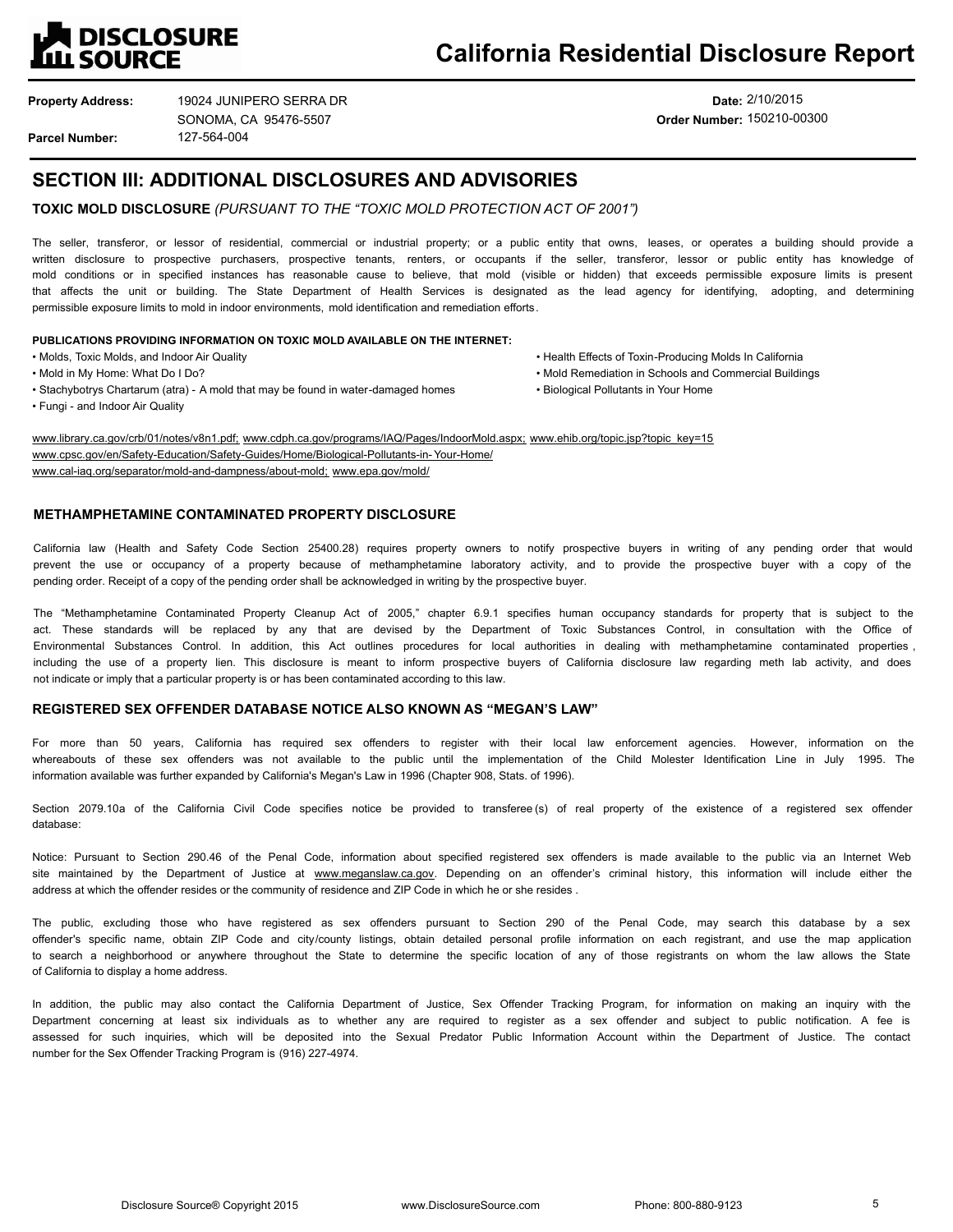

**Date:** 2/10/2015 **Order Number:** 150210-00300

## **FLOOD INSURANCE DISCLOSURE**

Floods can have a devastating effect on communities, causing loss of life, property damage, and loss of income, and can have an adverse effect on government functioning. As such, the federal government has designed measures that are intended to aid disaster assistance by encouraging insurance coverage for those properties in flood disaster areas.

In addition to the flood disclosure in the Natural Hazard Disclosure Statement, Federal law {U.S. Code Title 42, Chapter 68, subchapter III, § 5154a(b)(1)} requires a transferor, no later than the date on which a property is to be transferred, to notify a transferee of the requirement to purchase and maintain flood insurance, if disaster relief assistance (including a loan assistance payment) has been previously provided on that property and such assistance was conditioned on obtaining flood insurance according to Federal law. If a transferee fails to obtain and maintain flood insurance on a property disclosed to have been in a previous federal disaster area and that received disaster relief assistance, then no Federal disaster relief assistance will made available should that property subsequently be in a flood disaster area. If a transferor fails to notify a transferee of the requirement to purchase and maintain flood insurance because of said property's inclusion in a Federal disaster area and Federal disaster relief assistance was received for that property, and the transferee does not obtain and maintain flood insurance, then should that property be damaged by a flood disaster and receive Federal disaster relief assistance, the transferor will be required to reimburse the Federal Government for the amount of that assistance for that property.

State law (SBX1 7, Chaptered October 10, 1995) also prohibits "state disaster assistance from being provided to a person required to maintain flood insurance by state or federal law, who has canceled or failed to maintain that coverage."

The information contained here is not intended to indicate whether a property has been in a Federal disaster area and has received Federal disaster relief assistance, but merely to indicate an additional flood insurance disclosure requirement related to future disaster relief assistance availability.

## **ENERGY EFFICIENCY STANDARDS AND DUCT SEALING REQUIREMENTS DISCLOSURE**

The Energy Policy and Conservation Act directs the Department of Energy (DOE) to establish minimum efficiency standards for various products, including central air conditioners and heat pumps. On January 23, 2006, the DOE amended the energy conservation standards for residential central air conditioners and heat pumps manufactured for sale in the United States to be manufactured with an energy rating of 13 SEER (SEER, Seasonal Energy Efficiency Ratio, is the measurement of energy efficiency for the cooling performance of central air conditioners and heat pumps). This amended SEER rating is 30 percent more efficient than 10 SEER, the previous standard. Products manufactured prior to this date with a SEER rating of less than 13 may still be sold and installed. Homeowners are not required to replace or upgrade existing central air conditioning units or heat pumps to comply with the new standards. Disclosure Source recommends that the potential transferee of the subject property verify the SEER rating of the central air conditioning or heat pump system through a professional such as a home inspector or through the California Home Energy Efficiency Rating Services. This agency, a home energy rating provider, is a non-profit organization that promotes energy efficiency through comprehensive analyses of homes. Additional information may be found at http://www.eere.energy.gov/buildings/appliance\_standards/residential/central\_ac\_hp.html or at www.cheers.org

Additionally, beginning October 1, 2005, and with subsequent revisions to the California building energy efficiency standards, the California Energy Commission ("CEC") outlined new duct sealing requirements which require the home's ducts tested for leaks when the central air conditioner or furnace is installed or replaced. Ducts that leak 15 percent or more must be repaired to reduce the leaks. After your contractor tests and fixes the ducts, you need to have an approved third-party field verifier check to make sure the duct testing and sealing was done properly. Duct sealing is generally not required in the following situations: 1) duct systems that are documented to have been previously sealed as confirmed through field verification and diagnostic testing; 2) when systems have less than 40 feet of ductwork in unconditioned spaces like attics, garages, crawlspaces, basements or outside the building, or 3) when ducts are constructed, insulated or sealed with asbestos. There also are specific alternatives that allow high efficiency equipment and added duct insulation to be installed instead of fixing duct leaks. You also should know that any contractor failing to obtain a required building permit and failing to test and repair your ducts is violating the law and exposing you to additional costs and liability. Real estate law requires you to disclose to potential buyers and appraisers whether or not you obtained required permits for work done on your house. If you do not obtain a permit, you may be required to bring your home into compliance with code requirements for that work and you may have to pay penalty permit fees and fines prior to selling your home. According to the CEC , these duct sealing requirements apply when the following are replaced: the air handler, the outdoor condensing unit of a split system air conditioner or heat pump, the cooling or heating coil, or the furnace heat exchanger. Several cities and counties have adopted more stringent building energy standards. You can find a list of the cities and counties and a link to the modified standards on the CEC's Local Ordinances page: http://www.energy.ca.gov/title24/2013standards/ordinances/ . More information may also be found at www.energy.ca.gov/title24/.

**GOVERNMENTAL GUIDE: "WHAT IS YOUR HOME ENERGY RATING?" PUBLISHED BY THE CALIFORNIA ENERGY COMMISSION CONTAINING IMPORTANT INFORMATION REGARDING THE CALIFORNIA HOME ENERGY RATING SYSTEM (HERS) PROGRAM. IT IS AVAILABLE FOR DOWNLOAD AT WWW.DISCLOSURESOURCE.COM/DOWNLOADS\_HOMEENERGYRATING.ASPX**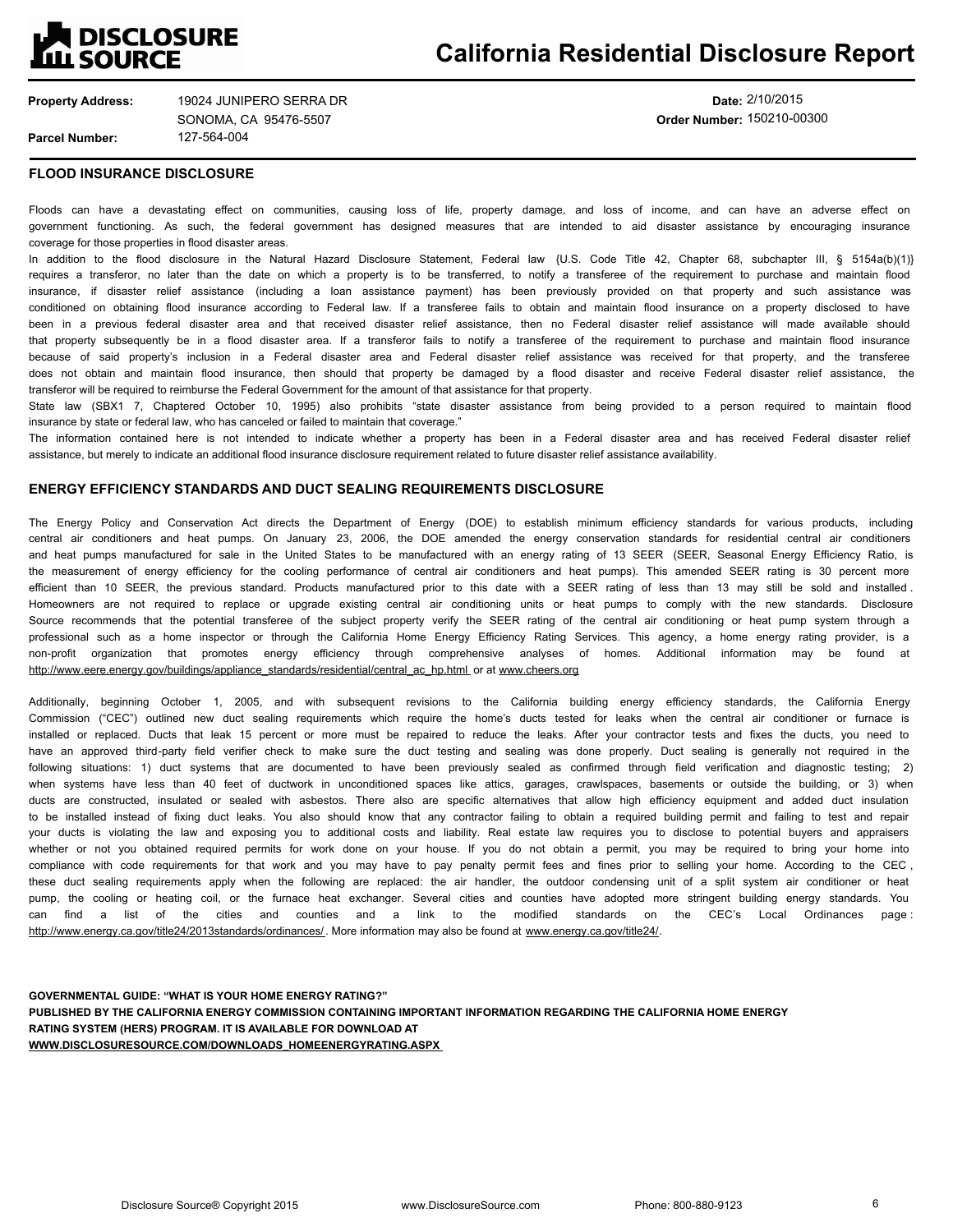# **A DISCLOSURE**<br>LL SOURCE

## **California Residential Disclosure Report**

**Property Address: Parcel Number:** 127-564-004 19024 JUNIPERO SERRA DR SONOMA, CA 95476-5507

**Date:** 2/10/2015 **Order Number:** 150210-00300

## **COMMERCIAL / INDUSTRIAL ZONING DISCLOSURE**

Pursuant to California Civil Code Section §1102**.**17, the transferor of residential real property subject to this article who has actual knowledge that the property is adjacent to, or zoned to allow, an industrial use described in Section 731a of the Code of Civil Procedure, or affected by a nuisance created by such a use, shall give written notice of that knowledge as soon as practicable before transfer of title.

### Additional Source Information: California Code of Civil Procedure Section §731a.

"Whenever any city, city and county, or county shall have established zones or districts under authority of law wherein certain manufacturing or commercial or airport uses are expressly permitted, except in an action to abate a public nuisance brought in the name of the people of the State of California, no person or persons, firm or corporation shall be enjoined or restrained by the injunctive process from the reasonable and necessary operation in any such industrial or commercial zone or airport of any use expressly permitted therein, nor shall such use be deemed a nuisance without evidence of the employment of unnecessary and injurious methods of operation. Nothing in this act shall be deemed to apply to the regulation and working hours of canneries, fertilizing plants, refineries and other similar establishments whose operation may produce offensive odors ."

Based on the county tax assessment roles, the company reports the following information affecting this property :

**X** IS **IS NOT** located within one mile of a property zoned for commercial or industrial use.

## **AIRPORT INFLUENCE AREA DISCLOSURE**

Section 1103.4 of the California Civil Code requires notice if a property is encompassed within an airport influence area. According to Section 11010 of the Business and Professions Code, an airport influence area is defined as "an area in which current or future airport related noise, overflight, safety or airspace protection factors may significantly affect land uses or necessitate restrictions on those uses ." Where publicly available at the time of the report, Disclosure Source has utilized airport influence area maps from county Airport Land Use Commissions (ALUC). Airport influence area maps can be found within a county Airport Land Use Comprehensive Plan, available to the public through most county planning departments. Some airports have not published influence area maps and the property may still be subject to some of the annoyances or inconveniences associated with proximity to airport operations. Airports physically located outside California were not included in this report.

According to airport influence maps available, the subject property:

**IS** IS NOT located in a mapped airport influence area.

If the subject property is located in an airport influence area, the following statement applies - NOTICE OF AIRPORT IN VICINITY This property is presently located in the vicinity of an airport, within what is known as an airport influence area. For that reason, the property may be subject to some of the annoyances or inconveniences associated with proximity to airport operations (for example: noise, vibration, or odors). Individual sensitivities to those annoyances can vary from person to person. You may wish to consider what airport annoyances, if any, are associated with the property before you complete your purchase and determine whether they are acceptable to you.

### **AIRPORT PROXIMITY DISCLOSURE**

California Civil Code §1102.17 states: "The seller of residential real property subject to this article who has actual knowledge that the property is adjacent to, or zoned to allow, an industrial use described in Section 731a of the Code of Civil Procedure, or affected by a nuisance created by such a use, shall give written notice of that knowledge as soon as practicable before transfer of title."

Industrial use identified in Section 731a includes but is not limited to airport uses. Aircraft landing facilities disclosed herein consists of those owned by the United States Federal Government (Military aviation), public and privately owned civil and commercial aviation facilities; except private landing facilities (restricted public access), glider ports, and facilities that have not been assigned a current location identifier by the Federal Aviation Administration (FAA). Airports physically located outside California were not included in this report.

According to information available from the FAA the company reports the following aircraft landing facilities within the estimated distance of the subject property. The calculated distance can be dependent upon the size of the airport influence area, if any.

## **ID# FACILITY NAME TYPE DISTANCE**

NONE

For further information regarding any of the public aircraft landing facilities identified within this disclosure, please contact the following agency: **Western Pacific Region Airports Division, 15000 Aviation Blvd, #3012, Lawndale, CA 90261, (310) 725-3600**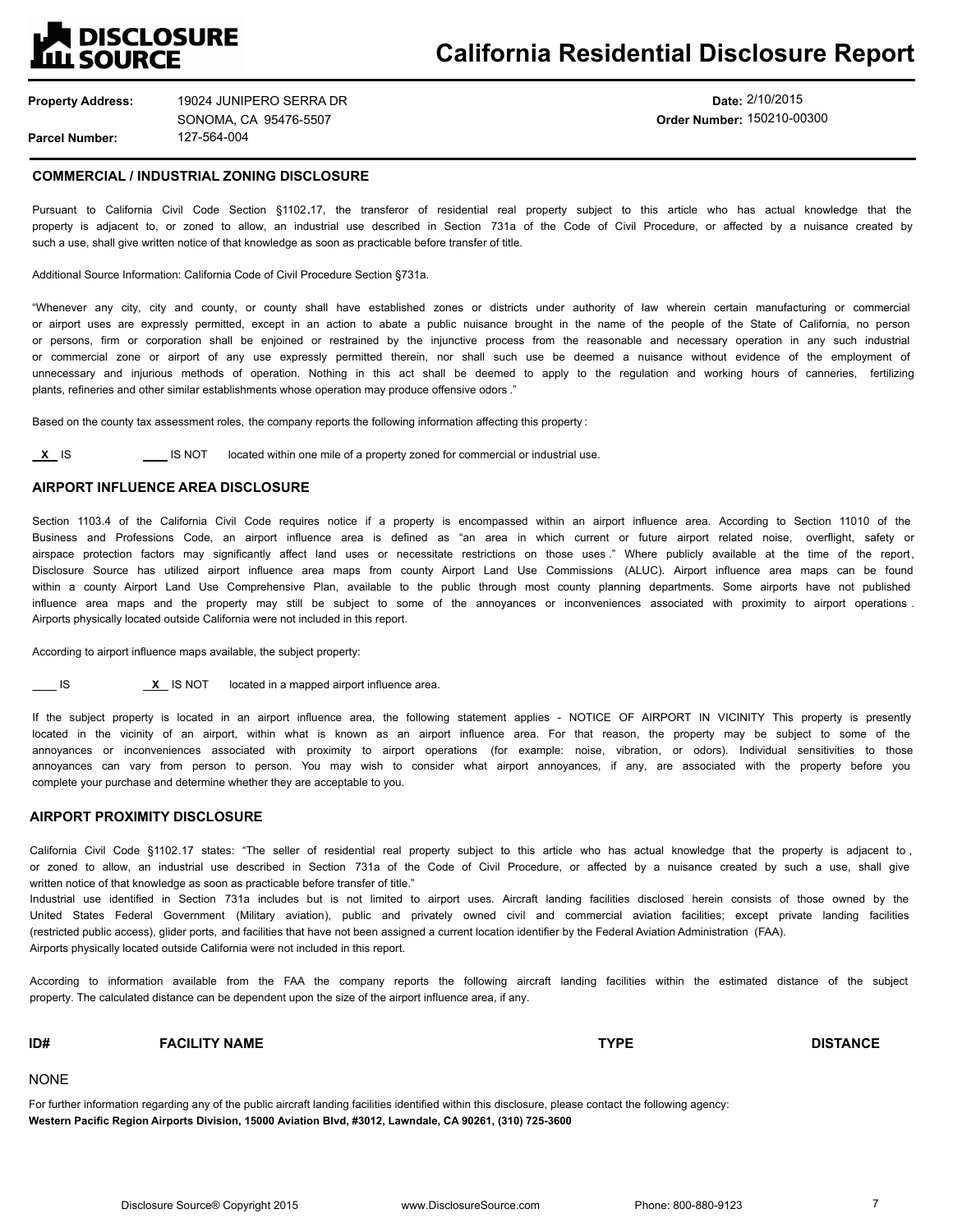# **A DISCLOSURE<br>LL SOURCE**

# **California Residential Disclosure Report**

**Property Address: Parcel Number:** 127-564-004 19024 JUNIPERO SERRA DR SONOMA, CA 95476-5507

## **Date:** 2/10/2015 **Order Number:** 150210-00300

## **CALIFORNIA LAND CONSERVATION (WILLIAMSON) ACT DISCLOSURE**

The purpose of the California Land Conservation Act of 1965 (Williamson Act) is to allow local governments and private landowners to enter voluntarily into contracts to restrict the use of parcels of land of no less than 100 acres to agricultural and open space use. The landowner receives compensation for the land use restrictions in the form of reduced property tax assessments which are much lower than normal because they are based upon farming and open space uses as opposed to full market value.

A Williamson Act contract is initially for a minimum term of ten years but local jurisdictions have the option to increase the initial term up to twenty years . Williamson Act contracts run with the land and are binding on all subsequent landowners. The contract is automatically extended by one year after the tenth and subsequent years unless a request for non-renewal is filed by either party. A request for non-renewal begins a 9 year term during which the tax assessments gradually increase to the full fair market value at which time the contract is terminated. The use of the property will then be controlled by the local jurisdiction's use and zoning laws.

Williamson Act contracts can be canceled only by the landowner's petition; however the minimum penalty for canceling a contract is 12.5 percent of the unrestricted, fair market value of the property. To approve a tentative contract cancellation, a county or city must make specific findings that are supported by substantial evidence. The existence of an opportunity for another use of the property or the uneconomic character of an existing agricultural use shall not, by itself, be a sufficient reason to cancel a contract.

There are penalties for breach of a contract, caused by the owner intentionally using the land for other than agriculture or making the land unusable for the contracted purposes. The penalties for breach of contract are as much as 25% of the unrestricted fair market value of the land rendered incompatible, plus 25% of the value of any building and any related improvements on the contracted land that cause the breach of contract. If a local jurisdiction allows a contract to be canceled and the State determines that there is a breach of contract, the penalties may be reduced, but not to less than 12.5% of the value of the land.

Contact the planning department to obtain information on requirements for entering into a Williamson Act contract and the uses allowed. Local government uniform rules and the specific Williamson Act contract can be more restrictive than the Williamson Act Government Code provisions .

Disclosure Source obtains maps from the California Department of Conservation on a quarterly basis. The county assessor's office also maintains information on parcels affected by the Williamson Act. For more information contact the Department of Conservation, Division of Land Resource Protection at 916-324-0850 or visit its website http://www.conservation.ca.gov/dlrp/lca.

According to available maps from The California Department of Conservation , the subject property:

**IS. X** IS NOT in a Williamson Act Zone as depicted on the map.

## **RIGHT TO FARM DISCLOSURE**

California Civil Code section 1103.4 requires notice if a property is presently located within one mile of a parcel of real property designated as "Prime Farmland," "Farmland of Statewide Importance." "Unique Farmland," "Farmland of Local Importance," or "Grazing Land" on the most current county-level GIS "Important Farmland Map" issued by the California Department of Conservation, Division of Land Resource Protection, and if so, accompanied by the following notice:

NOTICE OF RIGHT TO FARM This property is located within one mile of a farm or ranch land designated on the current county -level GIS "Important Farmland Map," issued by the California Department of Conservation, Division of Land Resource Protection. Accordingly, the property may be subject to inconveniences or discomforts resulting from agricultural operations that are a normal and necessary aspect of living in a community with a strong rural character and a healthy agricultural sector. Customary agricultural practices in farm operations may include, but are not limited to, noise, odors, dust, light, insects, the operation of pumps and machinery, the storage and disposal of manure, bee pollination, and the ground or aerial application of fertilizers , pesticides, and herbicides. These agricultural practices may occur at any time during the 24-hour day. Individual sensitivities to those practices can vary from person to person. You may wish to consider the impacts of such agricultural practices before you complete your purchase. Please be advised that you may be barred from obtaining legal remedies against agricultural practices conducted in a manner consistent with proper and accepted customs and standards pursuant to Section 3482.5 of the Civil Code or any pertinent local ordinance.

According to the current county-level GIS "Important Farmland Map," issued by the California Department of Conservation, Division of Land Resource Protection, the subject property:

**X** IS **IS NOT** located within one mile of a farm or ranch land.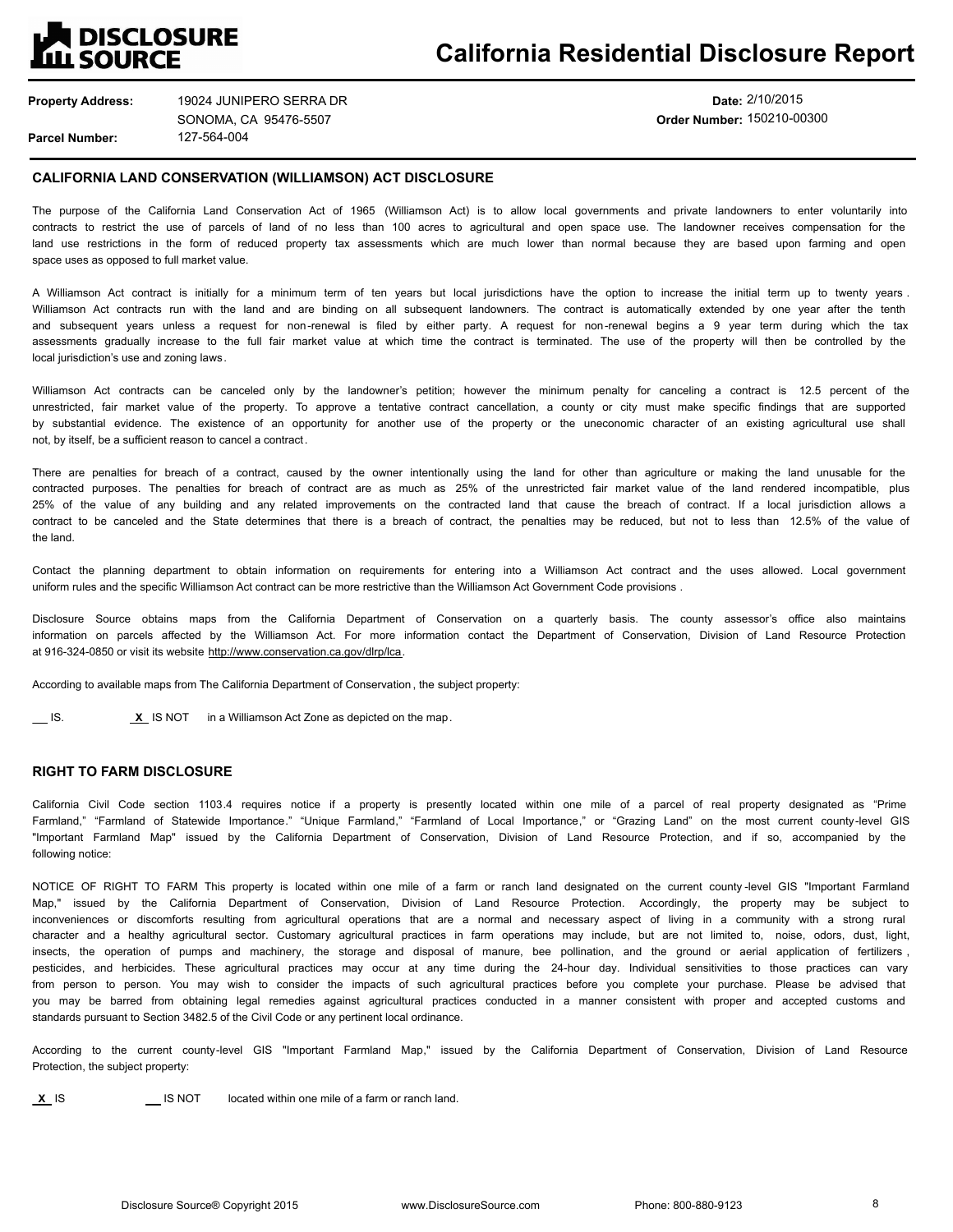

**Date:** 2/10/2015 **Order Number:** 150210-00300

## **MINING OPERATIONS DISCLOSURE**

The California Department of Conservation, Office of Mine Reclamation, maintains a database of information submitted annually by mine operators in the State. Section 1103.4 of the California Civil Code requires notice if a property is within one mile of a mine operation for which the mine owner or operator has reported map coordinate data to the Office of Mine Reclamation, pursuant to Section 2207 of the Public Resources Code. Not all mine operators have provided map coordinate data to the Department.

According to the database maintained by the California Department of Conservation, Office of Mine Reclamation, the subject property:

**X** IS **IS** IS NOT located within one mile of a mine operation.

If the subject property is within one mile of a mine, the following statement applies - NOTICE OF MINING OPERATIONS: This property is located within one mile of a mine operation for which the mine owner or operator has reported mine location data to the Department of Conservation pursuant to Section 2207 of the Public Resources Code. Accordingly, the property may be subject to inconveniences resulting from mining operations. You may wish to consider the impacts of these practices before you complete your transaction .

In addition to active mines, California's landscape contains tens of thousands of abandoned mine sites. Many of these mines were immediately abandoned when insufficient minerals were found or when poor economics of the commodity made mining unprofitable. It is estimated that the majority of abandoned mines possess serious physical safety hazards, such as open shafts or adits (mine tunnel), while many others pose environmental hazards. Thousands of sites have the potential to contaminate surface water, groundwater, or air quality. Some are such massive problems as to earn a spot on the Federal Superfund list.

In the interest of environmental and public health and safety, the Department of Conservation (DOC) undertook a three-year effort to determine "the magnitude and scope of the abandoned mine problem in California ." An inventory of abandoned mines was accomplished, culminating in a report to the Governor and Legislature. Prior to that effort, the number of abandoned mines reported was based solely on legacy databases and ranged from a low of 7,000 to a high of 20,000 abandoned mines. The DOC shows there are more than 47,000 abandoned mines statewide.

The reports, maps, and additional information on abandoned mines are available at the California Department of Conservation, Office of Mine Reclamation http://www.conservation.ca.gov/OMR/abandoned mine lands/. The State of California, Department of Conservation makes no warranty, express or implied, as to the accuracy of these data or the suitability of the data for any particular use. Distribution of these data is intended for informational purposes and should not be considered authoritative or relied upon for navigation, engineering, legal, or other site-specific uses, including but not limited to the obligations of transferors of real property and their disclosure obligations under California law.

Parties with concerns about the existence or impact of abandoned mines in the vicinity of the property should contact the State Office of Mine Reclamation at: http://www.conservation.ca.gov/OMR and/or the local Engineering, Planning or Building Departments in the county where the property is located.

## **GAS AND HAZARDOUS LIQUID TRANSMISSION PIPELINES NOTICE**

The following notice is provided to the transferee(s) of real property regarding information about the general location of gas and hazardous liquid transmission pipelines.

#### NOTICE REGARDING GAS AND HAZARDOUS LIQUID TRANSMISSION PIPELINES

This notice is being provided simply to inform you that information about the general location of gas and hazardous liquid transmission pipelines is available to the public via the National Pipeline Mapping System (NPMS) Internet Web site maintained by the United States Department of Transportation at http://www.npms.phmsa.dot.gov/. To seek further information about possible transmission pipelines near the property, you may contact your local gas utility or other pipeline operators in the area. Contact information for pipeline operators is searchable by ZIP Code and county on the NPMS Internet Web site .

Gas and hazardous liquid pipelines of any size pose a potential risk to life, property and the environment if damaged or punctured. In addition, precise locations of larger gas transmission pipelines are restricted by Federal Homeland Security policies. Additional information relating to other types and sizes of pipelines and other underground utility infrastructures may be available from local pipeline operators such as:

PG&E: http://www.pge.com/pipelineplanning/, San Diego Gas & Electric: http://sdge.com/safety/gas-safety/natural-gas-safety-map, Sacramento Municipal Utilities District: https://www.smud.org/en/residential/education-safety/natural-gas-pipelines/natural-gas-pipeline-map.htm , Southern California Gas: http://www.socalgas.com/safety/pipeline-maps/. You may want to contact your local utility provider if they are not listed above .

You should also review your Preliminary Title Report for pipelines right-of-way (easements) and further investigate information about pipelines by contacting the owner or operator responsible for the pipelines, consider what factors, if any, are associated with the property's proximity to pipelines, and determine whether the information you receive is acceptable before you purchase. No excavation work should be done before contacting the One-Call Center ( 811).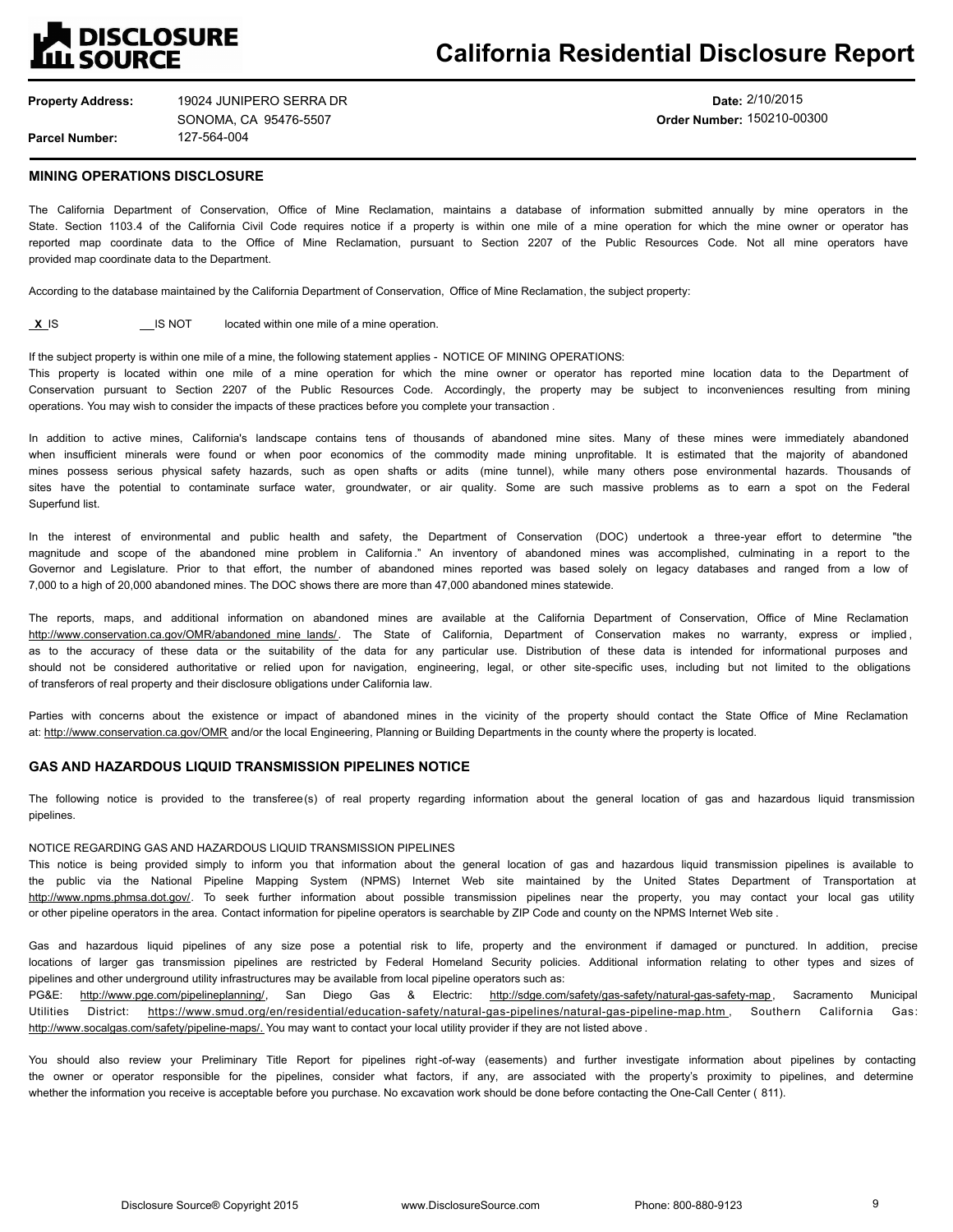## **TES DISCLOSURE ILL SOURCE**

# **California Residential Disclosure Report**

**Property Address: Parcel Number:** 127-564-004 19024 JUNIPERO SERRA DR SONOMA, CA 95476-5507

## **Date:** 2/10/2015 **Order Number:** 150210-00300

## **SAN FRANCISCO BAY CONSERVATION AND DEVELOPMENT COMMISSION JURISDICTION**

Concern for the future of San Francisco Bay prompted the California Legislature to create the San Francisco Bay Conservation and Development Commission (BCDC) in 1965. This 27-member commission is made up of appointees from various local governments and state and federal agencies.

California Civil Code Section 1103.4 Et Seq. requires transferors and/or their agent(s) to disclose to prospective transferees written notice if the property is located within the jurisdiction of the San Francisco Bay Conservation and Development Commission, and if so, accompanied by the following notice:

Notice of San Francisco Bay Conservation and Development Commission Jurisdiction

This property is located within the jurisdiction of the San Francisco Bay Conservation and Development Commission. Use and development of property within the commission's jurisdiction may be subject to special regulations, restrictions, and permit requirements. You may wish to investigate and determine whether they are acceptable to you and your intended use of the property before you complete your transaction.

The BCDC specifically notes that there are no official maps that outline the jurisdiction of the BCDC, including those maps in the San Francisco Bay Plan or other BCDC documents. According to the BCDC website:

The Commission's jurisdiction is legally delineated by California statute and is determined and implemented only by the Commission's review of applications, projects, and violations, on a case-by-case basis. Therefore, you must contact the Commission in order to determine if a project falls within its jurisdiction.

Thus, although information is available on the BCDC website at www.bcdc.ca.gov., the BCDC is stating that such information should not be relied upon for jurisdiction questions. Furthermore, THE INFORMATION PRESENTED HERE IS NOT TO BE RELIED UPON TO DETERMINE IF A PROPERTY IS WITHIN BCDC JURISDICTION, AND THE ACCOMPANYING NOTICE OF INCLUSION IN BCDC JURISDICTION, IF SO LOCATED, IS NOT INCLUDED IN INFORMATION PROVIDED BY THE COMPANY.

## IN ORDER TO OBTAIN THE CASE-BY-CASE INFORMATION REGARDING WHETHER THE SUBJECT PROPERTY IS WITHIN THE BCDC'S JURISDICTION, YOU SHOULD CONTACT THE BCDC DIRECTLY. THE TELEPHONE NUMBER FOR THE BCDC IS (415) 352-3600.

The responsibilities of the BCDC include requlating all filling and dredging in the Bay and the Bay system, including sloughs and certain creeks and tributaries, as well as salt ponds and other areas diked-off from the Bay; protection of the Suisun Marsh; regulating development near the Bay; overseeing shoreline usage; and working in conjunction with state and federal activities for effective protection and use of the Bay .

According to the Commission website, it should be contacted for projects involving any kind of fill, extraction of materials, development, redevelopment, repair, dredging, or change in use in any area subject to tidal action in or around San Francisco Bay, South San Francisco Bay, San Pablo Bay, Suisun Marsh, and the Carquinez Strait, including all tidal sloughs, wetlands, creeks and rivers, marshlands, salt ponds, managed wetlands, the shoreline band, and the Priority Use Areas described in the Bay Plan.

Projects in these areas may require a permit according to State law, and violations of State law may result in civil and criminal penalties.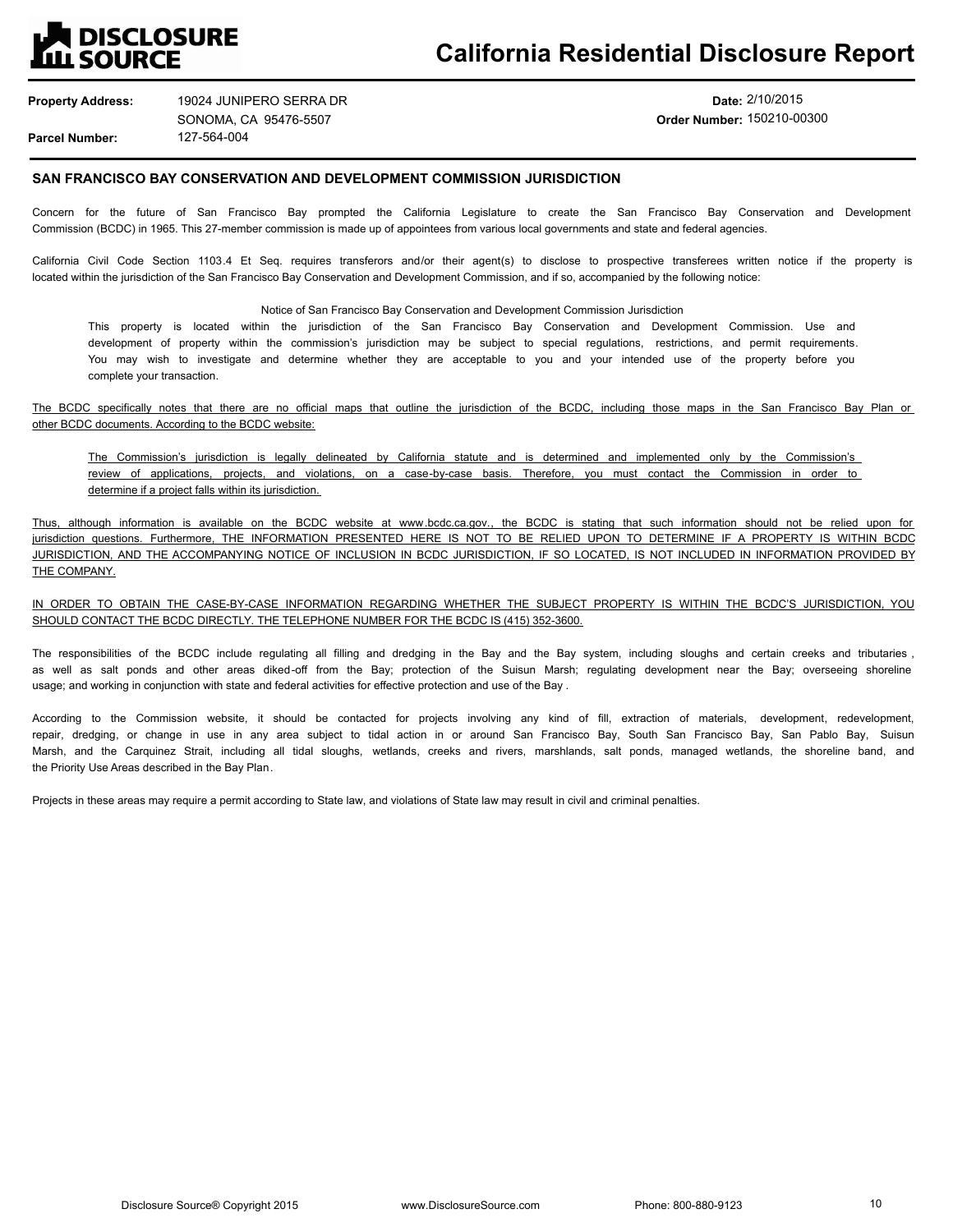# **A DISCLOSURE<br>LL SOURCE**

# **California Residential Disclosure Report**

**Property Address: Parcel Number:** 127-564-004 19024 JUNIPERO SERRA DR SONOMA, CA 95476-5507

**Date:** 2/10/2015 **Order Number:** 150210-00300

## **MILITARY ORDNANCE LOCATION DISCLOSURE**

California Civil Code Section §1102.15 states "The seller of residential real property subject to this article who has actual knowledge of any former federal or state ordnance locations within the neighborhood area shall give written notice of that knowledge as soon as practicable before transfer of title."

For purposes of this section, "former federal or state ordnance locations" means an area identified by an agency or instrumentality of the federal or state government as an area once used for military training purposes, which may contain potentially explosive munitions. "Neighborhood area" means within one mile of the residential real property.

## IMPORTANT NOTE:

This Military Ordnance Location disclosure was obtained through the U .S. Army Corps of Engineers (USACE) database of known Formerly Used Defense Sites in the state of California. The information provided herein represents publicly available information of Formerly Used Defense Sites known to contain hazards. The U.S. Army Corps of Engineers has not provided public updates on these sites due to national security concerns.

#### FORMER FEDERAL / STATE ORDNANCE LOCATIONS WITHIN YOUR COUNTY ARE DESCRIBED AS FOLLOWS:

| <b>Site Name</b><br>BODEGA HEAD GUNNERY RANGE | <b>USACE Site Reference Location</b><br><b>BODEGA BAY</b> | <b>Site Number</b><br>J09CA7290 |
|-----------------------------------------------|-----------------------------------------------------------|---------------------------------|
| <b>GUALALA BOMBING TARGET</b>                 | NO CITY                                                   | J09CA1032                       |
| <b>JENNER BOMBING TARGET</b>                  | <b>JENNER</b>                                             | J09CA1039                       |
| JENNER RADAR SITE B-76                        | <b>JENNER</b>                                             | J09CA0910                       |
| NAVAL OUTER LANDING FIELD COTATI              | <b>ROHNERT PARK</b>                                       | J09CA7470                       |
| SANTA ROSA ARMY AIRFIELD                      | <b>WINDSOR</b>                                            | J09CA0026                       |
| <b>TUBBS ISLAND</b>                           | NO CITY                                                   | J09CA7288                       |
| TWO ROCK RANCH STATION                        | NO CITY                                                   | J09CA0983                       |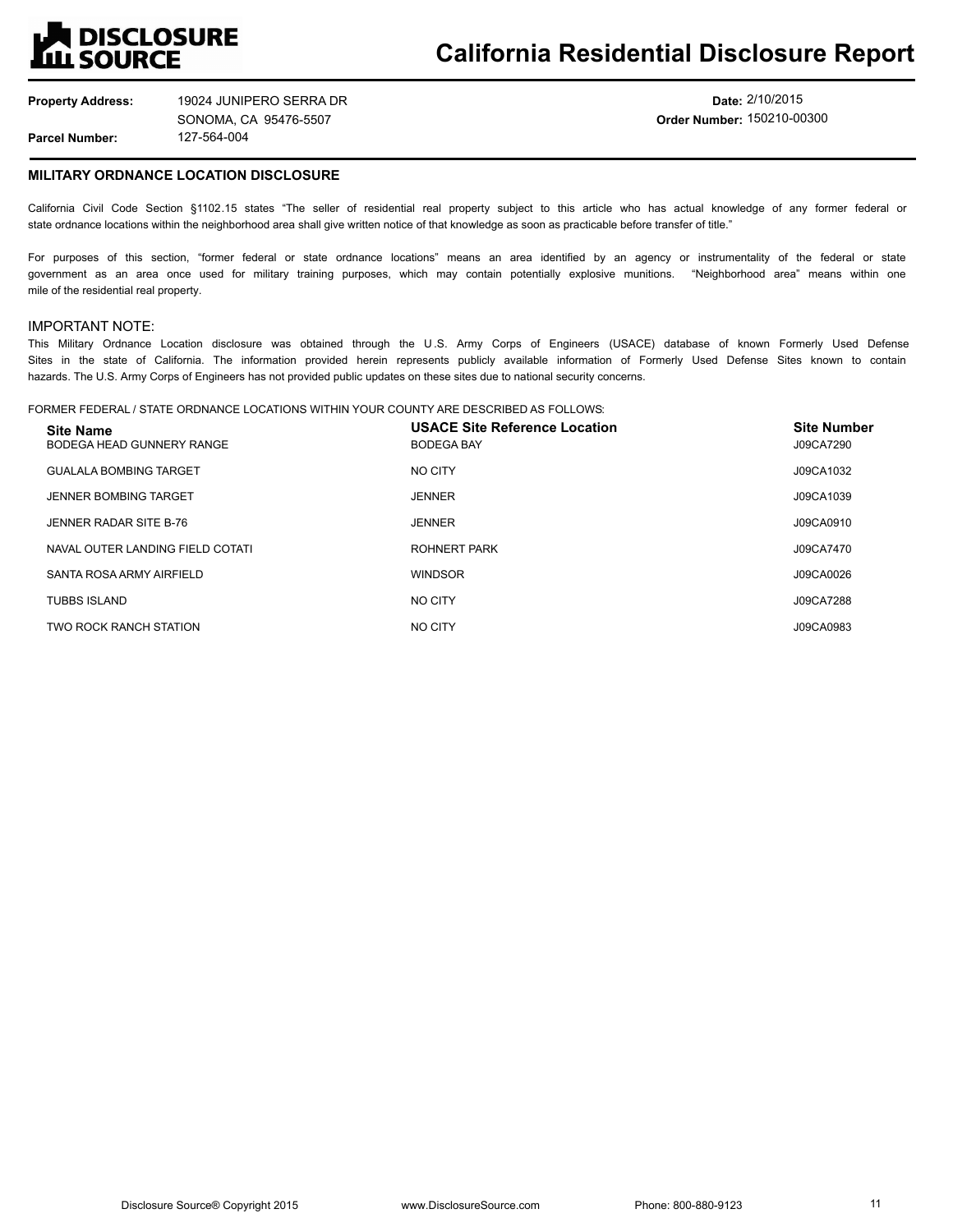## **DISCLOSURE ILL SOURCE**

# **California Residential Disclosure Report**

**Property Address: Parcel Number:** 127-564-004 19024 JUNIPERO SERRA DR SONOMA, CA 95476-5507

## **Date:** 2/10/2015 **Order Number:** 150210-00300

## **HABITAT SENSITIVITY AREA / ENDANGERED SPECIES ADVISORY**

The California Endangered Species Act, Fish and Game Code, section 2051, states that there are certain species of fish, wildlife and plants that are in danger of, or threatened with, extinction because their habitats are being threatened, destroyed or adversely modified. The main provisions of this act generally parallel that of the Federal Endangered Species Act, as amended.

Legislation declares that landowner cooperation is essential for conservation on those lands that have been identified as a habitat for endangered or threatened species. According to Section 2052.1 of the Fish and Game Code, if a person needs to address mitigation measures in relation to a particular impact on a threatened species, then those measures will be roughly proportional to the impact that the person has on those species. The required measures will be capable of successful implementation, and will maintain the person's objectives as much as possible in relation to section codes .

Disclosure Source recommends the transferee contact the California Department of Fish & Game to ascertain what, if any, considerations might be involved as a result of being in or nearby habitat sensitive areas. For further information regarding the habitat sensitive areas and /or endangered species, please find the local contact information at www.dfg.ca.gov/regions for additional information. Disclosure Source also recommends that the transferee contact the local planning department for additional information.

## **OIL & GAS WELLS ADVISORY**

California's oil and gas production has been in decline since the 1980's and wells, many of which were drilled at the turn of the past century, have been shut down or improperly abandoned. Such wells are often found when they begin to leak oil, natural gas, or water. To protect the environment, the wells must be properly abandoned, an activity financed with monies from the Hazardous and Idle-Deserted Well Abandonment Fund. The California Division of Oil and Gas was mandated to administer the program to abandon or remedy improperly abandoned wells so that dangers to life, health, and natural resources are eliminated. Residential construction in the past several years has expanded into areas where wells were once active. Health and safety hazards may be associated with oil and gas wells including those that have been capped or active, or abandoned, including, but not limited to, soil and ground water contamination, oil and methane seeps, fire hazards, air quality problems, and physical safety hazards to humans and animals. New construction may also be restricted in the vicinity of wells. The Division of Oil, Gas, and Geothermal Resources prepares maps for the State of California. The maps are updated regularly and some maps may be downloaded at http://www.conservation.ca.gov/dog/Pages/WellFinder.aspx. Transferee should be aware that abandoned wells may exist on any property. For more information visit the California Department of Conservation, Division of Oil, Gas and Geothermal Resources at : http://www.consrv.ca.gov/dog/.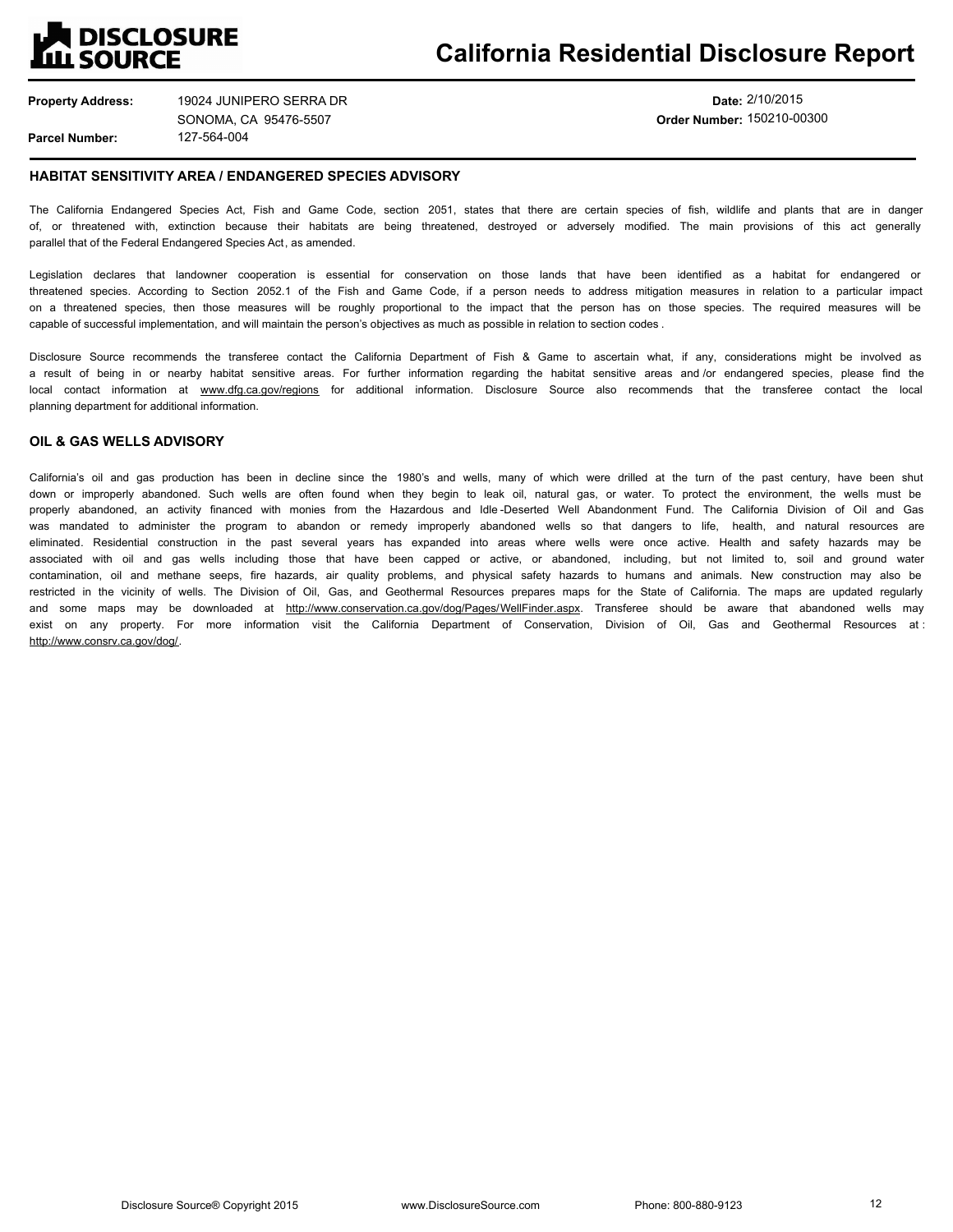# **A DISCLOSURE<br>LLL SOURCE**

# **California Residential Disclosure Report**

**Property Address:**

**Parcel Number:**

127-564-004 19024 JUNIPERO SERRA DR SONOMA, CA 95476-5507

**Date:** 2/10/2015 **Order Number:** 150210-00300

### **NATURALLY OCCURRING ASBESTOS ADVISORY**

Asbestos is the common name for a group of silicate minerals that are made of thin, strong fibers. It occurs naturally in certain geologic settings in California, most commonly in ultrabasic and ultramafic rock, including serpentine rock, and along associated faults. Serpentine rock is a typically grayish -green to bluish-black color rock that may be shiny in appearance, and is commonly found in the Sierra foothills, the Klamath Mountains, and Coast Ranges. While asbestos formation is more likely in the formations of these rocks, its presence is not certain. Because asbestos is a mineral, asbestos fibers are generally stable in the environment. The fibers will not evaporate in the air. Some naturally occurring asbestos can become friable, or crushed into a powder. This may occur when vehicles drive over unpaved roads or driveways that are surfaced with ultrabasic, ultramafic or serpentine rock, when land is graded for building purposes, or at quarrying operations. Weathering and erosion may also naturally release asbestos. Friable asbestos can become suspended in the air, and under these conditions, asbestos fibers represent a significant risk to human health. Asbestos is a known carcinogen, and inhalation of asbestos may result in the development of lung cancer. Disclosure Source recommends that the transferee visit the California Department of Conservation, Division of Mines and Geology website for further information and maps at http://www.consrv.ca.gov/CGS/minerals/hazardous\_minerals/asbestos/Pages/Index.aspx .

## **RADON ADVISORY**

Radon is a colorless, odorless radioactive gas that is produced by the natural decay of uranium, which is found in nearly all soils and rocks. Because radon is a gas, it can seep from the ground into the air in a structure through openings in the ground, and its presence increases the risk of lung cancer. In a 1999 study published by the Lawrence Berkeley National Laboratory and the Columbia University http://eetd.lbl.gov/newsletter/nl04/eetd-nl04-5-radon.html, the predicted median annual-average of all fifty eight counties in California is below 2.0 pCi/L (picoCuries per liter of air). If the radon level is greater than 4 pCi/L, the Environmental Protection Agency (EPA) suggests remediation. It is important to note that the median annual-average listed is a prediction, and the actual median is subject to some uncertainty. Also, radon concentrations in a county may be highly variable. Some structures may have five times as high, or five times as low, a concentration as the median for a county. All areas have some high radon structures. More information may be found at the Radon Project web site from the Columbia University Department of Statistics and Lawrence Berkeley National Laboratory at http://www.stat.columbia.edu/~radon. Long-term (up to one year) measurement is generally recommended for the most accurate determination of radon levels.

The EPA has also produced a map that assigns one of three zone designations to each county based on radon potential. According to the EPA, each zone designation reflects the average short-term radon measurement that can be expected to be measured in a building without the implementation of radon control methods. That map is not meant to be used to determine whether a particular structure should be tested for radon, but is used to assist various government agencies and organizations in focusing their radon program resources. That map can be viewed at http://www.epa.gov/radon/states/california.html. Structures with high levels of radon have been found in all three zones. The three zone designations based on radon potential are:

Zone 1 - Highest Potential (greater than 4 pCi/L) Zone 2 - Moderate Potential (from 2 to 4 pCi/L)

Zone 3 - Low Potential (less than 2 pCi/L)

**The U.S. Environmental Protection Agency recommends all structures should be tested for radon, regardless of geographic location or zone determination.**

Radon testing is affordable and easily done. Test kits are available for residents of the State of California for \$7 through the California Department of Public Health website at http://www.cdph.ca.gov/HealthInfo/environhealth/Pages/Radon.aspx.

Additionally, Radon Zone Maps are available from the California Department of Conservation outlining areas where geologic conditions are likely to produce high, moderate, or low potential indoor radon levels above 4 pCi/L. Radon levels are variable, and may be influenced by not only geology, but also soil permeability, weather and climatic conditions, building design, condition and usage. As such, these maps are not intended for determining which buildings have high radon levels. Those maps are available at http://www.conservation.ca.gov/cgs/minerals/hazardous\_minerals/radon/Pages/Index.aspx.

**GOVERNMENTAL GUIDES: "RESIDENTIAL ENVIRONMENTAL HAZARDS: A GUIDE FOR HOMEOWNERS, HOMEBUYERS, LANDLORDS AND TENANTS"; "PROTECT YOUR FAMILY FROM LEAD IN YOUR HOME"**

**PUBLISHED BY THE ENVIRONMENTAL PROTECTION AGENCY CONTAINING IMPORTANT INFORMATION REGARDING ENVIRONMENTAL HAZARDS LOCATED ON AND AFFECTING RESIDENTIAL PROPERTY. THEY ARE AVAILABLE FOR DOWNLOAD AT**

**HTTPS://WWW.DISCLOSURESOURCE.COM/DOWNLOADS.ASPX AND HTTPS://WWW.DISCLOSURESOURCE.COM/DOWNLOADS\_LEAD.ASPX**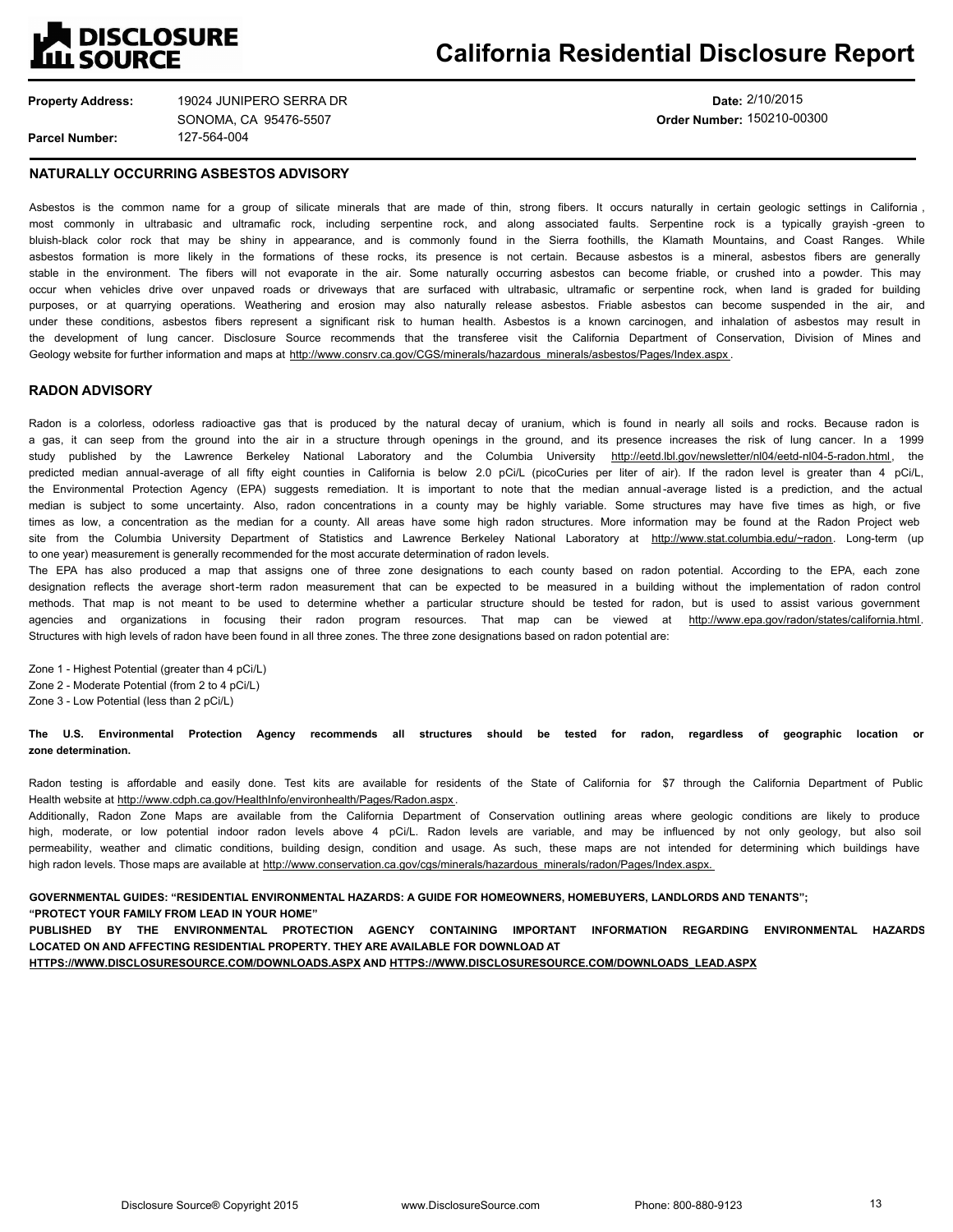

**Date:** 2/10/2015 **Order Number:** 150210-00300

## **SECTION IV: TAX INFORMATION**

## **NOTICE OF SPECIAL TAX AND ASSESSMENT**

TO THE PROSPECTIVE PURCHASER OF THE REAL PROPERTY SHOWN ABOVE. THIS IS A NOTIFICATION TO YOU PRIOR TO YOUR PURCHASING THIS PROPERTY. YOU SHOULD TAKE THESE TAXES AND ASSESSMENTS, IF ANY, AND THE BENEFITS FROM THE PUBLIC FACILITIES AND SERVICES FOR WHICH THEY PAY INTO ACCOUNT IN DECIDING WHETHER TO BUY THIS PROPERTY. YOU MAY OBTAIN A COPY OF THE RESOLUTION OF FORMATION THAT AUTHORIZED CREATION OF THE COMMUNITY FACILITIES DISTRICT, AND THAT SPECIFIES MORE PRECISELY HOW THE SPECIAL TAX AND ASSESSMENTS ARE APPORTIONED AMONG PROPERTIES IN THE ASSESSEMENT DISTRICT AND HOW THE PROCEEDS OF THE TAX WILL BE USED, BY CALLING THE CONTACT NAME AND NUMBER LISTED BELOW. THERE MAY BE A CHARGE FOR THIS DOCUMENT NOT TO EXCEED THE ESTIMATED REASONABLE COST OF PROVIDING THE DOCUMENT. YOU MAY TERMINATE THE CONTRACT TO PURCHASE OR DEPOSIT RECEIPT AFTER RECEIVING THIS NOTICE FROM THE OWNER OR AGENT SELLING THE PROPERTY. THE CONTRACT MAY BE TERMINATED WITHIN THREE DAYS IF THE NOTICE WAS RECEIVED IN PERSON OR WITHIN FIVE DAYS AFTER IT WAS DEPOSITED IN THE MAIL BY GIVING WRITTEN NOTICE OF THAT TERMINATION TO THE OWNER OR AGENT SELLING THE **PROPERTY** 

If Mello-Roos Community Facilities District or 1915 Bond Act special tax installments are not paid on time, the issuer has the right to initiate foreclosure proceedings on the property and it may be sold to satisfy the obligation. By statute, the special tax lien is made superior in priority to private liens such as mortgages and deeds of trust, even if the aforementioned preceded the creation of the assessment. Unlike property tax sales initiated by a County Tax Collector (which require a five year waiting period) special tax lien foreclosure may be initiated quickly if payments become delinquent. This can occur as soon as a few months after a property tax bill becomes delinquent.

The annual assessment installment against this property as shown on the tax bill for the 2014 tax year is listed below. Assessment installments will be collected each year until the assessment bonds are repaid. The authorized facilities that are being paid for by the special taxes, and by the money received from the sale of bonds that are being repaid by the special taxes are summarized below. These facilities may not yet have all been constructed or acquired and it is possible that some may never be constructed or acquired.

## **Mello-Roos Community Facilities Districts**

Mello-Roos Community Facilities Districts ("CFD") provide a method of financing certain public capital facilities and services especially in developing areas and areas undergoing rehabilitation. Public improvements and services funded by Mello -Roos districts may include, but are not limited to police and fire protection services, roads, new school construction, backbone infrastructure improvements, new or expanded water and sewer systems, recreation program services and flood or storm protection services. When construction of facilities is involved, in most cases, the money required to provide initial funding for the improvements is obtained through the issuance of municipal bonds. A special tax lien is placed on each property within the district for the annual payment of principal and interest as well as administrative expenses. The annual special tax continues until the bond is paid, or until revenues are no longer needed. Mello-Roos tax amounts may vary (increase), or the term of the payments may be extended, especially if additional bonds are issued. These special taxes are usually collected with regular property tax installments.

If this property is subject to the Mello-Roos CFD(s) lien(s) listed below, it is subject to a special tax that will appear on your property tax bill that is in addition to the regular property taxes and any other charges and benefit assessments on the parcel. This special tax is not necessarily imposed on all parcels within the city or county where the property is located. If you fail to pay this tax when due each year, the property may be foreclosed upon and sold. The tax is used to provide public facilities and/or services that are likely to particularly benefit the property.

There is a maximum special tax that may be levied against this parcel each year to pay for public facilities. This amount may be subject to increase each year based on the special tax escalator listed below (if applicable). The annual tax charged in any given year may not exceed the maximum tax amount. However, the maximum tax may increase if the property use changes, or if the home or structure size is enlarged. The special tax will be levied each year until all of the authorized facilities are built and all special tax bonds are repaid. If additional bonds are issued, the estimated end date of the special tax may be extended.

**THIS PROPERTY IS NOT SUBJECT TO MELLO-ROOS COMMUNITY FACILITIES DISTRICT SPECIAL TAX LIEN(S).**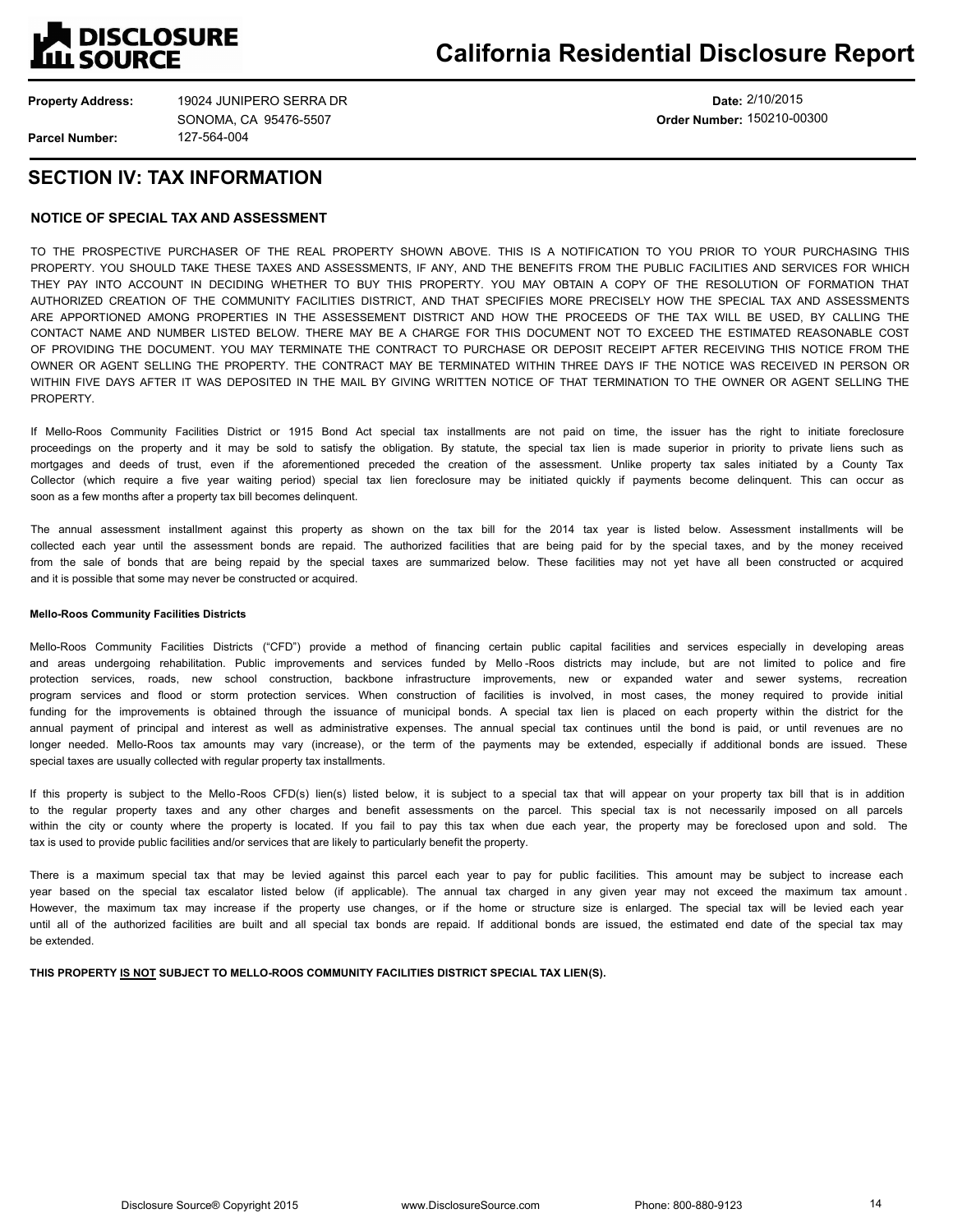

**Property Address:**

127-564-004 19024 JUNIPERO SERRA DR SONOMA, CA 95476-5507

**Date:** 2/10/2015 **Order Number:** 150210-00300

**1915 Bond Act Improvements**

**Parcel Number:**

1915 Bond Act Assessment Districts provide a method of financing certain public capital improvements and infrastructures including, but not limited to, roads, sewer, water and storm drain systems, and street lighting. The money required to fund the improvement is obtained in advance through the issuance of municipal bonds pursuant to the Improvement Bond Act of 1915. A special assessment lien is placed on the property within the Assessment District. The lien amount is calculated according to the specific benefit that an individual property receives from the improvement (s) and is amortized over a period of years. 1915 Bond Act Assessments Districts can be prepaid at any time. In most instances but not all, the assessment is placed on the secured tax roll and is collected with your annual county real property taxes.

If this property is subject to the 1915 Bond Act Assessment District(s) tax lien(s) listed below, the bonds will be repaid from annual assessment installments levied by the assessment district that will appear on the property tax bill, but which are in addition to the regular property taxes and any other charges and levies that will be listed on the property tax bills. Each assessment district has issued bonds to finance the acquisition or construction of certain public improvements that are of direct and special benefit to property within that assessment district.

**THIS PROPERTY IS NOT SUBJECT TO IMPROVEMENT BOND ACT OF 1915 SPECIAL ASSESSMENT LIEN(S).**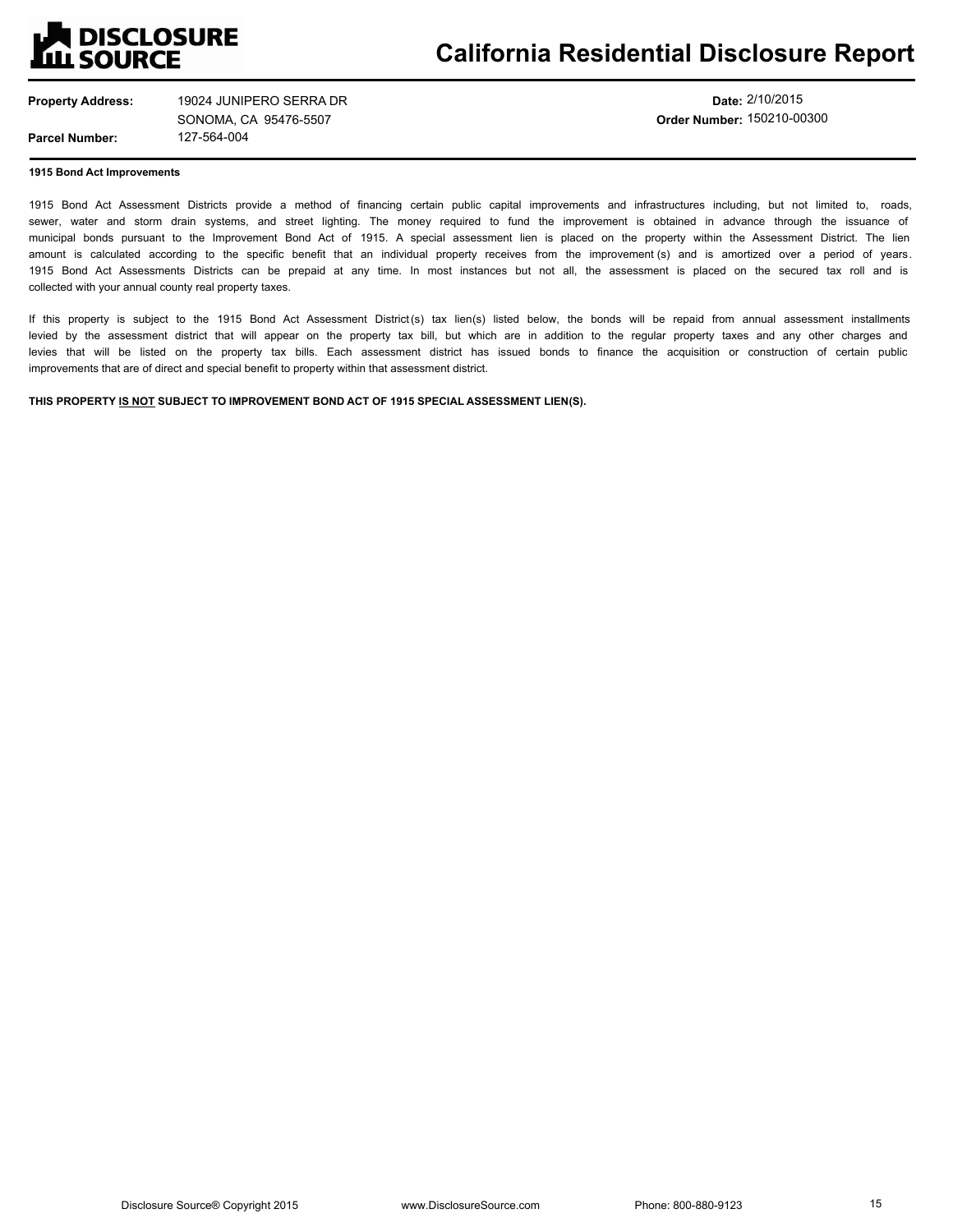

**Date:** 2/10/2015 **Order Number:** 150210-00300

### **ADDITIONAL PROPERTY TAX INFORMATION**

#### **Basic Levy**

The Basic Levy is the primary property tax charge levied by the County on behalf of government agencies. As a result of the passage of Proposition 13 in 1978 (Article XIIIA of the California State Constitution), the basic levy is limited to one percent (1%) of the property's net assessed value. Proceeds from this tax are divided by the County and used to help fund nearly every function the state, county, city and other local municipal agencies provide. All other charges that appear on the tax bill vary by district and county.

#### **Voter Approved Debt**

Voter Approved Debt are taxes levied on a parcel that is calculated based on the assessed value of the parcel. Taxes may include those taxes that were approved by voters before the passage of Proposition 13 in 1978, General Obligation Bonds or Special Taxes that are based on assessed value as opposed to some other method. Taxes that were established before 1978 may be used for various services and improvements and may or may not be associated with public indebtedness (the issuance of municipal bonds). A General Obligation Bond is a municipal bond that may be issued by a city, county or school district in order to finance the acquisition and construction of public capital facilities and real property. Equipment purchases and the cost of operation and maintenance cannot be financed with a General Obligation Bond. Special Taxes are created pursuant to various California Code Sections and require 2/3 majority approval of the qualified voters for approval. A special tax may be formed by a local government (a city, county, special district, etc) in order to finance specific facilities and/or services and cannot be used for general purposes.

#### **Other Direct Assessments**

In addition to the items discussed in the previous sections, real property may be subject to Other Direct Assessments. These assessments may appear on the annual property tax bill. Increases or modifications to these assessments are subject to public notice /hearing requirements (as governed by law) and require a vote by the legal property owners or the registered voters in the area. Additional information is available by contacting the agency actually levying the assessment.

### **Future Taxes**

There may be possible future taxes not listed in this report. Future taxes are Bond Initiatives and Levies which have been approved by qualified voters in an authorized election, but have not yet been levied on the tax bills. Due to the fact that they have not yet appeared on any tax bills, these taxes are not shown on this report.

#### **Property Assessed Clean Energy (PACE) Programs**

California legislature enables local governments to help property owners finance a range of authorized energy efficiency, water efficiency and renewable energy projects through PACE programs. Owners of residential and commercial properties within a PACE participating district can finance 100% of their project and pay it back over time as a property tax assessment through their property tax bill, which is delivered and collected by the County. The tax bill will have a line item titled with the name of the PACE program. If the property owner makes property tax payments through an impound escrow account, the lender will adjust the monthly payment to include the amount due for PACE financing. Under the PACE programs, if the property is sold before the PACE financing is paid in full, the remaining payments may be passed on to the new property owner. However, a lender may require the property owner to pay off the remaining balance when the property is sold or refinanced. The remaining debt may affect the amount a new buyer can borrow when financing the property purchase. For more information on the PACE financing programs, go to: http://energycenter.org/policy/property-assessed-clean-energy-pace or http://pacenow.org/resources/all-programs/#California.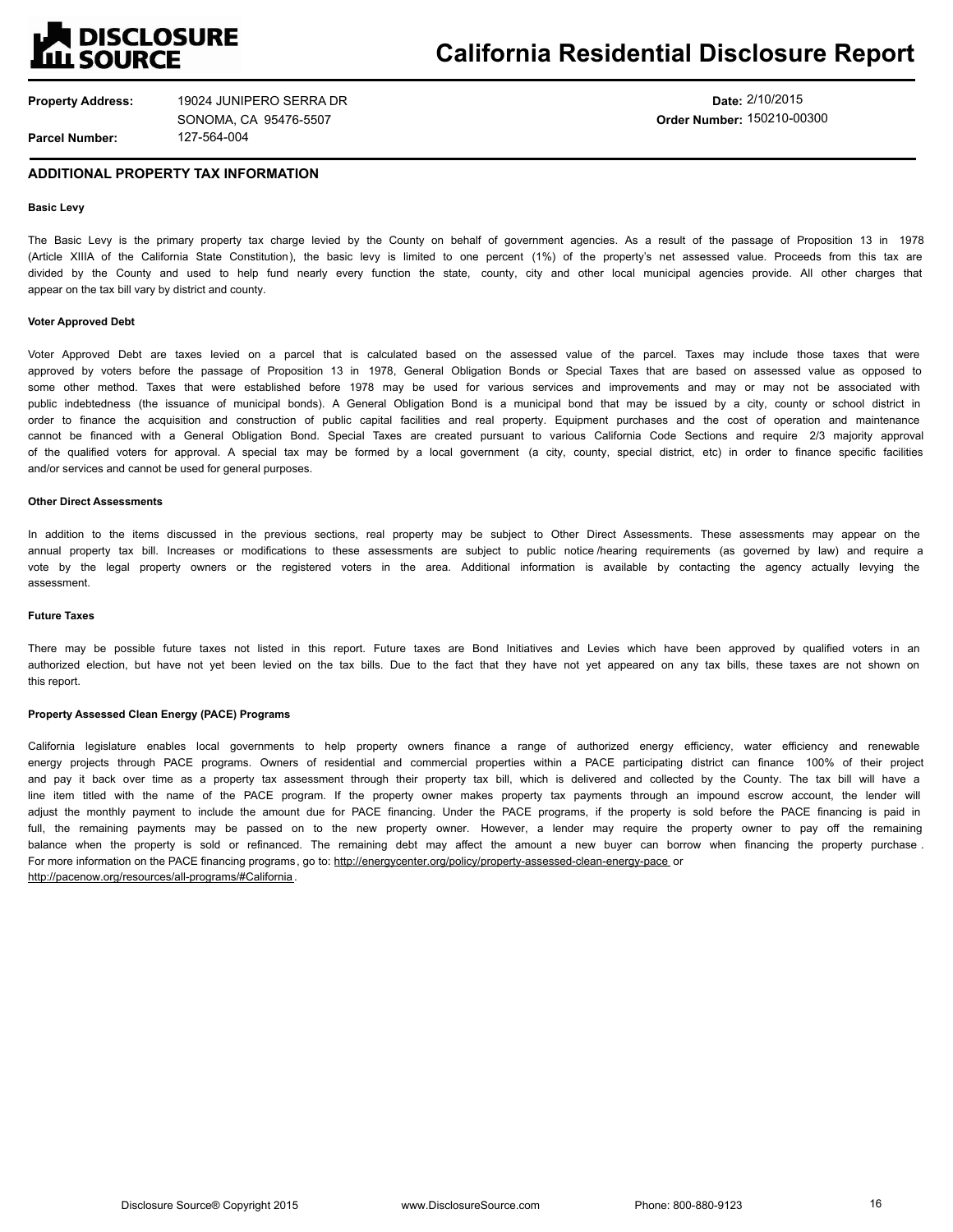

# **California Residential Disclosure Report**

| <b>Property Address:</b>                | 19024 JUNIPERO SERRA DR<br>SONOMA, CA 95476-5507 |                                            | Date: 2/10/2015<br>Order Number: 150210-00300 |  |
|-----------------------------------------|--------------------------------------------------|--------------------------------------------|-----------------------------------------------|--|
| <b>Parcel Number:</b>                   | 127-564-004                                      |                                            |                                               |  |
| <b>TAX SUMMARY</b>                      |                                                  |                                            |                                               |  |
| <b>Basic Proposition 13 Levy:</b>       |                                                  |                                            |                                               |  |
| <b>Agency / Contact</b>                 |                                                  | <b>District / Benefit</b>                  | <b>Levy Amount</b>                            |  |
| County of Sonoma                        |                                                  | Basic 1% Levy                              | \$2230.06                                     |  |
| Pam Johnston (707) 565-3294             |                                                  | General                                    |                                               |  |
| <b>Voter Approved Ad Valorem Taxes:</b> |                                                  |                                            |                                               |  |
| <b>Agency / Contact</b>                 |                                                  | <b>District / Benefit</b>                  | <b>Levy Amount</b>                            |  |
| Sonoma Valley Unified School District   |                                                  | General Obligation Bonds, Election of 1997 | \$95.90                                       |  |
| Mrs. Nancy Radloff (707) 935-4249       |                                                  | School                                     |                                               |  |
| Sonoma Valley Health Care District      |                                                  | General Obligation Bonds, Election of 2008 | \$82.52                                       |  |
| Mr. Jim Sweeney (707) 935-5018          |                                                  | <b>Health Care</b>                         |                                               |  |
| Sonoma County Junior College District   |                                                  | General Obligation Bonds, Election of 2002 | \$40.14                                       |  |
| Business Services (707) 527-4311        |                                                  | <b>School Facilities</b>                   |                                               |  |
| Sonoma County Water Agency              |                                                  | Warm Springs Dam                           | \$15.62                                       |  |
| Public Information Line (707) 547-1950  |                                                  | Water                                      |                                               |  |
| Sonoma Valley Unified School District   |                                                  | General Obligation Bonds, Election of 2010 | \$12.26                                       |  |
| Mrs. Nancy Radloff (707) 935-4249       |                                                  | <b>School Facilities</b>                   |                                               |  |

**Mello-Roos Community Facilities District(s):** NONE

**Improvement Bond Act of 1915 Assessment District(s):** NONE

| <b>Other Direct Assessments:</b>                  |                              |                    |
|---------------------------------------------------|------------------------------|--------------------|
| Agency / Contact                                  | <b>District / Benefit</b>    | <b>Levy Amount</b> |
| Sonoma County Water Agency                        | Sonoma Valley Sanitary Sewer | \$711.68           |
| Sydney Oam (707) 547-1921                         | Sewer/Water                  |                    |
| Sonoma Valley Health Care District                | <b>Hospital Special Tax</b>  | \$195.00           |
| Mr. Jim Sweeney (707) 935-5018                    | <b>Hospital Facilities</b>   |                    |
| Marin Sonoma Mosquito and Vector Control District | <b>Mosquito Abatement</b>    | \$12.00            |
| County Auditor/Controller (707) 565-2631          | Mosquito Abatement           |                    |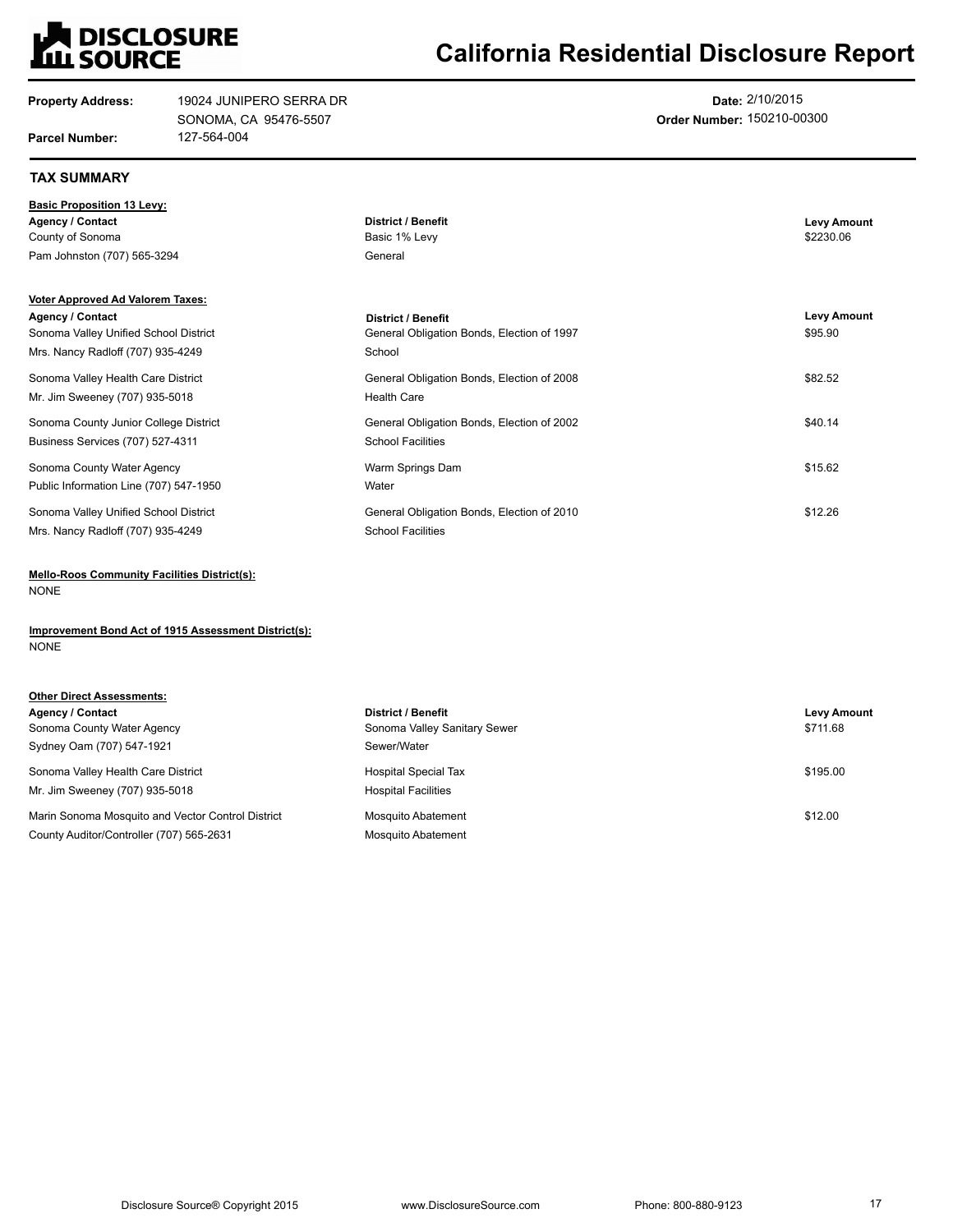

**Date:** 2/10/2015 **Order Number:** 150210-00300

## **NOTICE OF YOUR "SUPPLEMENTAL" PROPERTY TAX BILL**

California Civil Code 1102.6c, states that the seller, or his or her agent, is responsible for delivering a notice specifying information about supplemental tax assessments:

"California property tax law requires the Assessor to revalue real property at the time the ownership of the property changes. Because of this law, you may receive one or two supplemental tax bills, depending on when your loan closes.

The supplemental tax bills are not mailed to your lender. If you have arranged for your property tax payments to be paid through an impound account, the supplemental tax bills will not be paid by your lender. It is your responsibility to pay these supplemental bills directly to the Tax Collector.

If you have any question concerning this matter, please call your local Tax Collector's Office."

## **Transfer Fee Disclosure**

This is commonly known as a "Private Transfer Tax". It is a fee imposed by a private entity such as a property developer, home builder, or home owner association, when a property within a certain type of subdivision is sold or transferred. A private transfer fee may also be imposed by an individual property owner. Private transfer fees are different from city or county Documentary Transfer Taxes. Private Transfer Fees may apply in addition to government Documentary Transfer Taxes that are due upon sale or transfer of the property.

California Civil Code Section 1098 defines a "Transfer Fee" as "any fee payment requirement imposed within a covenant, restriction, or condition contained in any deed, contract, security instrument, or other document affecting the transfer or sale of, or any interest in, real property that requires a fee be paid upon transfer of the real property." Certain existing fees such as government fees, court ordered fees, mechanic lien fees, common interest development fees, etc. are specially excluded from the definition of "Transfer Fee".

**To determine if the property is subject to a Transfer Fee, OBTAIN COPIES OF ALL EXCEPTIONS LISTED ON THE PRELIMINARY TITLE REPORT FROM THE TITLE COMPANY AND READ THEM TO DETERMINE IF ANY TRANSFER FEES ARE APPLICABLE. Please be aware that private transfer fees may be difficult to identify by simply reading the title report.** 

**Effective January 1, 2008, Civil Code Section 1102.6e requires the transferor to notify the transferee of whether a private transfer fee applies and if present, to disclose certain specific information about the fee.**

**Content of Disclosure.** Civil Code Section 1102.6e requires the transferor to disclose specific information about any Transfer Fee that may affect the property. Please refer to the legal code or to the C.A.R. Form NTF (11/07), provided by the California Association of Realtors, for a standard format to use in making the Transfer Fee Disclosure if you elect to investigate and make this disclosure personally.

**How to Determine the Existence of a Transfer Fee.** If a Transfer Fee does exist affecting the property, the document creating the fee may be on file with the County Recorder as a notice recorded against the property and should be disclosed in the preliminary title report on the property. However, the preliminary title report will merely disclose the existence of the documents affecting title, not the content of the documents. The title of a document may also not be sufficient to disclose that a transfer fee is included in its terms. Accordingly transferor should (a) request the title company which issued the preliminary title report to provide copies of the documents shown as "exceptions" and (b) review each document to determine if it contains a transfer fee.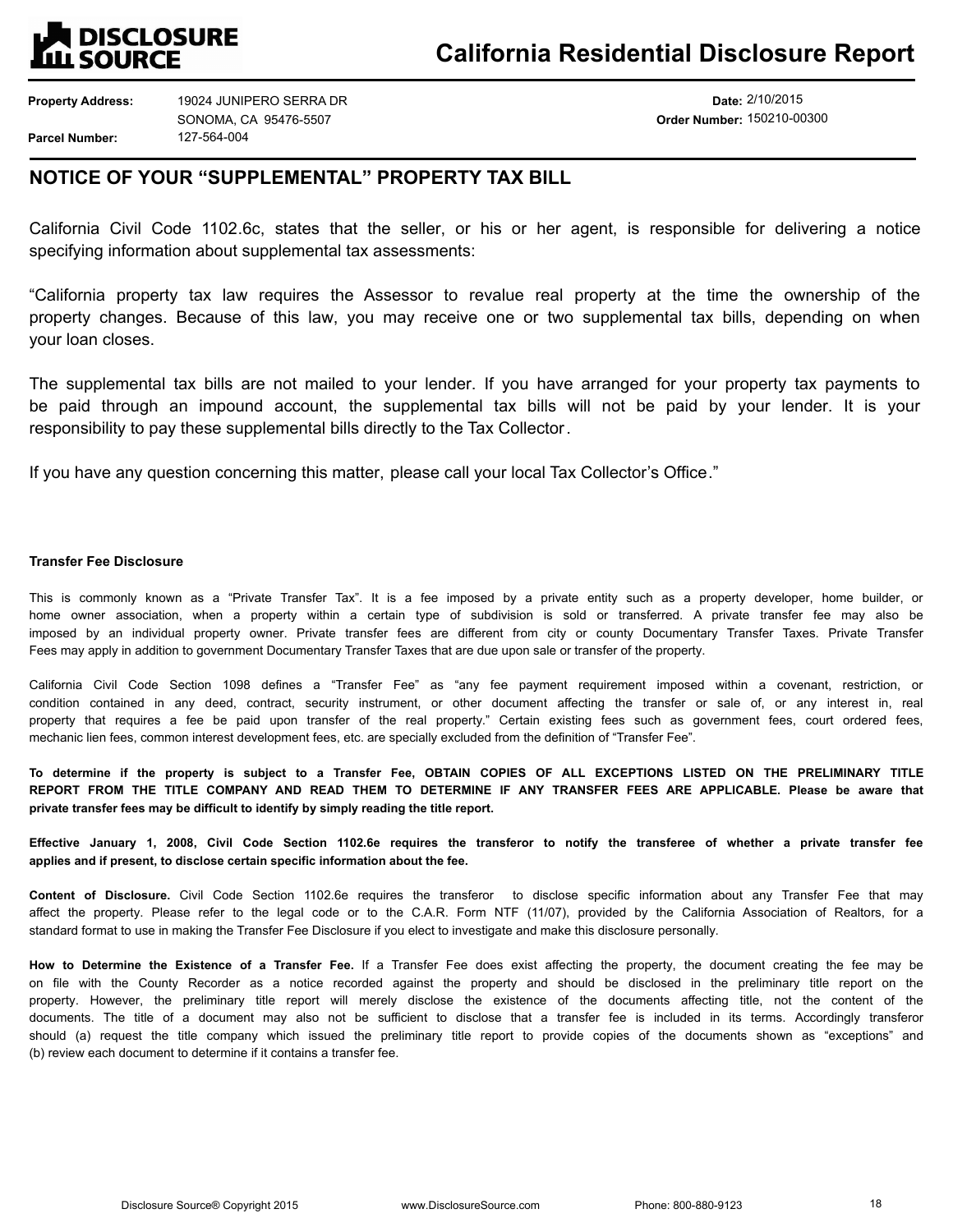

**Property Address:** 19024 JUNIPERO SERRA DR SONOMA, CA 95476-5507

127-564-004

**Date:** 2/10/2015 **Order Number:** 150210-00300

## **SUPPLEMENTAL TAX ESTIMATOR**

**Parcel Number:**

This worksheet is provided for you as a convenience to allow you to **estimate** the potential supplemental property tax amount on a given property and whether you will receive one or two Supplemental Tax Bills. Depending on the date your escrow closes you will receive either one or two Supplemental Tax Bills which are in addition to your regular annual secured property taxes and must be paid separately. **Supplemental Tax Bills are not paid in escrow and are not impounded by your mortgage lender.** This worksheet is an estimate and is for your planning purposes only. This Supplemental Tax amount estimate is based on the 2014 secured roll valuation and does not take into account other transactions that may have occurred and will impact the future assessed value.

| <b>Supplemental Tax Estimator</b> |                                             |              |
|-----------------------------------|---------------------------------------------|--------------|
|                                   | Illnput the Purchase Price of the Property  |              |
|                                   | <b>Il Current Assessed Value</b>            | \$223,005.00 |
| =                                 | <b>Taxable Supplemental Assessed Value</b>  |              |
|                                   | <b>IITax Rate</b>                           | 1.110%       |
| =                                 | Estimated Full-Year Supplemental Tax Amount |              |

## **Jan - May Close of Escrow - Complete This Section**

|   | (Computation Factor for Month of Close (See Table Below)                      |  |
|---|-------------------------------------------------------------------------------|--|
|   | <b>IEstimated Full-Year Supplemental Tax Amount (Computed Above)</b>          |  |
| = | Supplemental Tax Bill #1 Amount                                               |  |
|   | Supplemental Tax Bill #2 Amount = Estimated Full-Year Supplemental Tax Amount |  |
|   | <b>Estimated Supplemental Tax Amount</b>                                      |  |

## **Jun - Dec Close of Escrow - Complete This Section**

|        | Computation Factor for Month of Close (See Table Below)              |  |
|--------|----------------------------------------------------------------------|--|
|        | <b>IEstimated Full-Year Supplemental Tax Amount (Computed Above)</b> |  |
| -<br>- | Supplemental Tax Bill Amount                                         |  |

## **Computation Factors**

| <b>Month</b> | <b>Factor</b> |
|--------------|---------------|
| January      | 0.4167        |
| February     | 0.3333        |
| <b>March</b> | 0.2500        |
| <b>April</b> | 0.1667        |
| May          | 0.0833        |
| June         | 1.0000        |

| <b>Month</b>    | <b>Factor</b> |
|-----------------|---------------|
| July            | 0.9167        |
| August          | 0.8333        |
| September       | 0.7500        |
| October         | 0.6667        |
| <b>November</b> | 0.5833        |
| <b>December</b> | 0.5000        |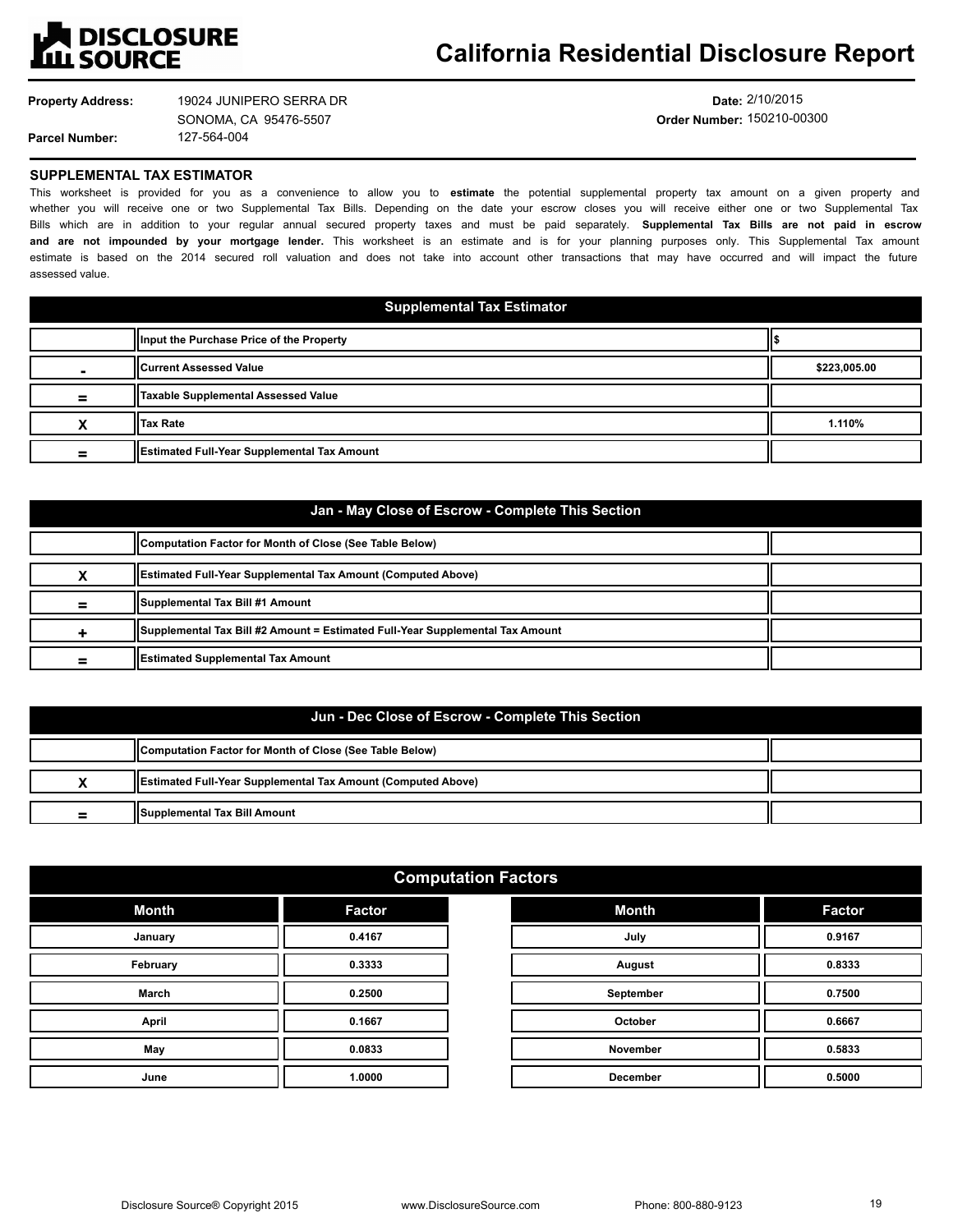

**Property Address:**

**Parcel Number:**

127-564-004 19024 JUNIPERO SERRA DR SONOMA, CA 95476-5507

**Date:** 2/10/2015 **Order Number:** 150210-00300

## **PROPERTY TAX ESTIMATOR**

The total tax charges listed on the previous pages provide an accurate portrayal of what the property tax charges were for the current tax year at the current assessed value. California law requires the Assessor re-calculate or re-assess the value of real property when it is sold, subdivided or upon the completion of new construction. In coming years, the Ad Valorem (or value based) property tax charges will be assessed based on this new assessed value. It is possible to calculate an **estimate** of what those charges will be using the property tax estimator provided below:

| <b>Property Tax Estimator</b>     |          |
|-----------------------------------|----------|
| <b>Purchase Price of Property</b> |          |
| Ad Valorem Tax Rate               | 1.110%   |
| <b>Ad Valorem Tax Amount</b>      |          |
| <b>Total Direct Assessments</b>   | \$918.68 |
| <b>Total Estimated Taxes</b>      |          |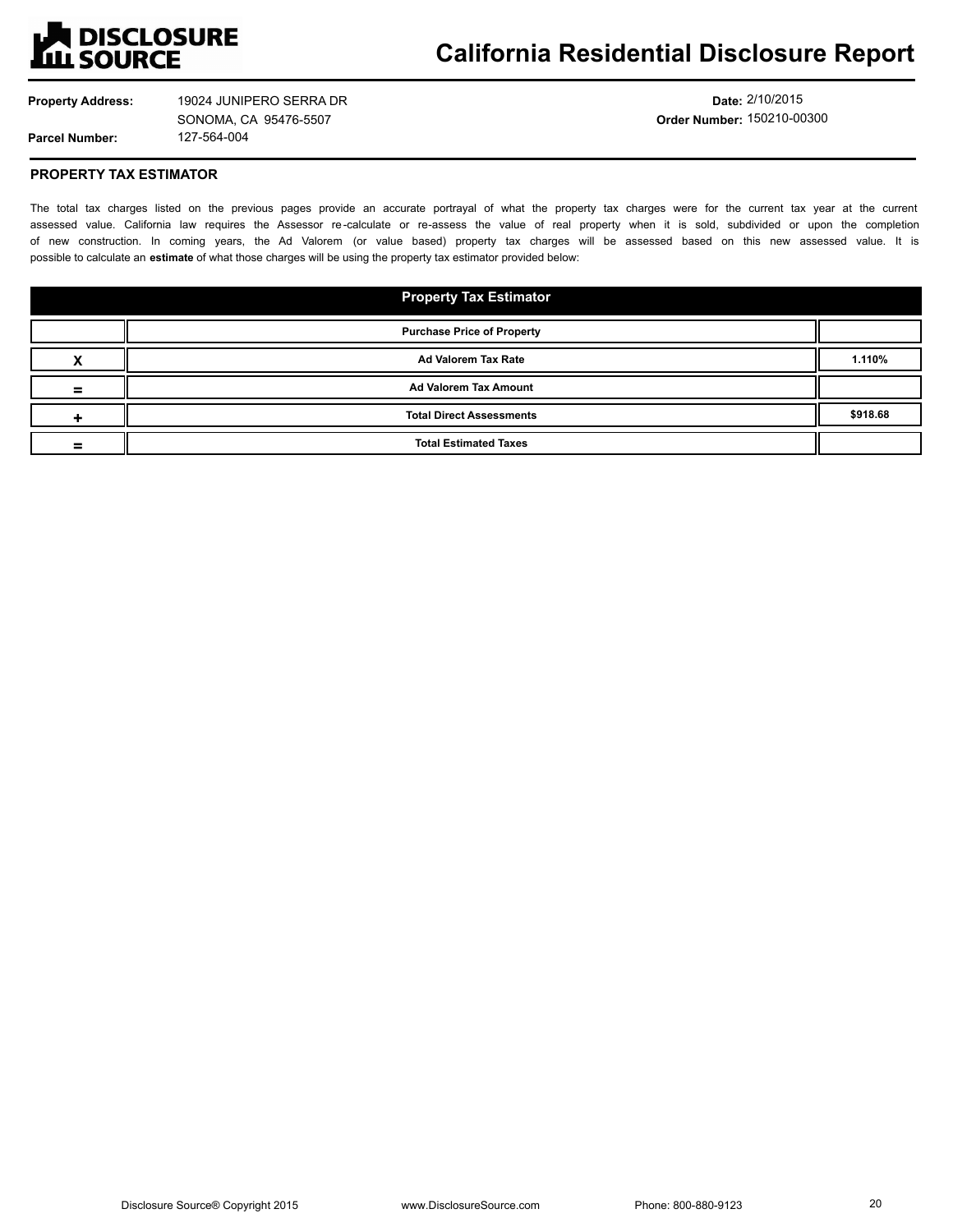

**Property Address:**

127-564-004 19024 JUNIPERO SERRA DR SONOMA, CA 95476-5507

**Date:** 2/10/2015 **Order Number:** 150210-00300

## **SECTION V: ENVIRONMENTAL INFORMATION**

## **SITE DISTRIBUTION**

**Parcel Number:**

The "Environmental Risk Summary" is divided into three categories, A, B, and C.

The sites identified within Category A represent listing of locations researched within a one (1) mile radius of the subject property. Sites identified within this category are those with known environmental concerns/contamination.

The sites identified within Category B represent listing of locations researched within one-half (1/2) mile radius of the subject property. Sites identified within this category are those possessing the potential to release hazardous substances into the environment. These are facilities which are permitted to treat, store, or dispose of hazardous substances.

The sites identified within Category C represent listing of locations researched within one -eight (1/8) mile radius of the subject property. Sites identified within this category are those that have Under- Ground Storage Tanks (UST). This database is merely a listing of those tanks that have been registered with the appropriate agencies.

| <b>ENVIRONMENTAL RISK SUMMARY</b>                                                                 | Up to 1/8 Mile | 1/8 to 1/2 Mile | 1/2 to 1 Mile |
|---------------------------------------------------------------------------------------------------|----------------|-----------------|---------------|
| <b>CATEGORY A: (SITES WITH KNOWN ENVIRONMENTAL CONCERNS)</b>                                      |                |                 |               |
| U.S. EPA National Priority Site/Superfund Site (NPL)                                              | 0              | $\mathbf{0}$    | 0             |
| ■ Hazardous Waste Sites with Corrective Action (CORRACTS)                                         | 0              | 0               | 0             |
| State Priority List (SPL)                                                                         | 0              | $\Omega$        |               |
| <b>CATEGORY B: (SITES WITH POTENTIAL ENVIRONMENTAL CONCERNS)</b>                                  |                |                 |               |
| • RCRA Treatment, Storage, Disposal and Generators (TSD, TSDG)                                    | 0              | 3               |               |
| • No Further Remedial Action Planned (NFRAP)                                                      | 0              | 0               |               |
| Comprehensive Environmental Response,<br>Compensation, and Liability Information System (CERCLIS) | 0              | 0               |               |
| Leaking Underground Storage Tanks (LUST)                                                          | 0              | 3               |               |
| • Solid Waste Landfills, Tire Disposal Centers, or Transfer Stations (SWLF)                       | 0              | 0               |               |
| <b>CATEGORY C: (SITES WITH ENVIRONMENTALLY SENSITIVE BUSINESS ACTIVITIES)</b>                     |                |                 |               |

Under-ground Storage tank(s) (UST)

0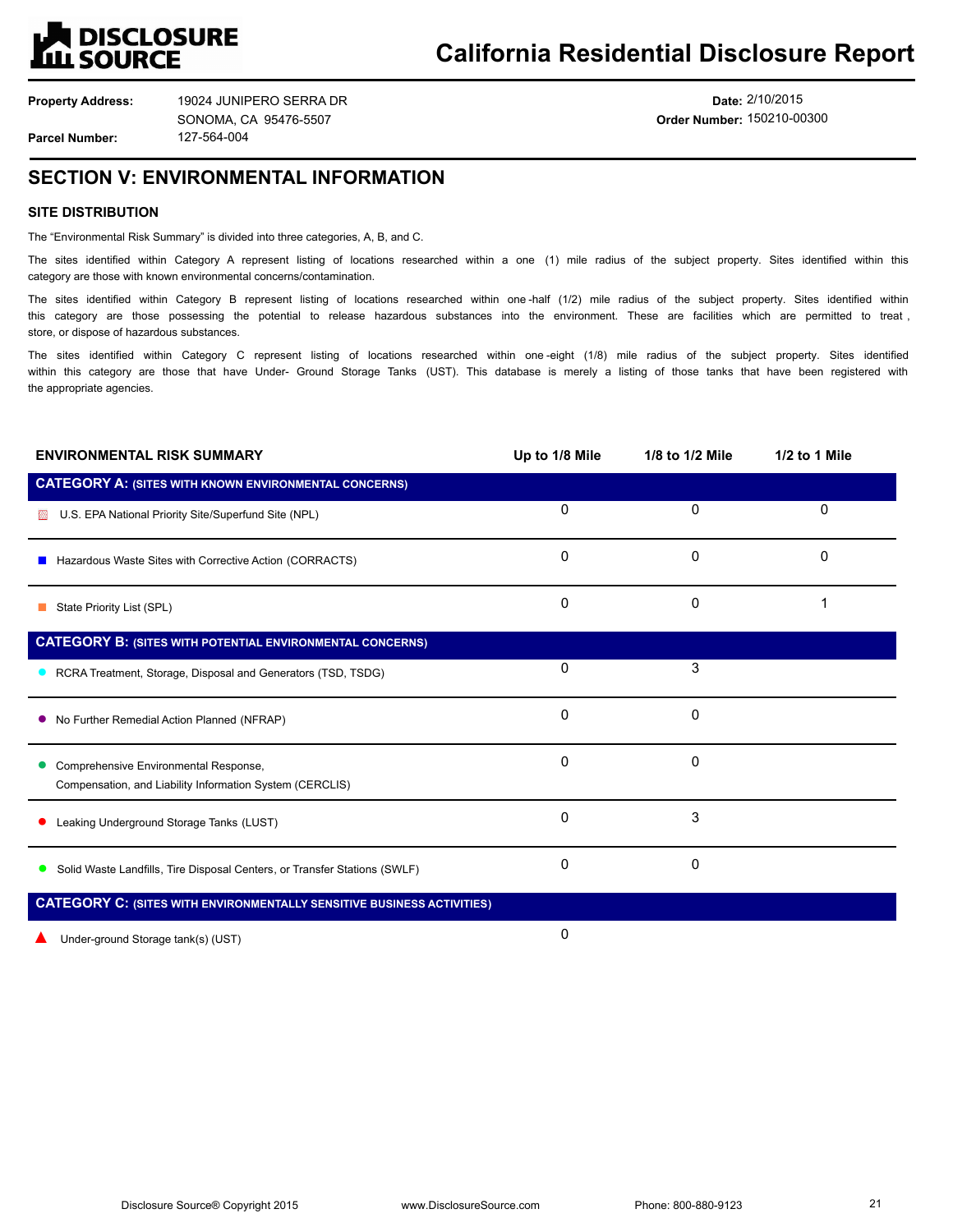

## **California Residential Disclosure Report**

**Property Address: Parcel Number:**

127-564-004 19024 JUNIPERO SERRA DR SONOMA, CA 95476-5507

**Date:** 2/10/2015 **Order Number:** 150210-00300

## **Environmental Sites**



This map is for your aid in locating environmental hazard areas in relation to the subject property described above. Please verify street address and /or assessors' parcel number for accuracy. The map is intended for informational purposes only. The company assumes no liability (expressed or implied) for any loss occurring by reference, misinterpretation, misuse, or sole reliance thereon. Most sites are depicted by a point representing their approximate address location and make no attempt to represent the actual areas of the associated site. Some NPL sites are depicted by polygons approximating their location and size. The boundaries of the polygons may be different than the actual areas of these sites and may include contaminated areas outside of the listed site. A property may be affected by contamination or environmental hazards that have not been identified on any of the databases researched for this report.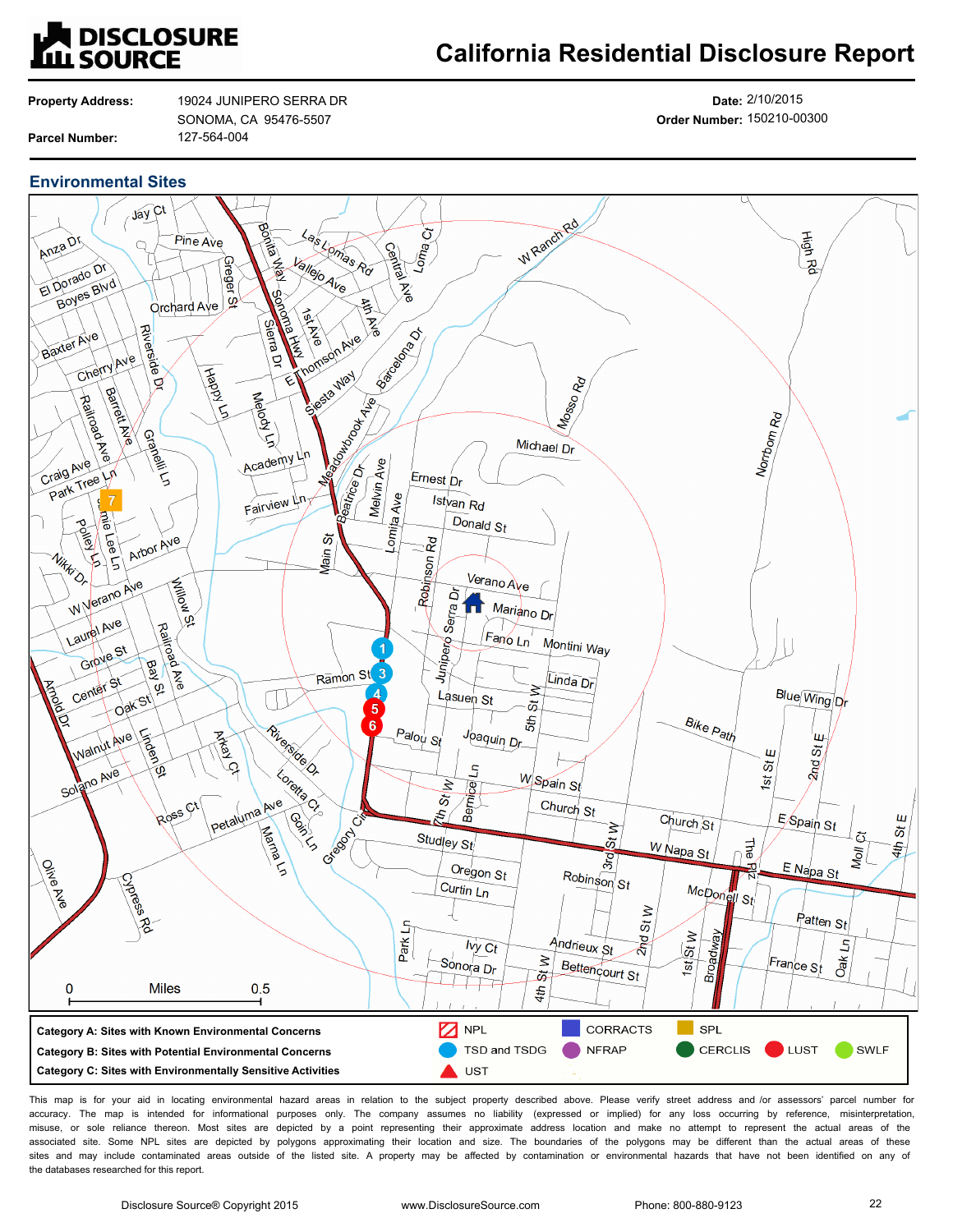# **LA DISCLOSURE<br>LILI SOURCE**

# **California Residential Disclosure Report**

| <b>Property Address:</b><br><b>Parcel Number:</b> |                                                  | 19024 JUNIPERO SERRA DR<br>SONOMA, CA 95476-5507<br>127-564-004                                                |                                   | Date: 2/10/2015<br>Order Number: 150210-00300 |
|---------------------------------------------------|--------------------------------------------------|----------------------------------------------------------------------------------------------------------------|-----------------------------------|-----------------------------------------------|
| <b>Category A</b>                                 |                                                  | Refer to the pages following the site records for contact information and status definitions.                  |                                   |                                               |
| Record ID#                                        | 7                                                |                                                                                                                | Distance/Direction: 0.98 miles W  |                                               |
| Site Name:<br>Address:<br>Site Type:<br>Status:   | SPL                                              | <b>TRANSPORTATION FACILITY</b><br>18701 EAST RAILROAD AVENUE<br>SONOMA, CA 95476<br><b>REFER: OTHER AGENCY</b> |                                   |                                               |
| <b>Category B</b>                                 |                                                  | Refer to the pages following the site records for contact information and status definitions.                  |                                   |                                               |
| Record ID#                                        | 1                                                |                                                                                                                | Distance/Direction: 0.27 miles SW |                                               |
| Site Name:<br>Address:<br>Site Type:<br>Status:   | 19131 SONOMA<br>TSD and TSDG                     | MAXWELL VILLAGE CLEANERS<br>SONOMA, CA 95476<br>SMALL QUANTITY GENERATOR                                       |                                   |                                               |
| Record ID#                                        | $\mathbf{2}$                                     |                                                                                                                | Distance/Direction: 0.3 miles SW  |                                               |
| Site Name:<br>Address:                            | SONOMA FORD                                      | 19270 SONOMA HWY<br>SONOMA, CA 95476                                                                           |                                   |                                               |
| Site Type:<br>Status:                             | <b>LUST</b>                                      | COMPLETED - CASE CLOSED                                                                                        |                                   |                                               |
| Record ID#                                        | 3                                                |                                                                                                                | Distance/Direction: 0.3 miles SW  |                                               |
| Site Name:<br>Address:<br>Site Type:<br>Status:   | SONOMA FORD<br>TSD and TSDG                      | 19270 SONOMA HWY<br>SONOMA, CA 95476<br>SMALL QUANTITY GENERATOR                                               |                                   |                                               |
| Record ID#                                        | 4                                                |                                                                                                                | Distance/Direction: 0.35 miles SW |                                               |
| Site Name:<br>Address:<br>Site Type:<br>Status:   | RITE AID NO 6032<br>SONOMA, CA 0<br>TSD and TSDG | 19205 SONOMA HWY<br>LARGE QUANTITY GENERATOR                                                                   |                                   |                                               |
| Record ID#                                        | 5                                                |                                                                                                                | Distance/Direction: 0.38 miles SW |                                               |
| Site Name:<br>Address:                            | <b>JOLLY WASHER</b>                              | 19249 SONOMA HWY<br>SONOMA, CA 95476                                                                           |                                   |                                               |
| Site Type:<br>Status:                             | LUST                                             | COMPLETED - CASE CLOSED                                                                                        |                                   |                                               |
| Record ID#                                        | 6                                                |                                                                                                                | Distance/Direction: 0.42 miles SW |                                               |
| Site Name:<br>Address:<br>Site Type:              | <b>LUST</b>                                      | JIMMY'S GAS STATION<br>19295 SONOMA HWY<br>SONOMA, CA 95476                                                    |                                   |                                               |
| Status:                                           |                                                  | COMPLETED - CASE CLOSED                                                                                        |                                   |                                               |
| <b>Category C</b>                                 |                                                  | Refer to the pages following the site records for contact information and status definitions.                  |                                   |                                               |

NONE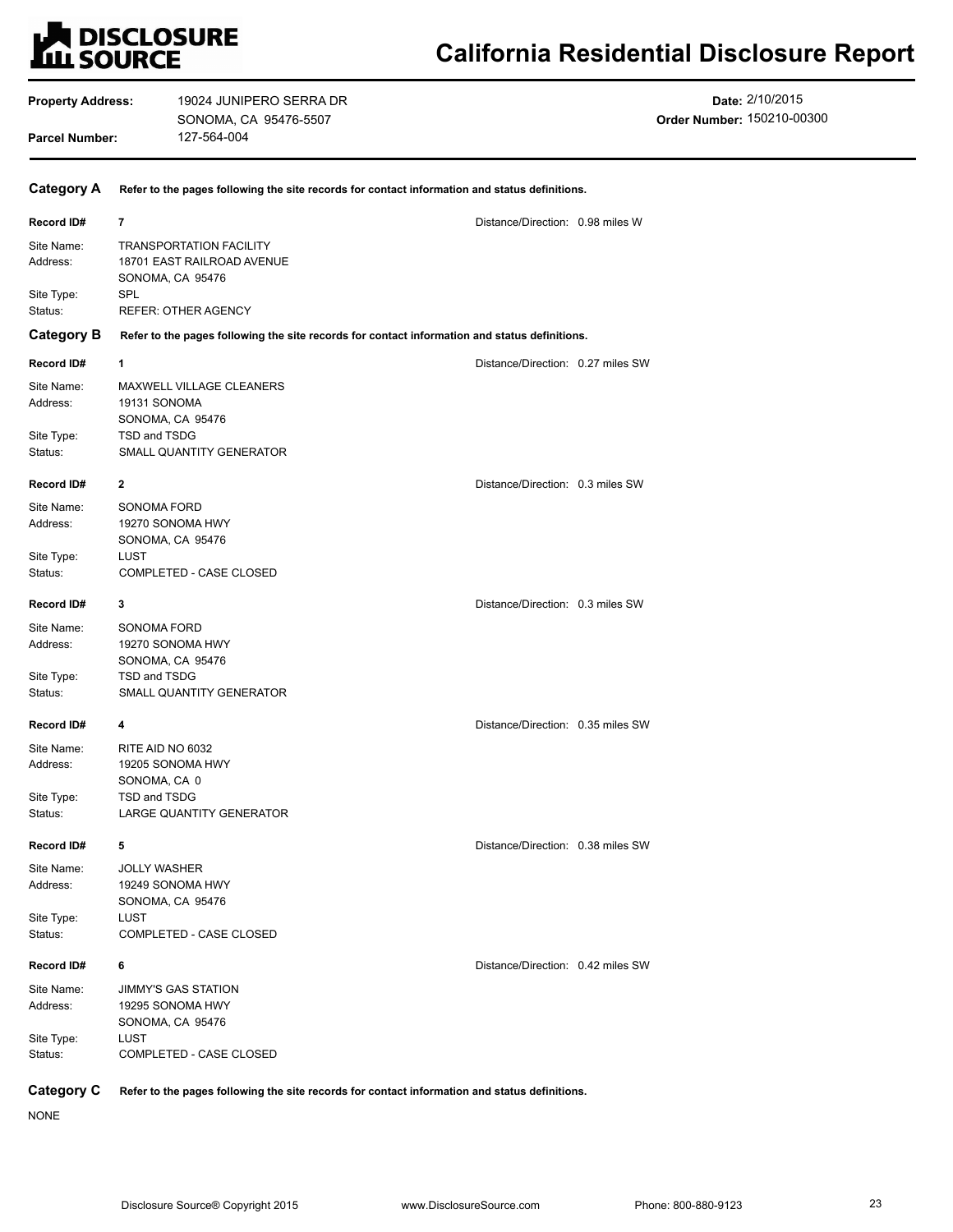# **A DISCLOSURE<br>LLL SOURCE**

# **California Residential Disclosure Report**

**Property Address: Parcel Number:** 127-564-004 19024 JUNIPERO SERRA DR SONOMA, CA 95476-5507

## **Date:** 2/10/2015 **Order Number:** 150210-00300

## **EXPLANATION OF DATABASES RESEARCHED**

The Explanation of Databases Researched identifies and provides details on the information sources used to create the report. It also defines the acronyms and certain environmental terminology used throughout the report.

Due to the limitations, constraints, inaccuracies and incompleteness of government information and computer mapping data currently available to Disclosure Source, certain conventions have been utilized in preparing the locations of all federal, state, and local agency sites residing in Disclosure Source's databases. Most sites are depicted by a point representing their approximate address location and make no attempt to represent the actual areas of the associated site. Some NPL sites are depicted by polygons approximating their location and size. The boundaries of the polygons may be different than the actual areas of these sites and may include contaminated areas outside of the listed site. A property may be affected by contamination or environmental hazards that have not been identified on any of the databases researched for this report.

### **Category A:**

#### **National Priority List (NPL)**

This database includes a listing of U.S. Environmental Protection Agency (EPA) sites that fall under the Superfund program. The superfund program was designed to provide federal resources to assist in facilitating remediation of the United State's most environmentally impacted sites (based on the severity of the substance problem identified). Any site identified in this database will require remedial action or a final investigation prior to being removed from the National Priority List.

Specific questions regarding these sites should be directed to the United States Environmental Protection Agency. Regional office location: 75 Hawthorne Street, San Francisco, CA 94105. (866) 372-9378. To see detailed information on specific sites go to: http://www.epa.gov/superfund/sites/query/queryhtm/nplfin.htm#CA.

#### **Corrective Action Order (CORRACTS)**

This is a database of hazardous waste information contained in the Resource Conservation and Recovery Act Information (RCRAInfo), a national program management and inventory system about hazardous waste handlers. In general, all generators, transporters, treaters, storers, and disposers of hazardous waste are required to provide information about their activities to state environmental agencies. These agencies, in turn pass on the information to regional and national EPA offices. This regulation is governed by the Resource Conservation and Recovery Act (RCRA), as amended by the Hazardous and Solid Waste Amendments of 1984. Sites on this list are RCRAInfo facilities that have reported violations and are subject to corrective actions.

For further information contact The United States Environmental Protection Agency. Regional office location: 75 Hawthorne Street, San Francisco, CA 94105, (866) 372-9378 or visit: http://www.epa.gov/enviro/facts/rcrainfo/search.html.

### **State Priority List (SPL)**

The California Department of Toxic Substances Control (DTSC) has developed an electronic database system with information about sites that are known to be contaminated with hazardous substances as well as information on uncharacterized properties where further studies may reveal problems. The Site Mitigation and Brownfield's Reuse Program Database (SMBRPD), also known as CALSITES, is used primarily by DTSC's staff as an informational tool to evaluate and track activities at properties that may have been affected by the release of hazardous substances. Four categories of sites are searched for this report. The categories are:

- 1. CALSITES Properties
- 2. School Property Evaluation Program Properties
- 3. Voluntary Cleanup Program Properties
- 4. Unconfirmed Properties Needing Further Evaluation

Each category contains information on properties based upon the type of work taking place at the site. For example, the CALSITES database contains only confirmed sites considered posing the greatest threat to the public. Properties with potential concerns at or nearby public school sites will be found within the School Property Evaluation Program, and those properties undergoing voluntary investigation and/ or cleanup are in the Voluntary Cleanup Program.

For more information on a specific site contact: The CAL EPA, Department of Toxic Substances Control 1001 I Street Sacramento, CA 95814, (916) 323-3400 or visit: http://www.envirostor.dtsc.ca.gov/public/search.asp?basic=True.

## **Category B:**

## **Resource Conservation and Recovery Act (RCRA) Treatment, Storage, Disposal (TSD)**

This is Database of hazardous waste information contained in the Resource Conservation and Recovery Information System (RCRIS), a national management and inventory system about hazardous waste handlers. In general, all generators, transporters, treaters, storers, and disposers of hazardous waste are required to provide information about their activities to state environmental agencies. These agencies, in turn pass on the information to regional and national EPA offices. This regulation is governed by the Resource Conservation and Recovery Act (RCRA), as amended by the Hazardous and Solid Waste Amendments of 1984. These sites are Facilities that treat, store, dispose, or incinerate hazardous waste.

Specific questions regarding a particular site should be addressed to: The United States Environmental Protection Agency, Regional Main Office, 75 Hawthorne Street, San Francisco, California, 94105, (866) 372-9378 or visit: http://www.epa.gov/enviro/facts/rcrainfo/search.html.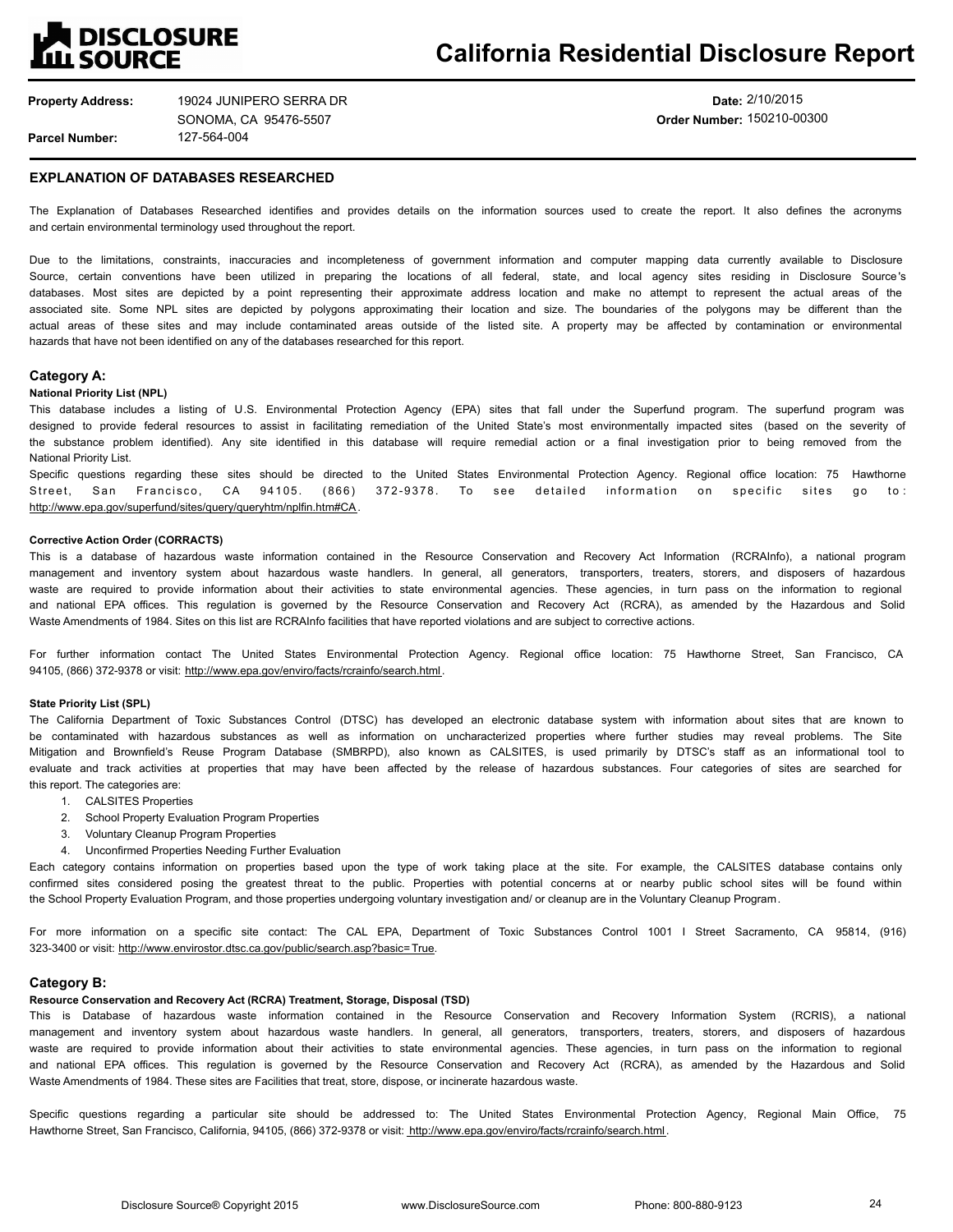

**Date:** 2/10/2015 **Order Number:** 150210-00300

## **No Further Remedial Action Planned (NFRAP)**

This is a database of Archive designated Comprehensive Environmental Response, Compensation, and Liability Information System (CERCLIS) sites that, to the best of EPA's knowledge, assessment has been completed and has determined no further steps will be taken to list these sites on the National Priorities List (NPL). This decision does not necessarily mean that there are no hazards associated with a given site; it only means that, based upon available information, the location is not judged to be a potential NPL site.

Additional information is available from: The United States Environmental Protection Agency, Regional Main Office, 75 Hawthorne Street, San Francisco, California, 94105, (866) 372-9378 or visit: http://www.epa.gov/enviro/facts/multisystem.html.

#### **Comprehensive Environmental Response, Compensation, and Liability Information System (CERCLIS)**

CERCLIS is a database of potential and confirmed hazardous waste sites at which the EPA Superfund program has some involvement. It contains sites that are either proposed to be or are on the National Priorities List (NPL) as well as sites that are in the screening and assessment phase for possible inclusion on the NPL.

For further information on sites found within this database, please contact: The United States Environmental Protection Agency, Regional Main Office, 75 Hawthorne Street, San Francisco, California, 94105, (866) 372-9378 or visit: http://www.epa.gov/enviro/facts/multisystem.html.

#### **Leaking Underground Storage Tank (LUST)**

The State Water Resources Control Board maintains a database of sites with confirmed or unconfirmed leaking underground storage tanks often referred to as LUSTIS. Information for this database is collected from the state's regional boards quarterly and integrated within the state's master database. Leaking underground storage tanks are a major source of soil and ground water contamination. It is noteworthy to impart the fact that leaking tanks are rarely removed from the State Water Resources Control Board's Underground Storage Tank database .

For further information concerning leaking tanks, contact: The State of California Environmental Protection Agency State Water Resources Control Board, Office of Underground Storage Tanks, 1001 I Street, Sacramento, CA 95814, (916) 341-5851 or visit: http://geotracker.waterboards.ca.gov/search.asp.

### **Solid Waste Land Fills, Tire Disposal Centers, or Transfer Stations (SWLF)**

Sites classified as Solid Waste Landfills include: landfills (both active and inactive), incinerators, transfer stations, recycling centers, and other facilities where solid waste is treated or stored. The California Integrated Waste Management Board maintains a database on solid waste facilities, operations, and disposal sites throughout the state of California referred to as the Solid Waste Information System (SWIS).

For further information pertaining to Solid Waste Landfills, please contact: The State of California, Integrated Waste Management Board, 8800 Cal Center Drive, Sacramento, California 95826, (916) 341-6000 or visit: http://www.calrecycle.ca.gov/SWFacilities/Directory/search.aspx http://geotracker.waterboards.ca.gov/search.asp.

### **Category C:**

## **Underground Storage Tanks (UST)**

The State Water Resources Control Board maintains a database of sites with permitted underground storage tanks .

For further information concerning underground storage tanks, contact: The State of California Environmental Protection Agency State Water Resources Control Board, Office of Underground Storage Tanks, 1001 I Street, Sacramento, CA 95814, (916) 341-5851 or visit : http://geotracker.waterboards.ca.gov/search.asp.

## **Potential Status Field Definitions:**

- Abandoned

A site that has ceased accepting waste but is not closed pursuant to applicable statutes, regulations and local ordinances in effect at that time, and where there is no responsible party as determined by the local enforcement agency (LEA) and board.

- Absorbed

An operational status used only when existing facilities (permitted facilities) are being combined into a single facility under one of the existing permit numbers (SWIS Numbers) -or- combined under a separate new permit number (SWIS Number).

- Active

Identifies that a site investigation and/or remediation is currently in progress and that DTSC is actively involved, either in a lead or support capacity. Regulatory oversight activities are being conducted by the Lead Agency . A facility/operation currently accepting, handling, processing, or disposing waste. - Backlog

Identifies non-active sites which DTSC is not currently investigating or remediating. These sites generally become active when staff and /or financial resources are available. Priorities for placing a site on backlog status versus active are based on the degree of long -term threat posed by the property. Before placing a property on backlog status, DTSC considers whether interim actions are necessary to protect the public and the environment from any immediate hazard posed by the property. Often there are no parties available to fund the full cleanup of these properties.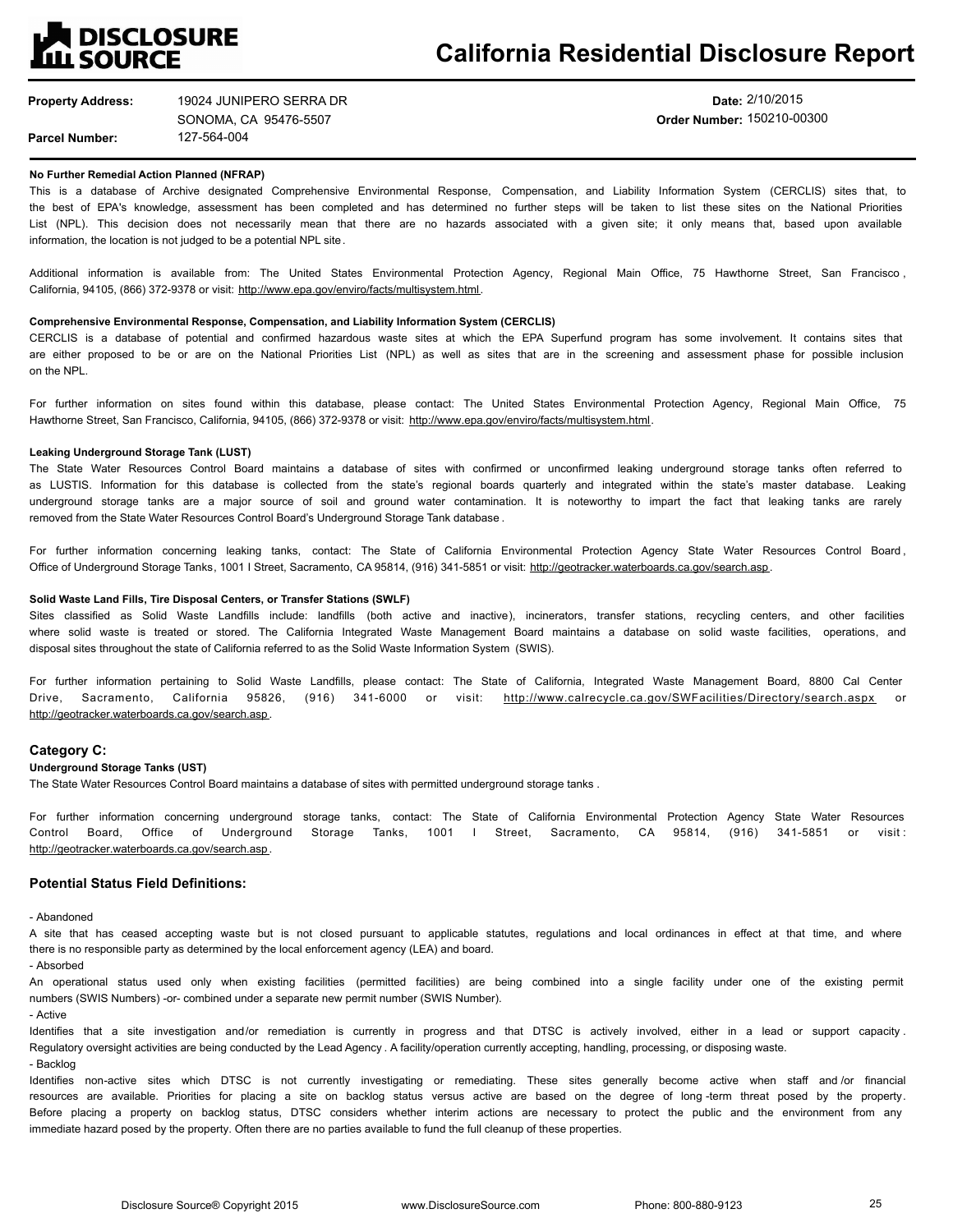# **LA DISCLOSURE<br>LILL SOURCE**

# **California Residential Disclosure Report**

| <b>Property Address:</b>                                                                       | 19024 JUNIPERO SERRA DR                                                                                                  | Date: 2/10/2015                                                                                                                                                                                                                                                                                                          |  |  |
|------------------------------------------------------------------------------------------------|--------------------------------------------------------------------------------------------------------------------------|--------------------------------------------------------------------------------------------------------------------------------------------------------------------------------------------------------------------------------------------------------------------------------------------------------------------------|--|--|
|                                                                                                | SONOMA, CA 95476-5507                                                                                                    | Order Number: 150210-00300                                                                                                                                                                                                                                                                                               |  |  |
| 127-564-004<br><b>Parcel Number:</b>                                                           |                                                                                                                          |                                                                                                                                                                                                                                                                                                                          |  |  |
| - Case Closed                                                                                  |                                                                                                                          |                                                                                                                                                                                                                                                                                                                          |  |  |
|                                                                                                | The Regional Board and the Local Agency have determined that no further work is necessary at the site.                   |                                                                                                                                                                                                                                                                                                                          |  |  |
| - Certified                                                                                    |                                                                                                                          |                                                                                                                                                                                                                                                                                                                          |  |  |
| oversight.                                                                                     |                                                                                                                          | Identifies completed sites with previously confirmed release that are subsequently certified by DTSC as having been remediated satisfactorily under DTSC                                                                                                                                                                 |  |  |
| - Certified Operation & Maintenance                                                            |                                                                                                                          |                                                                                                                                                                                                                                                                                                                          |  |  |
|                                                                                                | Identifies sites that have certified cleanups in place but require on-going Operation and Maintenance (O&M) activities.  |                                                                                                                                                                                                                                                                                                                          |  |  |
| - Clean Closed                                                                                 |                                                                                                                          |                                                                                                                                                                                                                                                                                                                          |  |  |
|                                                                                                |                                                                                                                          | A solid waste disposal site that has documentation of the removal of solid waste on file with the Board. When a site is clean closed, the site is considered                                                                                                                                                             |  |  |
| - Closed                                                                                       | to cease to exist as a solid waste disposal site, but records are kept to document the status of the site.               |                                                                                                                                                                                                                                                                                                                          |  |  |
|                                                                                                |                                                                                                                          | A solid waste facility, site or operation that has ceased accepting, handling, or disposing of waste (and is not inactive) and/or has documentation that                                                                                                                                                                 |  |  |
|                                                                                                | minor)" means a waste tire facility that has complied with applicable requirements when closing the waste tire facility. | closure was conducted in accordance with applicable statutes, regulations, and local ordinances in effect at the time. A "closed waste tire facility (major or                                                                                                                                                           |  |  |
| - Closing                                                                                      |                                                                                                                          |                                                                                                                                                                                                                                                                                                                          |  |  |
|                                                                                                | undergoing closure operation pursuant to closure plan development, implementation up to certification of closure.        | A site that has ceased accepting waste and should be closed via closure plans and is undergoing closure. Closing applies to landfills or disposal sites                                                                                                                                                                  |  |  |
| - Deleted<br>Deleted from the Final NPL<br>- Final                                             |                                                                                                                          |                                                                                                                                                                                                                                                                                                                          |  |  |
| Currently on the Final NPL                                                                     |                                                                                                                          |                                                                                                                                                                                                                                                                                                                          |  |  |
| - Hazardous Waste Border Zone Property (HWP/BZP)                                               |                                                                                                                          |                                                                                                                                                                                                                                                                                                                          |  |  |
|                                                                                                |                                                                                                                          | Potential Border Zone properties are located within 2,000 feet of a significant disposal of hazardous waste, and hazardous waste property sites having                                                                                                                                                                   |  |  |
| significant disposal of hazardous waste.                                                       |                                                                                                                          |                                                                                                                                                                                                                                                                                                                          |  |  |
|                                                                                                | - Hazardous Waste Disposal Land Use (NOT HWP/BZP)                                                                        |                                                                                                                                                                                                                                                                                                                          |  |  |
|                                                                                                | designated as either a "hazardous waste" or "border zone property."                                                      | This status identifies sites that went through the HWP/BZP determination process and entered into voluntary deed restrictions, but were not formally                                                                                                                                                                     |  |  |
| - Inactive                                                                                     |                                                                                                                          |                                                                                                                                                                                                                                                                                                                          |  |  |
|                                                                                                |                                                                                                                          | A permitted facility that was "Active" and has received the last shipment of waste as certified in writing by the LEA, but has not completed the closure plan                                                                                                                                                            |  |  |
|                                                                                                |                                                                                                                          | submittal review and approval process. These sites will be moving toward "Closing" and "Closed" status and will not be returning to "Active" status. The                                                                                                                                                                 |  |  |
|                                                                                                |                                                                                                                          | term "Inactive" is used to differentiate these from sites that are actively receiving waste or will do so in the near future (within one year). An "inactive                                                                                                                                                             |  |  |
|                                                                                                | waste tire facility" means that the facility is static with regard to inflow-outflow of tires.                           |                                                                                                                                                                                                                                                                                                                          |  |  |
| - Inactive Action Required                                                                     |                                                                                                                          |                                                                                                                                                                                                                                                                                                                          |  |  |
|                                                                                                |                                                                                                                          | Identifies non-active sites where, through a Preliminary Endangerment Assessment (PEA) or other evaluation, DTSC has determined that a removal or                                                                                                                                                                        |  |  |
| remedial action or further extensive investigation is required.<br>- Inactive Needs Evaluation |                                                                                                                          |                                                                                                                                                                                                                                                                                                                          |  |  |
|                                                                                                | Identifies non-active sites where DTSC has determined a PEA or other evaluation is required.                             |                                                                                                                                                                                                                                                                                                                          |  |  |
| - Leak Being Confirmed                                                                         |                                                                                                                          |                                                                                                                                                                                                                                                                                                                          |  |  |
|                                                                                                |                                                                                                                          | A leak is suspected at a site but has not been confirmed. The cause of suspicion may include poor inventory records, water in the tank, vadose monitoring                                                                                                                                                                |  |  |
|                                                                                                |                                                                                                                          | system alarms, or accurate measurement of inventory indicating a loss of material. The process includes inspection of the excavation, the tank and                                                                                                                                                                       |  |  |
| analysis.                                                                                      |                                                                                                                          | appurtenant plumbing to determine existence of a leak. It may also include taking samples from the excavation or from borings for existing tanks for                                                                                                                                                                     |  |  |
| - No Action or No Action Required                                                              |                                                                                                                          |                                                                                                                                                                                                                                                                                                                          |  |  |
|                                                                                                |                                                                                                                          | No action has been taken by the responsible party after the initial report of the leak. Identifies sites where a Phase I Environmental Assessment was                                                                                                                                                                    |  |  |
|                                                                                                | completed and resulted in a no action required determination.                                                            |                                                                                                                                                                                                                                                                                                                          |  |  |
| - No Further Action                                                                            |                                                                                                                          |                                                                                                                                                                                                                                                                                                                          |  |  |
|                                                                                                |                                                                                                                          | Identifies completed sites where DTSC determined after investigation, generally a PEA, that the property does not pose a problem to the public health or the                                                                                                                                                             |  |  |
| environment.                                                                                   |                                                                                                                          |                                                                                                                                                                                                                                                                                                                          |  |  |
| - Not Proposed<br>Not on the NPL                                                               |                                                                                                                          |                                                                                                                                                                                                                                                                                                                          |  |  |
| - Not Reported                                                                                 |                                                                                                                          |                                                                                                                                                                                                                                                                                                                          |  |  |
| The status was not reported by the Lead Agency.                                                |                                                                                                                          |                                                                                                                                                                                                                                                                                                                          |  |  |
| - Open                                                                                         |                                                                                                                          |                                                                                                                                                                                                                                                                                                                          |  |  |
|                                                                                                | Regulatory oversight activities are being conducted by the Lead Agency.                                                  |                                                                                                                                                                                                                                                                                                                          |  |  |
| - Open - Assessment & Interim Remedial Action                                                  |                                                                                                                          |                                                                                                                                                                                                                                                                                                                          |  |  |
|                                                                                                |                                                                                                                          | An "interim" remedial action is occurring at the site AND additional activities such as site characterization, investigation, task evaluation, and/or site<br>conceptual model development are occurring. Please note - a completed past removal action or pilot project is NOT considered to be an ongoing<br>"interim" |  |  |
| remedial action.                                                                               |                                                                                                                          |                                                                                                                                                                                                                                                                                                                          |  |  |

- Open - Inactive

No regulatory oversight activities are being conducted by the Lead Agency .

- Open - Referred

The site case has been referred to another Lead Agency .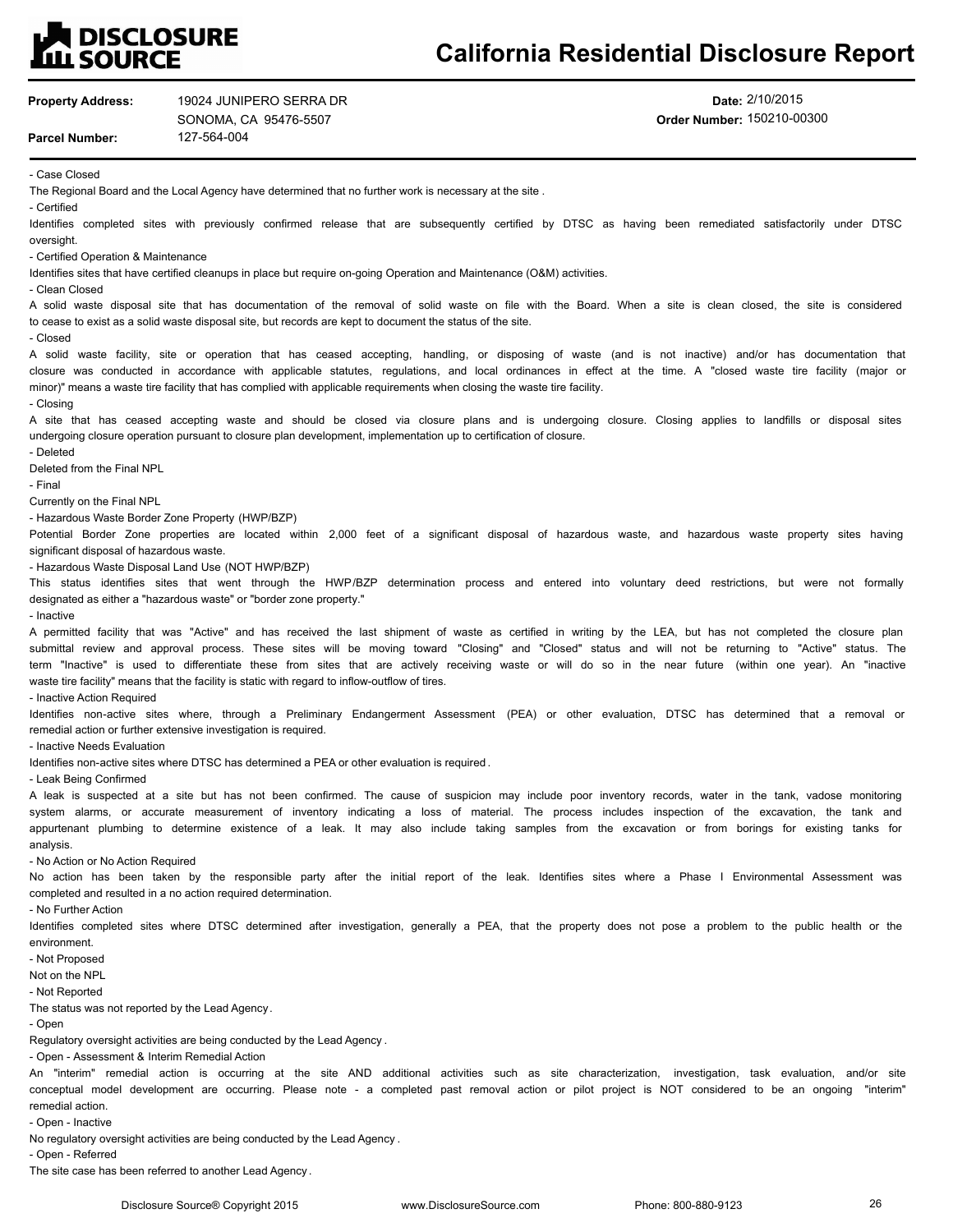## **N**<br>DISCLOSURE **ILL SOURCE**

# **California Residential Disclosure Report**

| <b>Property Address:</b> | 19024 JUNIPERO SERRA DR |
|--------------------------|-------------------------|
|                          | SONOMA, CA 95476-5507   |

127-564-004

**Date:** 2/10/2015 **Order Number:** 150210-00300

- Open - Remediation

**Parcel Number:**

An approved remedy or remedies has/have been selected for the impacted media at the site and the responsible party (RP) is implementing one or more remedy under an approved cleanup plan for the site.

- Open Reopen Case
- The previously closed site is re-opened by the Lead Agency because of new information, a change in site conditions, or other factors.

- Open - Site Assessment

Site characterization, investigation, risk evaluation, and/or site conceptual model development are occurring at the site. Examples of site assessment activities include, but are not limited to, the following: 1) identification of the contaminants and the investigation of their potential impacts; 2) determination of the threats/impacts to water quality; 3) evaluation of the risk to humans and ecology; 4) delineation of the nature and extent of contamination; 5) delineation of the contaminant plume(s); and 6) development of the Site Conceptual Model.

- Open - Verification Monitoring

Remediation phases are essentially complete and a monitoring/sampling program is occurring to confirm successful completion of cleanup at the Site. (e.g. No "active" remediation is considered necessary or no additional "active" remediation is anticipated as needed. Active remediation system (s) has/have been shut-off and the potential for a rebound in contaminant concentrations is under evaluation ).

- Part of NPL

Site is Part of NPL Site

- Planned

A facility in the planning stages, awaiting a permit and not yet accepting waste or it may be permitted but not yet constructed or accepting waste.

- Pollution Characterization

The responsible party is in the process of installing additional monitoring wells and/or borings in order to fully define the lateral and vertical extent of contamination in soil and ground water and assess the hydrogeology of the area. This phase of work may also include performing aquifer tests, soil gas surveys, continued ground water gradient determinations and monitoring, and assessing impacts on surface and/or ground water.

- Post Remedial Action Monitoring

Periodic ground water or other monitoring at the site, as necessary, in order to verify and/ or evaluate the effectiveness of remedial action.

- Preliminary Endangerment Assessment

An assessment of information about a site and its surrounding area. A Preliminary Assessment is designed to determine whether a site poses little or no threat to human health and the environment or if it does pose a threat, whether the threat requires further investigation. Generally includes historical review of documents and may include limited sampling of a site.

- Preliminary Site Assessment Underway

Implementation of a work plan addressing the Preliminary Site Assessment Work Plan .

- Preliminary Site Assessment Work Plan Submitted

A work plan/proposal has been requested of, or submitted by, the responsible party in order to determine whether groundwater has been, or will be, impacted as a result of a release from any underground tanks or associated piping. This phase of work usually includes plans for the installation and sampling of up to three monitoring wells with one monitoring well placed in a verified down gradient location from the suspected point of a discharge. It may also include soil boring sampling, additional soil excavation, and disposal or treatment of contaminated soil.

- Proposed Proposed for NPL

- Referred: 1248 Local Agency

Identifies sites that were referred to a local agency (through the SB 1248 determination process) to supervise the cleanup of a simple waste release.

- Referred: EPA

Identifies sites that, based on limited information available to DTSC, appear to be more appropriately addressed by U.S. EPA.

- Referred: IWMB

Identifies sites that, based on limited information available to DTSC, appear to be more appropriately addressed by the California Integrated Waste Management Board (IWMB).

- Referred: RCRA

Identifies sites that, based on limited information available to DTSC, appear to be more appropriately addressed by DTSC 's Hazardous Waste Management Program and are identified as Resource Conservation and Recovery Act (RCRA).

- Referred: RWQCB

Identifies sites that, based on limited information available to DTSC, appear to be more appropriately addressed by the California Regional Water Quality Control Boards (RWQCBs).

- Remedial Action

Implementation of corrective action plan.

- Remediation Plan

A remediation plan has been submitted evaluating long term remediation options (or corrective actions). A proposal and implementation schedule for an appropriate remediation option has also been submitted. This phase of work may also include preparing and submitting the necessary information for any permits needed prior to implementation of the plan.

- Removed

Removed from Proposed NPL

- Reopen Previously Closed Case

Previously closed cases may be re-opened by the Lead Agency because of new information, a change in site conditions, or other factors such as negative test results during post remedial action monitoring.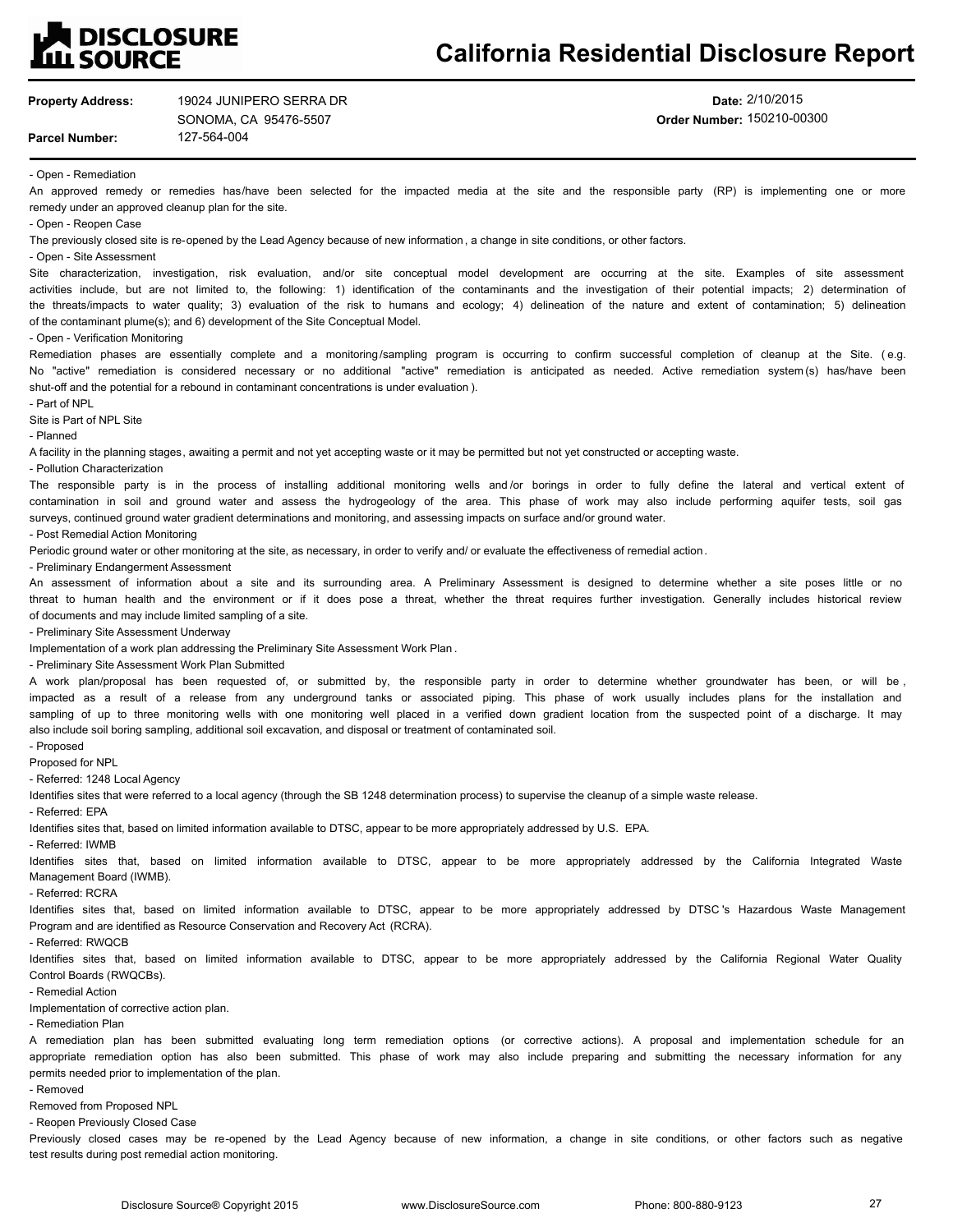

**Property Address:**

**Parcel Number:**

127-564-004 19024 JUNIPERO SERRA DR SONOMA, CA 95476-5507

**Date:** 2/10/2015 **Order Number:** 150210-00300

- To Be Determined

There is presently not enough information to determine a Regulatory Status or Operational Status. This information may be gathered as part of the Site Investigation Process (SIP) which includes completion of the Site Identification form and Site Assessment form or further investigation by the enforcement agency. Additionally, the operational or regulatory status may be pending permit action, enforcement action, or ongoing investigation. - Voluntary Cleanup

Identifies sites with either confirmed or unconfirmed releases, and the project proponents have requested that DTSC oversee evaluation, investigation, and/or cleanup activities and have agreed to provide coverage for DTSC's costs.

## **Un-Locatable Sites**

For reporting purposes, these potential hazard sites from any of the three categories are missing certain pieces of relevant data, such as: street addresses, zip codes, city, or county information. This may be the result of limited governmental records or data. While the site may in fact exist, the absence of accurate (or missing) information may create the inability to delineate the property's radial distance in relation to the subject property on a map. If transferor or transferor's agent has actual knowledge of site (s) with possible contamination or other sensitive environmental impacts not listed in this report, written notification should be provided to the transferee and transferee's agent.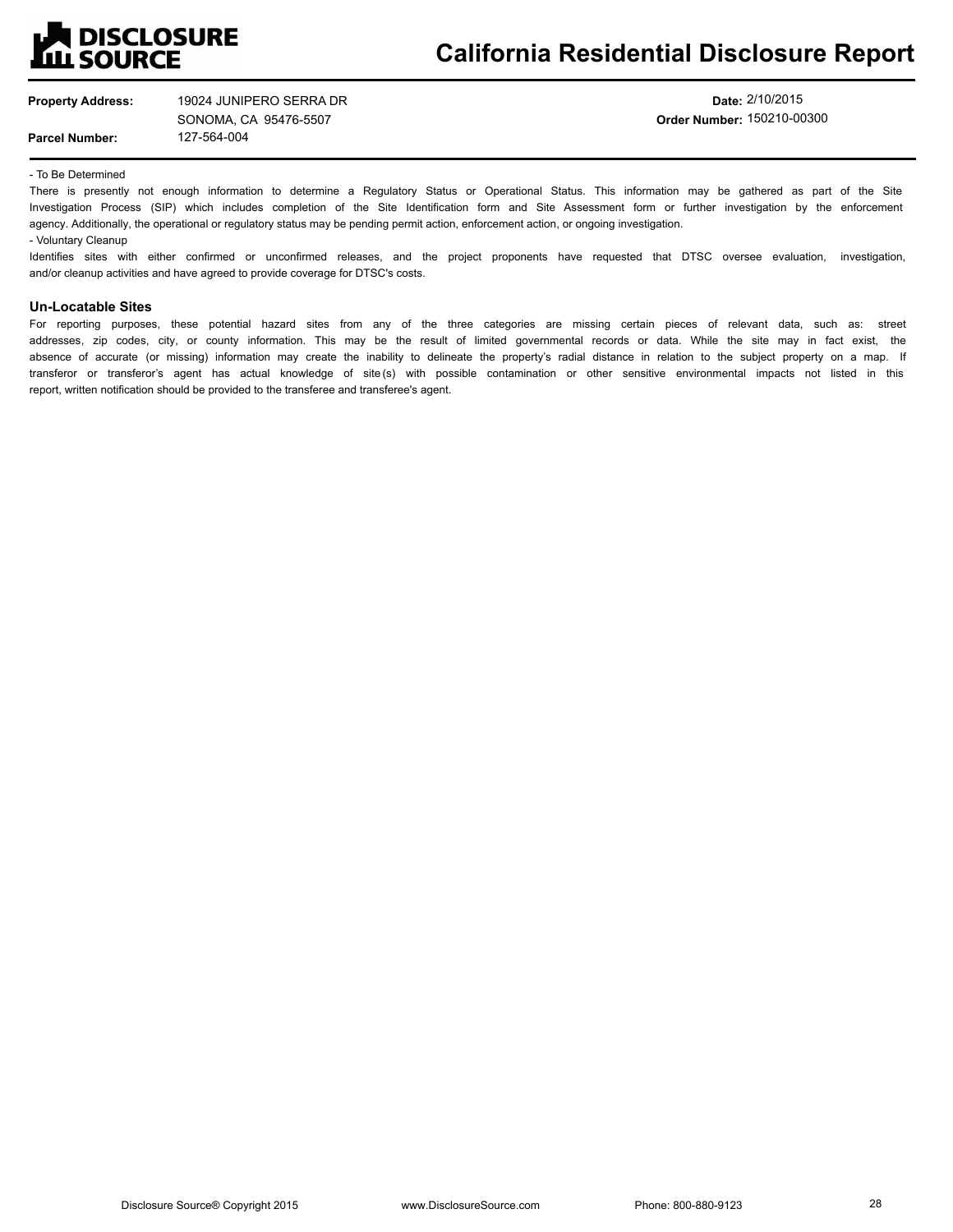

**Date:** 2/10/2015 **Order Number:** 150210-00300

## **SECTION VI: DISCLAIMERS**

## **Explanation of Services, Conditions and Limitations**

### **Statutory and Local/Supplemental Disclosures and Advisories**

The purpose of the Disclosure Report is to assist Recipient(s) in complying with California Civil Code §1103 which requires that the transferor of certain real property, and his or her agent(s), deliver to the prospective transferee a Natural Hazard Disclosure Statement ("NHDS"). Completion of the NHDS requires a review of specific public records to determine whether the property is located in one of six statutorily defined natural hazard areas. Disclosure Source has also obtained maps that are both official and publicly available from city, county, state and federal sources which supplement the natural hazard information required by the California Civil Code §1103.

Disclosure Source is also providing disclosures and advisories on potentially hazardous conditions or occurrences that may affect the subject property . These additional disclosures and advisories are either required by the California Civil Code, local ordinance, or the information is readily available.

Disclosure Source has not performed a physical inspection of the property. This report is not a substitute for a physical inspection of the property or geologic or engineering study. Disclosure Source assumes no responsibility for any costs or consequences, direct or indirect, arising due to the need, or the lack of need, for earthquake insurance or flood hazard insurance. An agent for the Federal Flood Insurance Program should be contacted to determine the actual need for flood hazard insurance.

In order to prepare this report, either the transferor (or his/her agent) or the transferee (or his/her agent) supplied Disclosure Source with the Assessor's Parcel Number ("APN") for the subject property. Disclosure Source has not verified the accuracy of the APN. This report was prepared based upon such APN, and Disclosure Source shall not be responsible or liable for any losses, liabilities or damages resulting from an incorrect APN.

In preparing this report, Disclosure Source has relied upon the statutes identified and has reviewed the records referred to in each determination. This report is not a warranty or a policy of insurance.

#### **Tax Disclosures**

California Civil Code requires that the transferor of certain real property determines from local agencies whether the property is subject to a Mello -Roos Community Facilities Act and Special Tax Assessment, and if so, delivers notice of such special tax assessment (s) to the prospective transferee. When preparing this Special Assessment Section, Disclosure Source reviewed county tax records and other official and third party resources to determine whether, according to those records, the property is subject to a Special Tax pursuant to the Mello-Roos Community Facilities Act or a Special Assessment pursuant to the Improvement Bond Act of 1915. Items not yet levied on the tax bill, items not appearing on the tax bill because the current owner has applied for an available exemption, and items removed from the tax bill due to a pending judicial foreclosure suit may not be reflected on this report. The determinations made in this report are time-sensitive. Therefore, the information in this report may be considered accurate only as of the date shown herein. Governmental actions occurring after the date of this report are not disclosed and Disclosure Source is under no duty to update this report when or if new tax information is released or becomes available. The sole purposes of this report are to (a) make preliminary determinations regarding whether secured tax rolls contain Mello-Roos Community Facilities District Special Taxes or 1915 Bond Act Special Assessments against the subject property, and (b) assist the transferor in fulfilling his/her duty to comply with California Civil Code Section 1102.6b. This report is not a substitute for a title report or title insurance and may not be relied upon as such.

#### **Environmental Disclosures**

The environmental disclosures (including reference aids) assist the transferor(s) in satisfying their general disclosure obligations to provide general information regarding the property's proximity to site (s) identified by appropriate County, State, and/or Federal Agencies' databases as possessing (either presently or historically) an environmental concern. Disclosure Source has not verified the accuracy, validity, or completeness of those lists and does not insure, warrant or guarantee that they are accurate and up to date. Disclosure Source has not performed a physical inspection of the property and the report is not intended to be used as a preliminary site assessment or Phase 1 report. Disclosure Source does not make any representation as to the health hazards to humans or animals that may be associated with any of the substances that may exist at the sites or how they may affect the subject property. Disclosure Source does not report on the significance or extent of the contamination or remediation of any of the sites identified in the databases.

#### **Notice to Recipient(s)**

Disclosure Source provides the NHDS, and any additional information contained in the Disclosure Report, for the benefit of all Recipient (s), including Transferor, Transferee, and Agents. Disclosure Source considers Recipient (s) to be a contracting party who is subject to the explanation of services, limitations and disclaimers herein, and by signing the NHDS, Recipient(s) expressly agrees to receive the services, and be bound by the limitations and disclaimers herein. This report is for the exclusive benefit of the Recipient (s) and (a) there shall be no third party beneficiaries (b) may not be used in any subsequent transaction affecting the subject property, (c) or for any other real property. If for any reason Recipient(s) does not intend to be bound by the limitations and disclaimers herein, or otherwise finds the NHDS or the Disclosure Report unacceptable, Recipient(s) should immediately contact Disclosure Source.